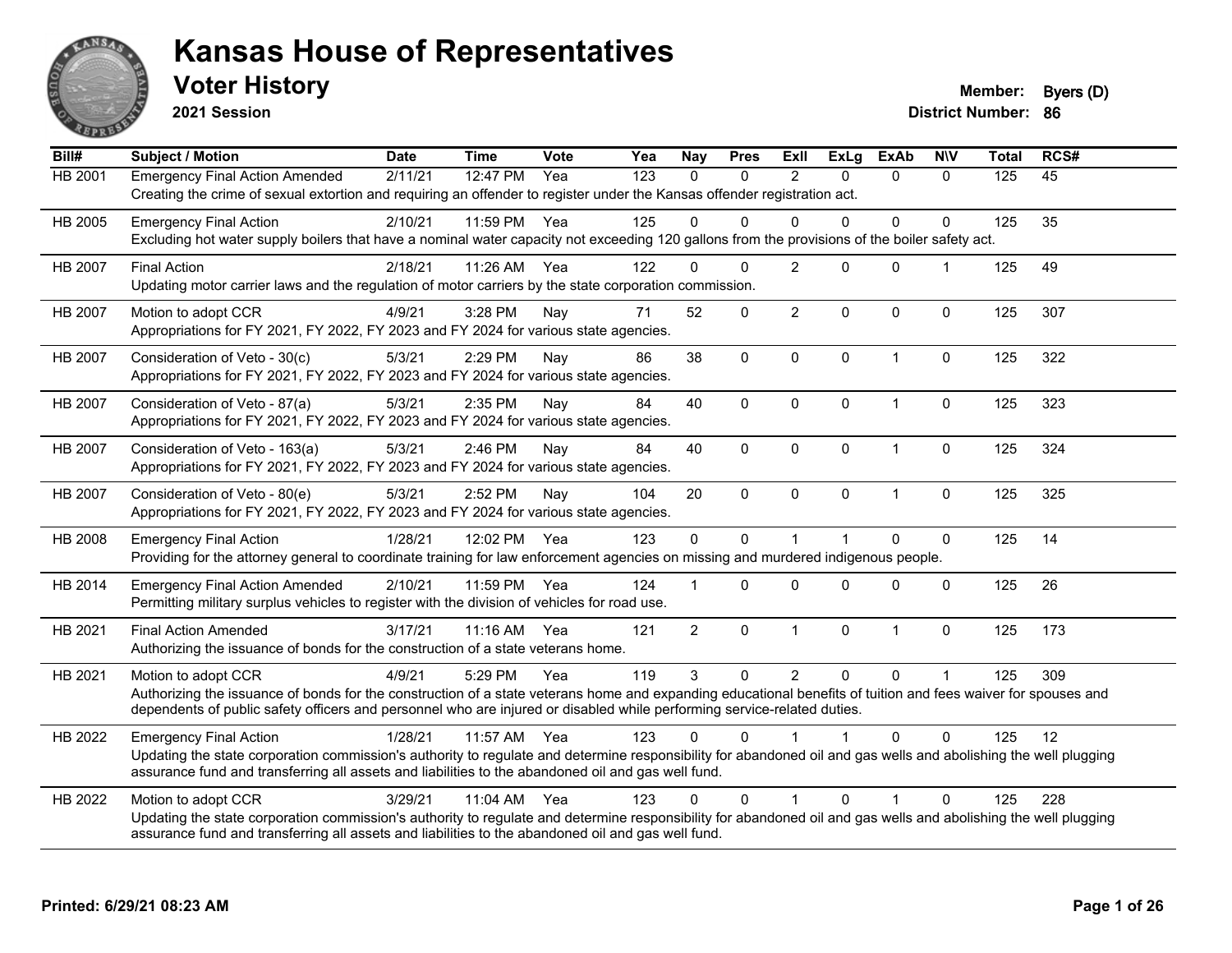

**2021 Session**

| Bill#          | <b>Subject / Motion</b>                                                                                                                                                                                                                                                                                                                                                                                                                                                                                                                                                                                                                                                         | <b>Date</b> | <b>Time</b> | Vote | Yea              | Nay          | <b>Pres</b>  | ExIl           | <b>ExLg</b>  | <b>ExAb</b>    | <b>NIV</b>   | Total | RCS#            |
|----------------|---------------------------------------------------------------------------------------------------------------------------------------------------------------------------------------------------------------------------------------------------------------------------------------------------------------------------------------------------------------------------------------------------------------------------------------------------------------------------------------------------------------------------------------------------------------------------------------------------------------------------------------------------------------------------------|-------------|-------------|------|------------------|--------------|--------------|----------------|--------------|----------------|--------------|-------|-----------------|
| <b>HB 2026</b> | <b>Emergency Final Action</b><br>Creating a drug abuse treatment program for people on diversion and allowing county and district attorneys to enter into agreements with chief judges and community<br>corrections for supervision.                                                                                                                                                                                                                                                                                                                                                                                                                                            | 1/28/21     | 12:00 PM    | Yea  | $\overline{123}$ | $\mathbf{0}$ | $\Omega$     | 1              |              | $\Omega$       | $\Omega$     | 125   | $\overline{13}$ |
| HB 2026        | Motion to adopt CCR<br>Creating a drug abuse treatment program for people on diversion and allowing county and district attorneys to enter into agreements with chief judges and community<br>corrections for supervision, clarifying jurisdiction and supervision of offenders in a certified drug abuse treatment program, authorizing the Kansas sentencing<br>commission to change risk assessment cut-off levels for participation in the certified drug abuse treatment program, modifying the criminal penalties for tampering with<br>electronic monitoring equipment and increasing the criminal penalties for riot and incitement to riot in a correctional facility. | 5/5/21      | $2:18$ PM   | Yea  | 121              | 0            | $\Omega$     | $\overline{2}$ | $\Omega$     | $\overline{2}$ | $\Omega$     | 125   | 330             |
| HB 2029        | <b>Emergency Final Action</b><br>Counting any crime with a domestic violence designation as a prior conviction under domestic battery.                                                                                                                                                                                                                                                                                                                                                                                                                                                                                                                                          | 2/3/21      | 12:37 PM    | Yea  | 118              | 7            | $\Omega$     | $\Omega$       | 0            | $\Omega$       | $\Omega$     | 125   | 19              |
| HB 2030        | <b>Emergency Final Action</b><br>Extending terminal medical release to inmates in the custody of the department of corrections with a condition likely to cause death within 120 days.                                                                                                                                                                                                                                                                                                                                                                                                                                                                                          | 2/10/21     | 11:59 PM    | Yea  | 96               | 29           | $\Omega$     | $\mathbf{0}$   | $\mathbf{0}$ | $\Omega$       | $\mathbf 0$  | 125   | 29              |
| HB 2039        | <b>Final Action Amended</b><br>Requiring students to pass an American civics test in order to graduate with a high school diploma.                                                                                                                                                                                                                                                                                                                                                                                                                                                                                                                                              | 3/4/21      | 1:34 PM     | Nay  | 69               | 54           | $\Omega$     | $\overline{1}$ | $\Omega$     | 1              | $\Omega$     | 125   | 143             |
| HB 2039        | Motion to adopt CCR<br>Requiring administration of a basic civics test as part of the course in United States history and government that is necessary for high school graduation and requiring<br>students to take and pass a personal financial literacy course for high school graduation beginning in school year 2024-2025.                                                                                                                                                                                                                                                                                                                                                | 4/9/21      | 3:45 PM     | Nay  | 72               | 51           | $\mathbf{0}$ | $\overline{2}$ | $\Omega$     | $\Omega$       | $\mathbf{0}$ | 125   | 308             |
| HB 2045        | <b>Final Action Amended</b><br>Revising two tax credits - first by updating the Kansas angel investor tax credit act with respect to the definition of qualified securities, tax credit limitations and amounts,<br>investor requirements and extending the date that credits may be allowed, and second by increasing the tax credit for expenses incurred to make a residence accessible<br>to persons with a disability.                                                                                                                                                                                                                                                     | 3/3/21      | 11:38 AM    | Yea  | 112              | 11           | 1            | $\mathbf 1$    | $\Omega$     | $\Omega$       | $\mathbf{0}$ | 125   | 117             |
| HB 2049        | <b>Emergency Final Action on Substitute</b><br>Bill<br>Substitute for HB 2049 by Committee on Judiciary - Prohibiting a public agency from charging a fee for records requested for an audit by the legislative division of post<br>audit.                                                                                                                                                                                                                                                                                                                                                                                                                                      | 2/3/21      | 12:39 PM    | Yea  | 124              | 1            | $\mathbf{0}$ | $\Omega$       | $\Omega$     | $\Omega$       | $\mathbf{0}$ | 125   | 20              |
| HB 2050        | <b>Final Action</b><br>Removing the requirement that certain entities submit certain documents to the division of post audit.                                                                                                                                                                                                                                                                                                                                                                                                                                                                                                                                                   | 2/11/21     | 11:20 AM    | Yea  | 122              | 0            | $\Omega$     | 3              | $\Omega$     | $\Omega$       | $\Omega$     | 125   | 37              |
| HB 2052        | <b>Final Action Amended</b><br>Authorizing legislative assistants and committee assistants to accept gifts from legislators.                                                                                                                                                                                                                                                                                                                                                                                                                                                                                                                                                    | 2/25/21     | 11:24 AM    | Yea  | 119              | 5            | $\Omega$     | $\mathbf{1}$   | $\mathbf{0}$ | $\Omega$       | $\mathbf 0$  | 125   | 73              |
| HB 2056        | <b>Emergency Final Action</b><br>Regulating the sale and distribution of kratom products as a part of and supplemental to the Kansas food, drug and cosmetic act.                                                                                                                                                                                                                                                                                                                                                                                                                                                                                                               | 5/6/21      | 3:37 PM     | Yea  | 97               | 24           | $\Omega$     | $\Omega$       |              | $\mathcal{P}$  | $\mathbf{1}$ | 125   | 343             |
| HB 2057        | <b>Final Action</b><br>Allowing an alcoholic liquor manufacturer to obtain a drinking establishment license under certain conditions.                                                                                                                                                                                                                                                                                                                                                                                                                                                                                                                                           | 3/3/21      | 11:40 AM    | Yea  | 124              | 0            | 0            |                | 0            | 0              | $\mathbf 0$  | 125   | 118             |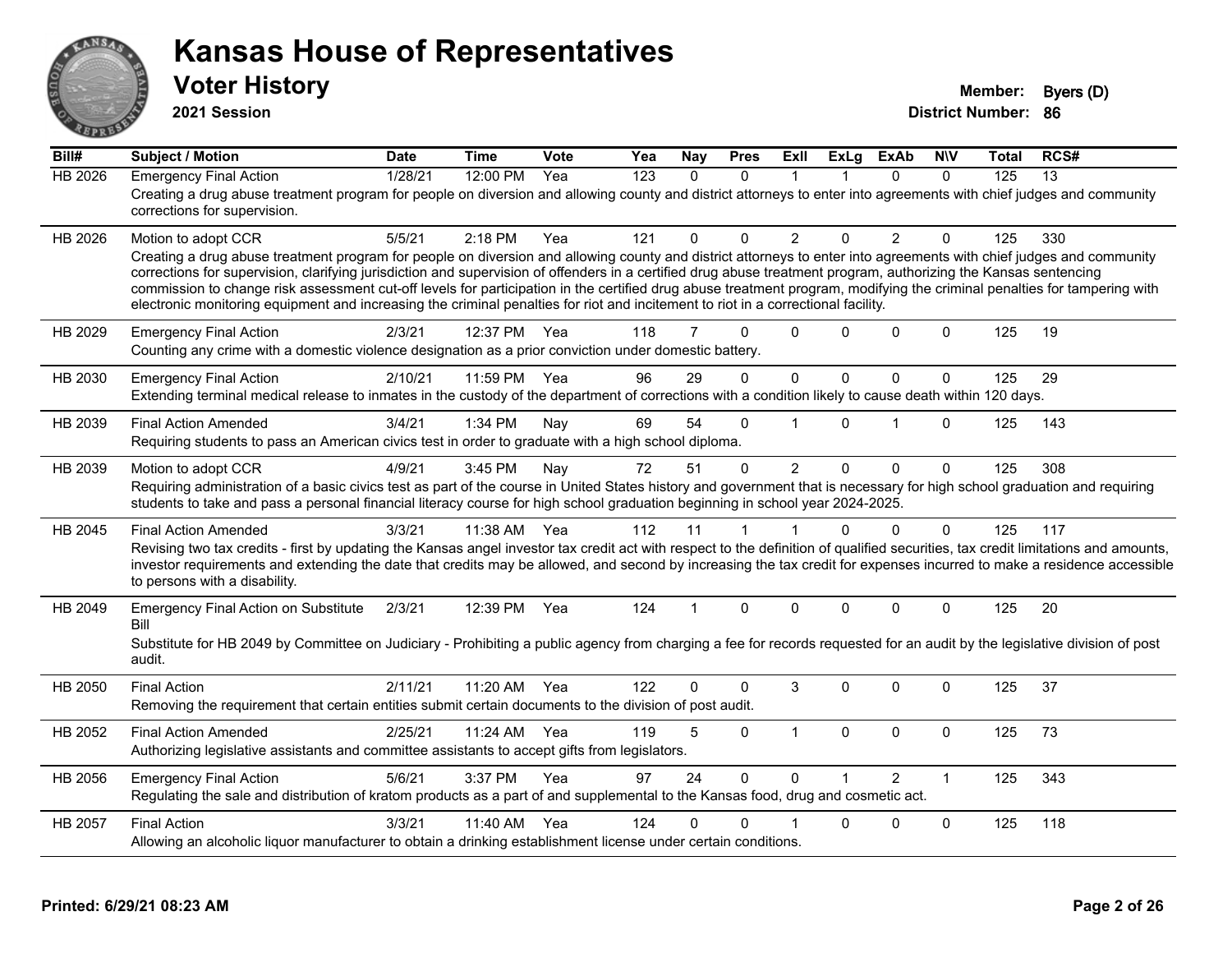

**2021 Session**

| Bill#   | Subject / Motion                                                                                                                                                             | <b>Date</b> | <b>Time</b> | <b>Vote</b> | Yea | <b>Nay</b> | <b>Pres</b>  | <b>ExII</b>    | <b>ExLg</b>  | <b>ExAb</b>    | <b>NIV</b>   | <b>Total</b> | RCS# |
|---------|------------------------------------------------------------------------------------------------------------------------------------------------------------------------------|-------------|-------------|-------------|-----|------------|--------------|----------------|--------------|----------------|--------------|--------------|------|
| HB 2058 | <b>Final Action Amended</b>                                                                                                                                                  | 3/4/21      | 1:39 PM     | Nay         | 85  | 38         | $\mathbf{0}$ | 1              | $\Omega$     | 1              | $\Omega$     | 125          | 144  |
|         | Allowing reciprocity to recognize out-of-state licenses to carry a concealed handgun.                                                                                        |             |             |             |     |            |              |                |              |                |              |              |      |
| HB 2058 | Motion to Concur                                                                                                                                                             | 4/8/21      | 9:24 PM     | Nay         | 80  | 43         | $\mathbf{0}$ | $\overline{1}$ | $\Omega$     | $\mathbf{1}$   | $\mathbf{0}$ | 125          | 293  |
|         | Providing reciprocity for licenses to carry concealed handguns and creating a new class of concealed carry license for individuals 18 to 20 years of age, and creating the   |             |             |             |     |            |              |                |              |                |              |              |      |
|         | Kansas protection of firearm rights act to restore the right to possess a firearm upon expungement of certain convictions.                                                   |             |             |             |     |            |              |                |              |                |              |              |      |
| HB 2058 | <b>Consideration of Veto</b>                                                                                                                                                 | 5/3/21      | 12:15 PM    | Nay         | 84  | 39         | $\Omega$     | 0              | 0            | $\overline{1}$ | 1            | 125          | 320  |
|         | Providing reciprocity for licenses to carry concealed handguns and creating a new class of concealed carry license for individuals 18 to 20 years of age, and creating the   |             |             |             |     |            |              |                |              |                |              |              |      |
|         | Kansas protection of firearm rights act to restore the right to possess a firearm upon expungement of certain convictions.                                                   |             |             |             |     |            |              |                |              |                |              |              |      |
| HB 2062 | <b>Emergency Final Action</b>                                                                                                                                                | 2/10/21     | 11:59 PM    | Yea         | 125 | $\Omega$   | $\Omega$     | 0              | $\Omega$     | $\mathbf 0$    | $\mathbf 0$  | 125          | 31   |
|         | Providing certain exceptions to the confidentiality of state child death review board documents.                                                                             |             |             |             |     |            |              |                |              |                |              |              |      |
| HB 2063 | <b>Emergency Final Action Amended</b>                                                                                                                                        | 2/10/21     | 11:59 PM    | Yea         | 125 | $\Omega$   | $\Omega$     | $\Omega$       | $\Omega$     | $\Omega$       | $\Omega$     | 125          | 28   |
|         | Providing certain KP&F tier II spousal and children's benefits for death resulting from a service-connected disability and enacting the Michael Wells memorial act.          |             |             |             |     |            |              |                |              |                |              |              |      |
| HB 2064 | <b>Emergency Final Action Amended</b>                                                                                                                                        | 2/10/21     | 11:59 PM    | Yea         | 125 | $\Omega$   | $\Omega$     | 0              | $\Omega$     | $\Omega$       | 0            | 125          | 33   |
|         | Making DROP elections revocable and allowing DROP members who first elected a DROP period of less than five years to extend such DROP period.                                |             |             |             |     |            |              |                |              |                |              |              |      |
| HB 2064 | Motion to adopt CCR                                                                                                                                                          | 4/9/21      | 5:35 PM     | Yea         | 118 |            | $\Omega$     | 2              | U            | $\Omega$       |              | 125          | 310  |
|         | Creating the Kansas promise scholarship act to provide postsecondary educational scholarships for certain two-year associate degree programs, career and technical           |             |             |             |     |            |              |                |              |                |              |              |      |
|         | education certificates and other stand-alone programs.                                                                                                                       |             |             |             |     |            |              |                |              |                |              |              |      |
| HB 2066 | Final Action Sub Bill Amended                                                                                                                                                | 3/3/21      | 11:45 AM    | Yea         | 103 | 21         | $\Omega$     | 1              | $\Omega$     | $\Omega$       | $\mathbf{0}$ | 125          | 119  |
|         | Substitute for HB 2066 by Committee on Commerce, Labor and Economic Development - Expanding the military spouse and service member's expedited licensure law                 |             |             |             |     |            |              |                |              |                |              |              |      |
|         | to all applicants who have established or intend to establish residency in Kansas.                                                                                           |             |             |             |     |            |              |                |              |                |              |              |      |
| HB 2066 | Motion to adopt CCR                                                                                                                                                          | 4/8/21      | 5:08 PM     | Yea         | 105 | 17         | $\mathbf{0}$ | $\mathbf 1$    | $\Omega$     | $\overline{2}$ | $\Omega$     | 125          | 287  |
|         | Substitute for HB 2066 by Committee on Commerce, Labor and Economic Development - Expanding the military spouse and service memberGÇÖs expedited licensure                   |             |             |             |     |            |              |                |              |                |              |              |      |
|         | law to all applicants who have established or intend to establish residency in Kansas.                                                                                       |             |             |             |     |            |              |                |              |                |              |              |      |
| HB 2070 | <b>Final Action</b>                                                                                                                                                          | 2/18/21     | 11:27 AM    | Yea         | 119 | 3          | $\Omega$     | $\overline{2}$ | $\Omega$     | $\Omega$       |              | 125          | 50   |
|         | Allowing certain private not-for-profit postsecondary educational institutions to recoup credit card fees by permitting a surcharge for credit card transactions in the same |             |             |             |     |            |              |                |              |                |              |              |      |
|         | manner as municipal universities, community colleges, technical colleges and vocational educational schools.                                                                 |             |             |             |     |            |              |                |              |                |              |              |      |
| HB 2071 | <b>Emergency Final Action</b>                                                                                                                                                | 2/3/21      | 12:32 PM    | Yea         | 125 | $\Omega$   | $\Omega$     | 0              | $\Omega$     | 0              | $\mathbf{0}$ | 125          | 17   |
|         | Increasing the criminal penalties for stalking a minor.                                                                                                                      |             |             |             |     |            |              |                |              |                |              |              |      |
| HB 2071 | Motion to Concur                                                                                                                                                             | 4/6/21      | 2:33 PM     | Yea         | 119 | $\Omega$   | $\mathbf 0$  | $\mathbf{1}$   | $\Omega$     | $\sqrt{5}$     | $\mathbf 0$  | 125          | 261  |
|         | Increasing the criminal penalties for stalking a minor.                                                                                                                      |             |             |             |     |            |              |                |              |                |              |              |      |
| HB 2072 | <b>Final Action</b>                                                                                                                                                          | 2/10/21     | 11:59 PM    | Yea         | 123 | $\Omega$   | $\mathbf 0$  | $\mathbf 0$    | $\mathbf{0}$ | $\overline{2}$ | $\mathbf 0$  | 125          | 24   |
|         | Updating the version of risk-based capital instructions in effect.                                                                                                           |             |             |             |     |            |              |                |              |                |              |              |      |
|         |                                                                                                                                                                              |             |             |             |     |            |              |                |              |                |              |              |      |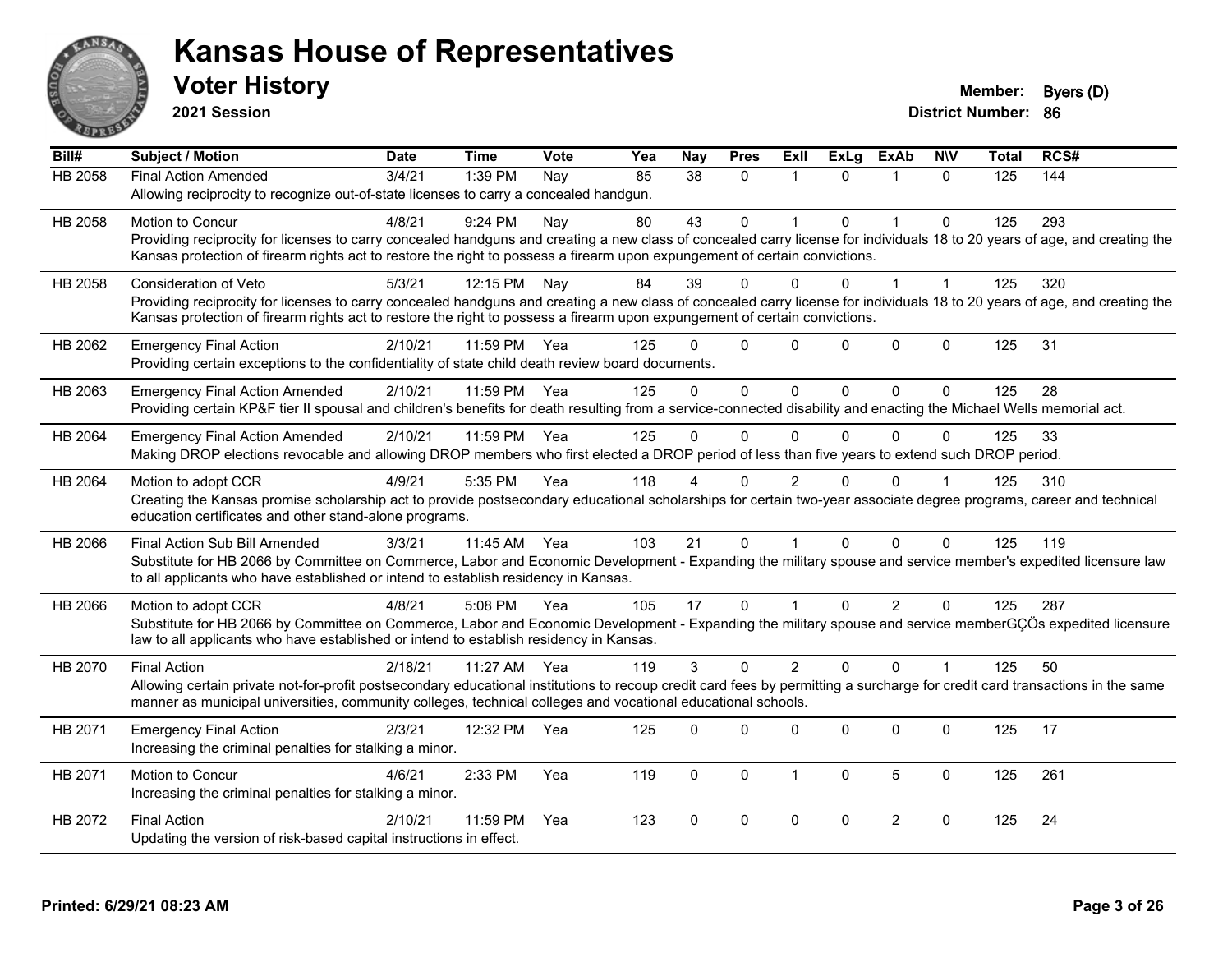

**2021 Session**

| Bill#   | <b>Subject / Motion</b>                                                                                                                                                                                                                                                                                                                                                                                                                                                                                                                                       | <b>Date</b> | Time     | Vote | Yea              | <b>Nay</b> | <b>Pres</b>  | Exll           | ExLg         | <b>ExAb</b>    | <b>NIV</b>   | Total | RCS#             |
|---------|---------------------------------------------------------------------------------------------------------------------------------------------------------------------------------------------------------------------------------------------------------------------------------------------------------------------------------------------------------------------------------------------------------------------------------------------------------------------------------------------------------------------------------------------------------------|-------------|----------|------|------------------|------------|--------------|----------------|--------------|----------------|--------------|-------|------------------|
| HB 2072 | Motion to Concur                                                                                                                                                                                                                                                                                                                                                                                                                                                                                                                                              | 3/29/21     | 11:01 AM | Yea  | $\overline{113}$ | 9          | $\mathbf{0}$ |                | $\mathbf{0}$ | 1              | 1            | 125   | $\overline{227}$ |
|         | Senate Substitute for HB 2072 by Committee on Financial Institutions and Insurance - Providing for the Kansas corporation commission to authorize the securitization of<br>certain public utility generating facilities, qualified extraordinary costs and issuance of securitized utility tariff bonds.                                                                                                                                                                                                                                                      |             |          |      |                  |            |              |                |              |                |              |       |                  |
| HB 2074 | <b>Emergency Final Action</b>                                                                                                                                                                                                                                                                                                                                                                                                                                                                                                                                 | 2/11/21     | 12:46 PM | Yea  | 123              | 0          | $\Omega$     | 2              | $\Omega$     | $\Omega$       | $\Omega$     | 125   | 44               |
|         | Updating producer licensing statutes pertaining to appointment, fees, licensing, renewal dates, continuing education, suspension, revocation and denial of licensure and<br>reinstatement.                                                                                                                                                                                                                                                                                                                                                                    |             |          |      |                  |            |              |                |              |                |              |       |                  |
| HB 2074 | Motion to adopt CCR                                                                                                                                                                                                                                                                                                                                                                                                                                                                                                                                           | 4/9/21      | 11:39 AM | Yea  | 103              | 20         | 0            | $\overline{2}$ | 0            | $\Omega$       | 0            | 125   | 301              |
|         | Senate Substitute for HB 2074 by Committee on Financial Institutions and Insurance - Enacting the technology-enabled fiduciary financial institution act, providing<br>requirements, fiduciary powers, duties, functions and limitations for such financial institutions and the administration thereof by the state bank commissioner, creating an<br>income and privilege tax credit for certain qualified distributions from technology-enabled fiduciary financial institutions and the joint committee on fiduciary financial<br>institutions oversight. |             |          |      |                  |            |              |                |              |                |              |       |                  |
| HB 2075 | <b>Emergency Final Action</b><br>Allowing venue for an adoption when the state is the agency to be where the state agency or its subcontracting agency has an office.                                                                                                                                                                                                                                                                                                                                                                                         | 2/10/21     | 11:59 PM | Yea  | 125              | $\Omega$   | $\Omega$     | $\mathbf{0}$   | 0            | $\Omega$       | $\mathbf 0$  | 125   | 30               |
| HB 2076 | <b>Final Action Amended</b>                                                                                                                                                                                                                                                                                                                                                                                                                                                                                                                                   | 2/18/21     | 11:29 AM | Yea  | 122              | 0          | $\Omega$     | $\overline{2}$ | $\Omega$     | $\Omega$       | $\mathbf{1}$ | 125   | 51               |
|         | Clarifying that bond agents seeking discharge as a surety are required to return the person released on bond to the court in the county where the complaint subject to<br>the bond was filed.                                                                                                                                                                                                                                                                                                                                                                 |             |          |      |                  |            |              |                |              |                |              |       |                  |
| HB 2077 | <b>Emergency Final Action Amended</b>                                                                                                                                                                                                                                                                                                                                                                                                                                                                                                                         | 2/3/21      | 12:29 PM | Yea  | 120              | 5          | $\Omega$     | $\Omega$       | $\Omega$     | $\Omega$       | $\Omega$     | 125   | 16               |
|         | Extending the Kansas criminal justice reform commission, limiting the commission's scope of study and adding a public defender.                                                                                                                                                                                                                                                                                                                                                                                                                               |             |          |      |                  |            |              |                |              |                |              |       |                  |
| HB 2077 | Motion to adopt CCR                                                                                                                                                                                                                                                                                                                                                                                                                                                                                                                                           | 5/5/21      | 2:23 PM  | Yea  | 115              | 6          | $\Omega$     | $\overline{2}$ | 0            | $\overline{2}$ | $\Omega$     | 125   | 331              |
|         | Extending the Kansas closed case task force, providing for staff assistance and renaming the task force the Alvin Sykes cold case DNA task force, extending the Kansas<br>criminal justice reform commission, limiting the commission's scope of study and adding a public defender, and authorizing the crime victims compensation board to<br>waive application time restrictions for certain victims to receive compensation for mental health counseling and adding certain children to the definition of victim.                                         |             |          |      |                  |            |              |                |              |                |              |       |                  |
| HB 2078 | <b>Final Action Amended</b>                                                                                                                                                                                                                                                                                                                                                                                                                                                                                                                                   | 2/25/21     | 11:36 AM | Yea  | 107              | 17         | $\Omega$     |                | 0            | $\Omega$       | 0            | 125   | 74               |
|         | Suspending statutory speedy trial rights until May 1, 2024, in all criminal cases and providing guidelines for prioritizing trials.                                                                                                                                                                                                                                                                                                                                                                                                                           |             |          |      |                  |            |              |                |              |                |              |       |                  |
| HB 2078 | <b>Motion to Concur</b>                                                                                                                                                                                                                                                                                                                                                                                                                                                                                                                                       | 3/22/21     | 11:14 AM | Yea  | 114              | 7          | $\Omega$     | $\Omega$       | 0            | 4              | $\Omega$     | 125   | 187              |
|         | Suspending statutory speedy trial rights until May 1, 2023, in all criminal cases, providing guidelines for prioritizing trials and requiring the office of judicial administration<br>to prepare and submit a report to the legislature in 2022 and 2023.                                                                                                                                                                                                                                                                                                    |             |          |      |                  |            |              |                |              |                |              |       |                  |
| HB 2079 | <b>Emergency Final Action Amended</b>                                                                                                                                                                                                                                                                                                                                                                                                                                                                                                                         | 2/3/21      | 12:46 PM | Nav  | 70               | 54         |              | $\Omega$       | $\Omega$     | $\Omega$       | $\Omega$     | 125   | 22               |
|         | Transferring duties concerning address confidentiality program (safe at home) and the registration for charitable organizations from the secretary of state to the attorney<br>general.                                                                                                                                                                                                                                                                                                                                                                       |             |          |      |                  |            |              |                |              |                |              |       |                  |
| HB 2079 | Motion to adopt CCR                                                                                                                                                                                                                                                                                                                                                                                                                                                                                                                                           | 5/5/21      | 2:32 PM  | Nay  | 78               | 42         | 1            | $\overline{2}$ | $\Omega$     | $\overline{2}$ | $\mathbf 0$  | 125   | 332              |
|         | Transferring duties concerning address confidentiality program (safe at home) and the registration of charitable organizations from the secretary of state to the attorney<br>general, enacting the Kansas fights addiction act to establish a grant program for the purpose of preventing, reducing, treating and mitigating the effects of substance<br>abuse and addiction and requiring posting of a human trafficking awareness notice approved by the attorney general in certain businesses and public places.                                         |             |          |      |                  |            |              |                |              |                |              |       |                  |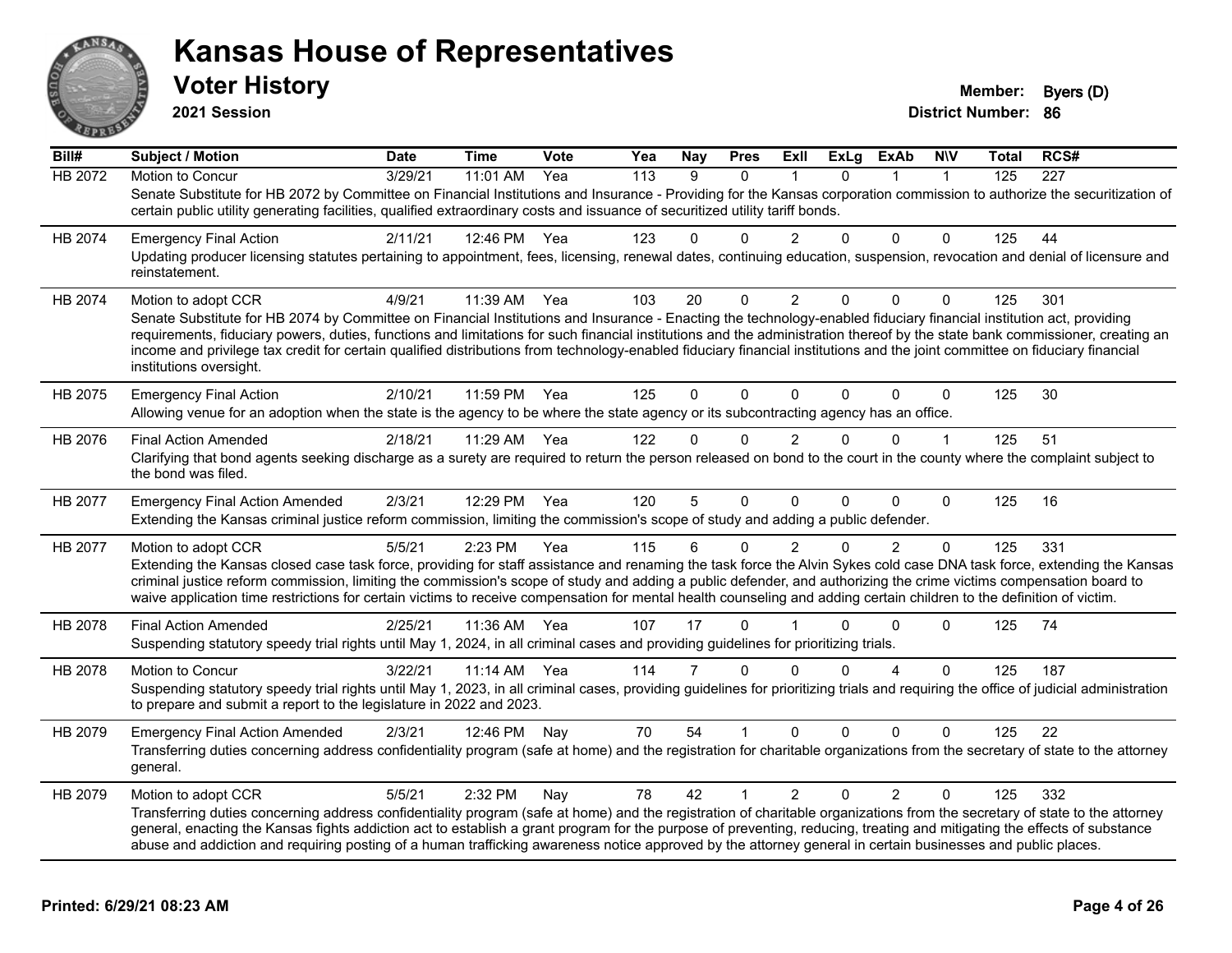

**2021 Session**

| Bill#   | <b>Subject / Motion</b>                                                                                                                                                         | <b>Date</b> | <b>Time</b> | Vote | Yea | <b>Nay</b>     | <b>Pres</b>  | <b>ExII</b>             | <b>ExLg</b>  | <b>ExAb</b>    | <b>NIV</b>   | Total | RCS# |
|---------|---------------------------------------------------------------------------------------------------------------------------------------------------------------------------------|-------------|-------------|------|-----|----------------|--------------|-------------------------|--------------|----------------|--------------|-------|------|
| HB 2081 | <b>Emergency Final Action Amended</b>                                                                                                                                           | 2/10/21     | 11:59 PM    | Yea  | 69  | 56             | $\mathbf{0}$ | 0                       | 0            | 0              | $\mathbf{0}$ | 125   | 32   |
|         | Modifying how certain prior convictions are counted for the special sentencing rule related to possession of a controlled substance and providing concurrent or                 |             |             |      |     |                |              |                         |              |                |              |       |      |
|         | consecutive sentencing for persons convicted of new crimes while on release for a felony.                                                                                       |             |             |      |     |                |              |                         |              |                |              |       |      |
| HB 2082 | <b>Emergency Final Action</b>                                                                                                                                                   | 2/3/21      | 12:41 PM    | Yea  | 125 | $\Omega$       | $\Omega$     | $\Omega$                | $\Omega$     | $\mathbf{0}$   | $\Omega$     | 125   | 21   |
|         | Authorizing the crime victims compensation board to waive application time restrictions for a victim of a sexually violent crime to receive compensation for mental health      |             |             |      |     |                |              |                         |              |                |              |       |      |
|         | counseling and adding certain children to the definition of victim.                                                                                                             |             |             |      |     |                |              |                         |              |                |              |       |      |
| HB 2085 | <b>Final Action</b>                                                                                                                                                             | 3/4/21      | 1:41 PM     | Yea  | 123 | $\Omega$       | $\mathbf 0$  | $\mathbf{1}$            | $\mathbf{0}$ | $\mathbf{1}$   | $\mathbf{0}$ | 125   | 145  |
|         | Creating the students' right to know act to provide information on postsecondary education options.                                                                             |             |             |      |     |                |              |                         |              |                |              |       |      |
| HB 2087 | <b>Final Action Amended</b>                                                                                                                                                     | 2/18/21     | 11:30 AM    | Yea  | 109 | 13             | 0            | $\overline{2}$          | $\mathbf 0$  | 0              | $\mathbf{1}$ | 125   | 52   |
|         | Limiting the review of certain rules and regulations by the director of the budget.                                                                                             |             |             |      |     |                |              |                         |              |                |              |       |      |
| HB 2088 | <b>Final Action Amended</b>                                                                                                                                                     | 3/4/21      | 1:42 PM     | Yea  | 121 | $\overline{2}$ | $\pmb{0}$    | $\mathbf{1}$            | 0            | $\mathbf{1}$   | 0            | 125   | 146  |
|         | Requiring visual observation of an alleged victim of child abuse or neglect as part of an investigation.                                                                        |             |             |      |     |                |              |                         |              |                |              |       |      |
|         |                                                                                                                                                                                 |             |             |      |     |                |              |                         |              |                |              |       |      |
| HB 2089 | <b>Final Action Sub Bill</b>                                                                                                                                                    | 3/18/21     | 11:26 AM    | Nav  | 75  | 47             | $\mathbf 0$  |                         | 0            | $\overline{2}$ | 0            | 125   | 180  |
|         | Substitute for HB 2089 by Committee on Federal and State Affairs - Standardizing firearm safety education training programs in school districts.                                |             |             |      |     |                |              |                         |              |                |              |       |      |
| HB 2089 | <b>Motion to Concur</b>                                                                                                                                                         | 4/8/21      | 9:28 PM     | Nay  | 79  | 44             | $\Omega$     |                         | 0            |                | 0            | 125   | 294  |
|         | Substitute for HB 2089 by Committee on Federal and State Affairs - Standardizing firearm safety education training programs in school districts.                                |             |             |      |     |                |              |                         |              |                |              |       |      |
| HB 2090 | <b>Emergency Final Action Amended</b>                                                                                                                                           | 2/3/21      | 12:34 PM    | Yea  | 125 | 0              | 0            | $\Omega$                | 0            | $\Omega$       | $\Omega$     | 125   | 18   |
|         | Creating a procedure for appointment of acting official when an elected official's military service causes a vacancy.                                                           |             |             |      |     |                |              |                         |              |                |              |       |      |
| HB 2093 | <b>Final Action Amended</b>                                                                                                                                                     | 2/25/21     | 11:38 AM    | Yea  | 124 | $\Omega$       | $\Omega$     |                         | $\Omega$     | $\Omega$       | $\mathbf{0}$ | 125   | 75   |
|         | Increasing criminal penalties for fleeing or attempting to elude a police officer when operating a stolen vehicle, committing certain driving violations or causing a collision |             |             |      |     |                |              |                         |              |                |              |       |      |
|         | involving another driver and making fleeing or attempting to elude a police officer evidence of intent to commit theft of a vehicle.                                            |             |             |      |     |                |              |                         |              |                |              |       |      |
| HB 2094 | <b>Final Action Sub Bill</b>                                                                                                                                                    | 3/17/21     | $11:17$ AM  | Yea  | 117 | 6              | $\mathbf{0}$ |                         | $\Omega$     |                | $\Omega$     | 125   | 174  |
|         | Substitute for HB 2094 by Committee on Appropriations - Expanding educational benefits of tuition and fees waiver for spouses and dependents of public safety officers          |             |             |      |     |                |              |                         |              |                |              |       |      |
|         | and personnel who are injured or disabled while performing service-related duties.                                                                                              |             |             |      |     |                |              |                         |              |                |              |       |      |
| HB 2096 | <b>Final Action</b>                                                                                                                                                             | 2/18/21     | 11:32 AM    | Yea  | 122 | 0              | $\Omega$     | $\overline{2}$          | $\Omega$     | $\Omega$       |              | 125   | 53   |
|         | Authorizing department of corrections employees, local correctional or detention officers, judicial branch employees, municipal court employees and administrative              |             |             |      |     |                |              |                         |              |                |              |       |      |
|         | hearing officers to have identifying information restricted from public access on public websites that identify home addresses or home ownership.                               |             |             |      |     |                |              |                         |              |                |              |       |      |
| HB 2097 | <b>Final Action</b>                                                                                                                                                             | 3/3/21      | 11:47 AM    | Yea  | 124 | $\Omega$       | $\Omega$     |                         | $\Omega$     | $\Omega$       | $\Omega$     | 125   | 120  |
|         | Decoupling the KIT and KIR workforce training programs from the high performance incentive fund program.                                                                        |             |             |      |     |                |              |                         |              |                |              |       |      |
|         |                                                                                                                                                                                 |             |             |      |     |                |              |                         |              |                |              |       |      |
| HB 2101 | <b>Emergency Final Action Amended</b>                                                                                                                                           | 2/25/21     | 12:56 PM    | Yea  | 112 | 12             | 0            | $\overline{\mathbf{1}}$ | $\Omega$     | 0              | $\mathbf{0}$ | 125   | 83   |
|         | Extending transfers from the expanded lottery act revenues fund to the university engineering initiative.                                                                       |             |             |      |     |                |              |                         |              |                |              |       |      |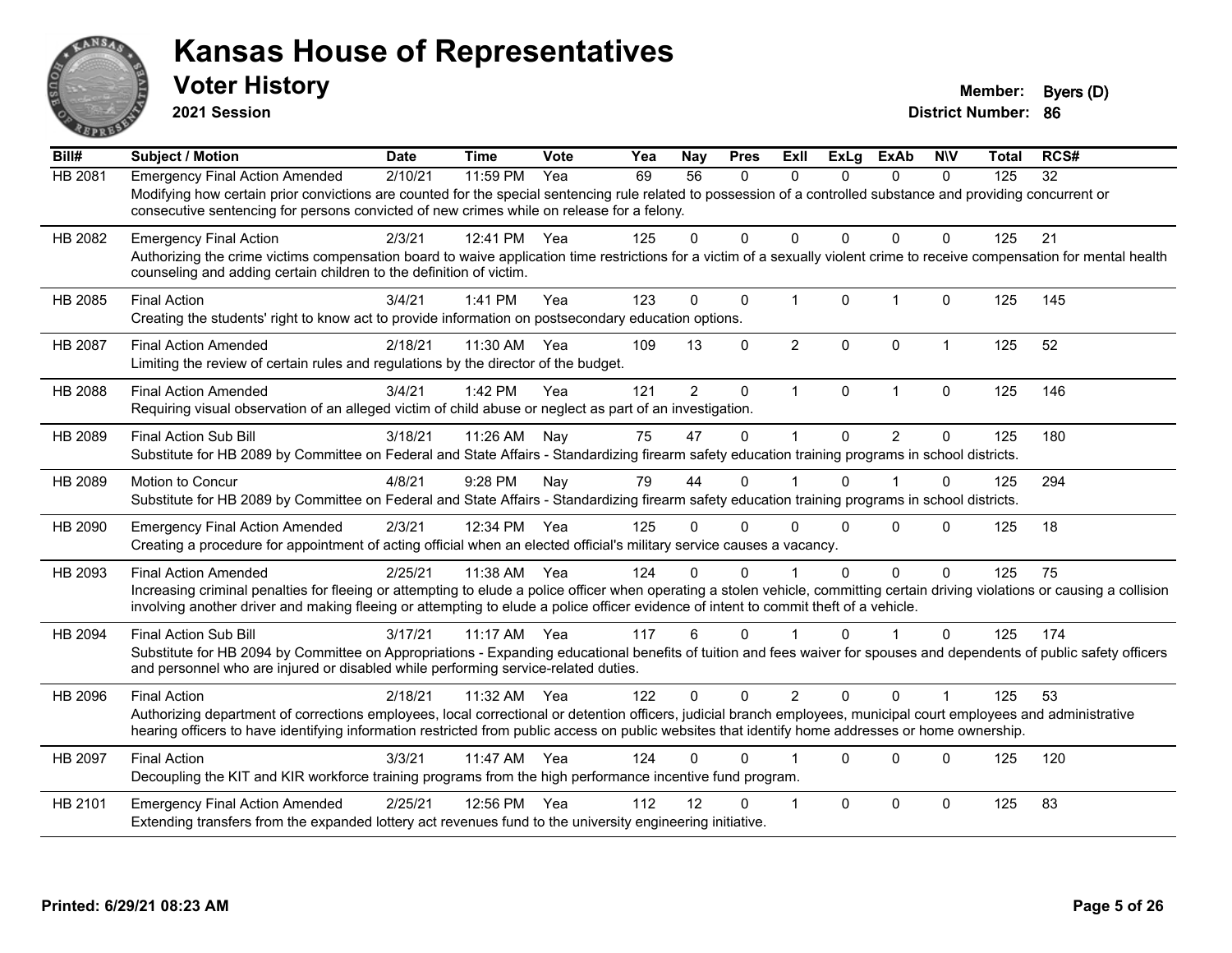

#### **Voter History Member: Byers** (D) **Kansas House of Representatives**

**2021 Session**

| Bill#          | Subject / Motion                                                                                                                                                                                                                                                                                                                                                                                                                                                                                                                                                                                                                                                                                                                                                                                                                                                                                                                                                                                                                                                                                                                                                                                                                                                                                            | <b>Date</b> | <b>Time</b>  | <b>Vote</b> | Yea | <b>Nay</b>     | <b>Pres</b>  | Exll           | <b>ExLg</b>  | <b>ExAb</b>  | <b>NIV</b>   | <b>Total</b> | RCS# |
|----------------|-------------------------------------------------------------------------------------------------------------------------------------------------------------------------------------------------------------------------------------------------------------------------------------------------------------------------------------------------------------------------------------------------------------------------------------------------------------------------------------------------------------------------------------------------------------------------------------------------------------------------------------------------------------------------------------------------------------------------------------------------------------------------------------------------------------------------------------------------------------------------------------------------------------------------------------------------------------------------------------------------------------------------------------------------------------------------------------------------------------------------------------------------------------------------------------------------------------------------------------------------------------------------------------------------------------|-------------|--------------|-------------|-----|----------------|--------------|----------------|--------------|--------------|--------------|--------------|------|
| <b>HB 2102</b> | <b>Emergency Final Action</b><br>Updating egg repackaging requirements for retailers.                                                                                                                                                                                                                                                                                                                                                                                                                                                                                                                                                                                                                                                                                                                                                                                                                                                                                                                                                                                                                                                                                                                                                                                                                       | 2/10/21     | 11:59 PM     | Yea         | 123 | $\overline{2}$ | $\mathbf 0$  | $\Omega$       | $\Omega$     | $\mathbf{0}$ | $\mathbf{0}$ | 125          | 25   |
| HB 2102        | Mot to Concur in Conference<br>Senate Substitute for HB 2102 by Committee on Agriculture and Natural Resources - Updating egg repackaging requirements for retailers.                                                                                                                                                                                                                                                                                                                                                                                                                                                                                                                                                                                                                                                                                                                                                                                                                                                                                                                                                                                                                                                                                                                                       | 4/9/21      | 2:22 PM      | Yea         | 122 | 1              | $\Omega$     | $\overline{2}$ | $\Omega$     | $\mathbf{0}$ | $\Omega$     | 125          | 303  |
| HB 2103        | <b>Emergency Final Action</b><br>Establishing the Kansas pesticide waste disposal program and permitting up to \$50,000 to be transferred annually from the Kansas agricultural remediation fund to a<br>new Kansas pesticide waste disposal fund.                                                                                                                                                                                                                                                                                                                                                                                                                                                                                                                                                                                                                                                                                                                                                                                                                                                                                                                                                                                                                                                          | 2/11/21     | 12:38 PM     | Yea         | 123 | $\Omega$       | $\Omega$     | $\overline{2}$ | $\Omega$     | $\mathbf{0}$ | $\Omega$     | 125          | 39   |
| HB 2104        | <b>Final Action Amended</b><br>Modifying the sales tax exemption for construction materials by allowing certain educational institutions a sales tax exemption for purchases thereof.                                                                                                                                                                                                                                                                                                                                                                                                                                                                                                                                                                                                                                                                                                                                                                                                                                                                                                                                                                                                                                                                                                                       | 2/18/21     | 11:35 AM Yea |             | 114 | 8              | 0            | $\overline{2}$ | 0            | $\mathbf{0}$ |              | 125          | 54   |
| HB 2104        | Motion to Adopt CCR<br>Senate Substitute for HB 2104 by Committee on Assessment ant Taxation - Extending certain budget due dates for schools and notice and hearing requirements when<br>exceeding the revenue neutral rate for property tax purposes, changing time to request full and complete opinion from the state board tax appeals, requiring the state<br>board of tax appeals to serve orders and notices by electronic means if requested by the party, prohibiting valuation increases of certain property in appeals, requiring<br>appraisal directives to require compliance with uniform standards of professional appraisal practice, providing for notice and opportunity to be heard prior to removal<br>from county appraiser eligibility list, providing notification when person no longer holds office of county appraiser, placing the burden of proof on the county appraiser in<br>certain valuation and classification appeal hearings before the district court, requiring appraisal courses for appraisers to be courses approved by the Kansas real estate<br>appraisal board, extending the time a state board of tax appeals member may continue to serve after such member's term expires and authorizing appointment of a<br>member pro tempore under certain conditions. | 4/6/21      | 2:57 PM      | Nay         | 77  | 42             | $\mathbf{0}$ |                | $\Omega$     | 5            | 0            | 125          | 262  |
| HB 2106        | <b>Emergency Final Action</b><br>Extending the dates when corporate tax returns are required to be filed.                                                                                                                                                                                                                                                                                                                                                                                                                                                                                                                                                                                                                                                                                                                                                                                                                                                                                                                                                                                                                                                                                                                                                                                                   | 3/4/21      | 4:36 PM      | Yea         | 123 | $\mathbf 0$    | $\pmb{0}$    | $\mathbf{1}$   | $\Omega$     | $\mathbf{1}$ | $\mathbf 0$  | 125          | 160  |
| HB 2109        | <b>Emergency Final Action</b><br>Increasing the county population threshold for a county to be required to have a lawyer representative, increasing the number of lawyer members and decreasing the<br>number of non-lawyer members on the board of indigents' defense services.                                                                                                                                                                                                                                                                                                                                                                                                                                                                                                                                                                                                                                                                                                                                                                                                                                                                                                                                                                                                                            | 2/11/21     | 12:41 PM     | Yea         | 87  | 36             | $\mathbf 0$  | $\overline{2}$ | $\mathbf{0}$ | 0            | $\Omega$     | 125          | 41   |
| HB 2112        | <b>Emergency Final Action</b><br>Permitting online advertisement and sales of abandoned property by self-storage rental unit operators; providing for the designation by occupants of an alternate contact<br>and limiting claims for loss or damage of stored property to the property value limit provided in the rental agreement.                                                                                                                                                                                                                                                                                                                                                                                                                                                                                                                                                                                                                                                                                                                                                                                                                                                                                                                                                                       | 2/10/21     | 11:59 PM     | Yea         | 120 | 5              | $\pmb{0}$    | 0              | $\Omega$     | $\pmb{0}$    | $\Omega$     | 125          | 27   |
| HB 2114        | <b>Emergency Final Action Amended</b><br>Establishing the Kansas senior care task force.                                                                                                                                                                                                                                                                                                                                                                                                                                                                                                                                                                                                                                                                                                                                                                                                                                                                                                                                                                                                                                                                                                                                                                                                                    | 2/18/21     | 12:38 PM     | Yea         | 113 | 8              | $\Omega$     | $\overline{2}$ | $\Omega$     | $\mathbf 1$  | $\mathbf{1}$ | 125          | 60   |
| HB 2114        | Motion to adopt CCR<br>Establishing the senior care task force, a definition of financial exploitation and Kansas elder and dependent adult abuse multidisciplinary team coordinator and teams,<br>requiring additional mandatory reporters, increasing investigation days for reports of abuse, neglect and financial exploitation of certain adults and directing the<br>department for children and families to inform certain chief administrative officers of substantiated findings of such reports.                                                                                                                                                                                                                                                                                                                                                                                                                                                                                                                                                                                                                                                                                                                                                                                                  | 4/9/21      | 5:41 PM      | Yea         | 115 |                | $\Omega$     | $\overline{2}$ | $\Omega$     | $\Omega$     |              | 125          | 311  |
| HB 2115        | <b>Final Action Amended</b><br>Establishing the joint committee on child welfare system oversight.                                                                                                                                                                                                                                                                                                                                                                                                                                                                                                                                                                                                                                                                                                                                                                                                                                                                                                                                                                                                                                                                                                                                                                                                          | 2/18/21     | 11:38 AM     | Yea         | 118 |                | 0            | $\overline{2}$ | $\Omega$     | 0            | 1            | 125          | 55   |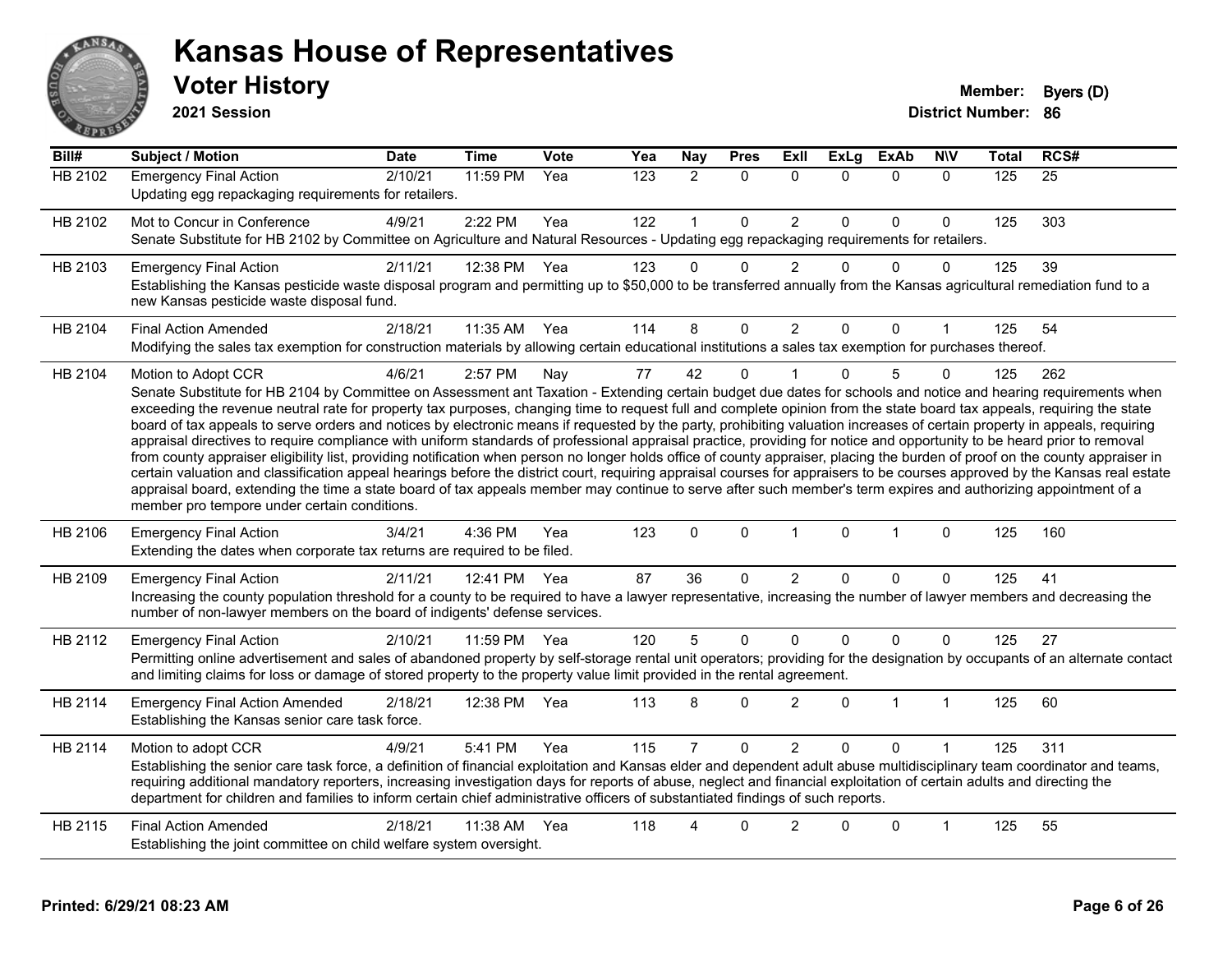

**2021 Session**

| Bill#          | <b>Subject / Motion</b>                                                                                                                                                                                                                                                                                                                        | <b>Date</b> | <b>Time</b>  | <b>Vote</b> | Yea              | <b>Nay</b>   | <b>Pres</b>  | Exll           | <b>ExLg</b> | <b>ExAb</b>    | <b>NIV</b>  | <b>Total</b> | RCS# |  |
|----------------|------------------------------------------------------------------------------------------------------------------------------------------------------------------------------------------------------------------------------------------------------------------------------------------------------------------------------------------------|-------------|--------------|-------------|------------------|--------------|--------------|----------------|-------------|----------------|-------------|--------------|------|--|
| <b>HB 2116</b> | <b>Emergency Final Action</b>                                                                                                                                                                                                                                                                                                                  | 3/4/21      | 4:43 PM      | Yea         | $\overline{123}$ | $\mathbf{0}$ | $\mathbf{0}$ | $\mathbf 1$    | $\Omega$    | 1              | $\Omega$    | 125          | 165  |  |
|                | Exempting the caregiver of a child in state out-of-home placement from the child care assistance 20-hour-per-week work requirement.                                                                                                                                                                                                            |             |              |             |                  |              |              |                |             |                |             |              |      |  |
| HB 2119        | EFA Sub Bill Amended                                                                                                                                                                                                                                                                                                                           | 3/30/21     | 7:56 PM      | Nay         | 65               | 58           | $\mathbf 0$  |                | $\Omega$    |                | $\Omega$    | 125          | 255  |  |
|                | Substitute for HB 2119 by Committee on K-12 Education Budget - Making and concerning appropriations for the department of education for fiscal years ending June 30,                                                                                                                                                                           |             |              |             |                  |              |              |                |             |                |             |              |      |  |
|                | 2021, June 30, 2022, and June 30, 2023, creating and expanding school choice programs, restricting remote learning and remote enrollment and extending the                                                                                                                                                                                     |             |              |             |                  |              |              |                |             |                |             |              |      |  |
|                | statewide property tax levy for schools.                                                                                                                                                                                                                                                                                                       |             |              |             |                  |              |              |                |             |                |             |              |      |  |
| HB 2120        | <b>Emergency Final Action</b>                                                                                                                                                                                                                                                                                                                  | 2/11/21     | 12:50 PM     | Yea         | 110              | 13           | $\mathbf 0$  | $\overline{2}$ | $\mathbf 0$ | $\mathbf 0$    | $\mathbf 0$ | 125          | 46   |  |
|                | Removing the spousal exception from the crime of sexual battery.                                                                                                                                                                                                                                                                               |             |              |             |                  |              |              |                |             |                |             |              |      |  |
| HB 2121        | <b>Emergency Final Action Amended</b>                                                                                                                                                                                                                                                                                                          | 2/11/21     | 12:43 PM     | Nay         | 101              | 22           | 0            | $\overline{c}$ | $\mathbf 0$ | 0              | $\mathbf 0$ | 125          | 42   |  |
|                | Adding definitions related to defendants who abscond from supervision in the criminal procedure code and for parole.                                                                                                                                                                                                                           |             |              |             |                  |              |              |                |             |                |             |              |      |  |
| HB 2121        | Motion to adopt CCR                                                                                                                                                                                                                                                                                                                            | 5/5/21      | 2:39 PM      | Yea         | 121              | $\Omega$     | $\mathbf 0$  | 2              | $\Omega$    | $\overline{2}$ | $\mathbf 0$ | 125          | 333  |  |
|                | Increasing the criminal penalty for mistreatment of a dependent adult or elder person when the victim is a resident of an adult care home, adding definitions related to                                                                                                                                                                       |             |              |             |                  |              |              |                |             |                |             |              |      |  |
|                | defendants who abscond from supervision in the criminal procedure code and for parole and clarifying that bond agents seeking discharge as a surety are required to                                                                                                                                                                            |             |              |             |                  |              |              |                |             |                |             |              |      |  |
|                | return the person released on bond to the court in the county where the complaint subject to the bond was filed, requiring the department of corrections to develop                                                                                                                                                                            |             |              |             |                  |              |              |                |             |                |             |              |      |  |
|                | guidance to be used by parole officers when responding to violations of parole and postrelease supervision and that incentivize compliant behavior, and authorizing<br>court services officers and community corrections officers to provide a certification of identification to offenders for use to obtain a new driver's license.          |             |              |             |                  |              |              |                |             |                |             |              |      |  |
|                |                                                                                                                                                                                                                                                                                                                                                |             |              |             |                  |              |              |                |             |                |             |              |      |  |
| HB 2124        | <b>Emergency Final Action</b>                                                                                                                                                                                                                                                                                                                  | 2/18/21     | 12:39 PM     | Yea         | 121              | $\Omega$     | $\mathbf{0}$ | 2              | $\Omega$    |                |             | 125          | 61   |  |
|                | Clarifying the authority of healing arts school clinics to provide healing arts services.                                                                                                                                                                                                                                                      |             |              |             |                  |              |              |                |             |                |             |              |      |  |
| HB 2125        | <b>Emergency Final Action Amended</b>                                                                                                                                                                                                                                                                                                          | 2/18/21     | 12:46 PM Yea |             | 118              | 3            | $\mathbf 0$  | $\overline{2}$ | $\Omega$    |                |             | 125          | 64   |  |
|                | Allowing a copy of a will to be filed and admitted to probate and allowing a will or a copy of a will filed within six months after the death of the testator to be admitted to                                                                                                                                                                |             |              |             |                  |              |              |                |             |                |             |              |      |  |
|                | probate at any time.                                                                                                                                                                                                                                                                                                                           |             |              |             |                  |              |              |                |             |                |             |              |      |  |
| HB 2126        | <b>Final Action Amended</b>                                                                                                                                                                                                                                                                                                                    | 3/4/21      | 1:44 PM      | Nay         | 85               | 37           | 1            | $\mathbf{1}$   | $\mathbf 0$ | $\mathbf 1$    | $\pmb{0}$   | 125          | 147  |  |
|                | Providing immunity from civil liability for COVID-19 claims for adult care facilities.                                                                                                                                                                                                                                                         |             |              |             |                  |              |              |                |             |                |             |              |      |  |
| HB 2128        | <b>Final Action Amended</b>                                                                                                                                                                                                                                                                                                                    | 3/2/21      | 10:32 AM     | Yea         | 124              | $\Omega$     | $\mathbf{0}$ | $\overline{1}$ | $\Omega$    | $\mathbf{0}$   | $\mathbf 0$ | 125          | 92   |  |
|                | Clarifying jurisdiction and supervision of offenders in a certified drug abuse treatment program.                                                                                                                                                                                                                                              |             |              |             |                  |              |              |                |             |                |             |              |      |  |
| HB 2134        | <b>Emergency Final Action</b>                                                                                                                                                                                                                                                                                                                  | 2/11/21     | 12:39 PM     | Yea         | 123              | $\Omega$     | 0            | $\overline{2}$ | $\Omega$    | $\Omega$       | $\mathbf 0$ | 125          | 40   |  |
|                | Updating the national association of insurance commissioners credit for reinsurance model law and codifying the credit for reinsurance model regulation.                                                                                                                                                                                       |             |              |             |                  |              |              |                |             |                |             |              |      |  |
|                |                                                                                                                                                                                                                                                                                                                                                |             |              |             |                  |              | $\Omega$     |                | $\Omega$    | 6              |             |              | 352  |  |
| HB 2134        | Motion to adopt CCR                                                                                                                                                                                                                                                                                                                            | 5/7/21      | 6:51 PM      | Yea         | 107              | 9            |              |                |             |                | 2           | 125          |      |  |
|                | Making appropriations for the Kansas state department of education for FY 2021, FY 2022 and FY 2023; requiring a Kansas foster care children annual academic report<br>card; authorizing limited remote learning; providing the criteria for identification of students eligible to receive at-risk programs and services; requiring boards of |             |              |             |                  |              |              |                |             |                |             |              |      |  |
|                | education to allocate sufficient school district moneys to improve student academic performance; authorizing school districts to pay tuition and fees for concurrent and                                                                                                                                                                       |             |              |             |                  |              |              |                |             |                |             |              |      |  |
|                | dual enrollment programs; expanding student eligibility under the tax credit for low income students scholarship program; extending the high-density at-risk weighting;                                                                                                                                                                        |             |              |             |                  |              |              |                |             |                |             |              |      |  |
|                | providing ACT college entrance exams and workkeys assessments to certain nonpublic school students.                                                                                                                                                                                                                                            |             |              |             |                  |              |              |                |             |                |             |              |      |  |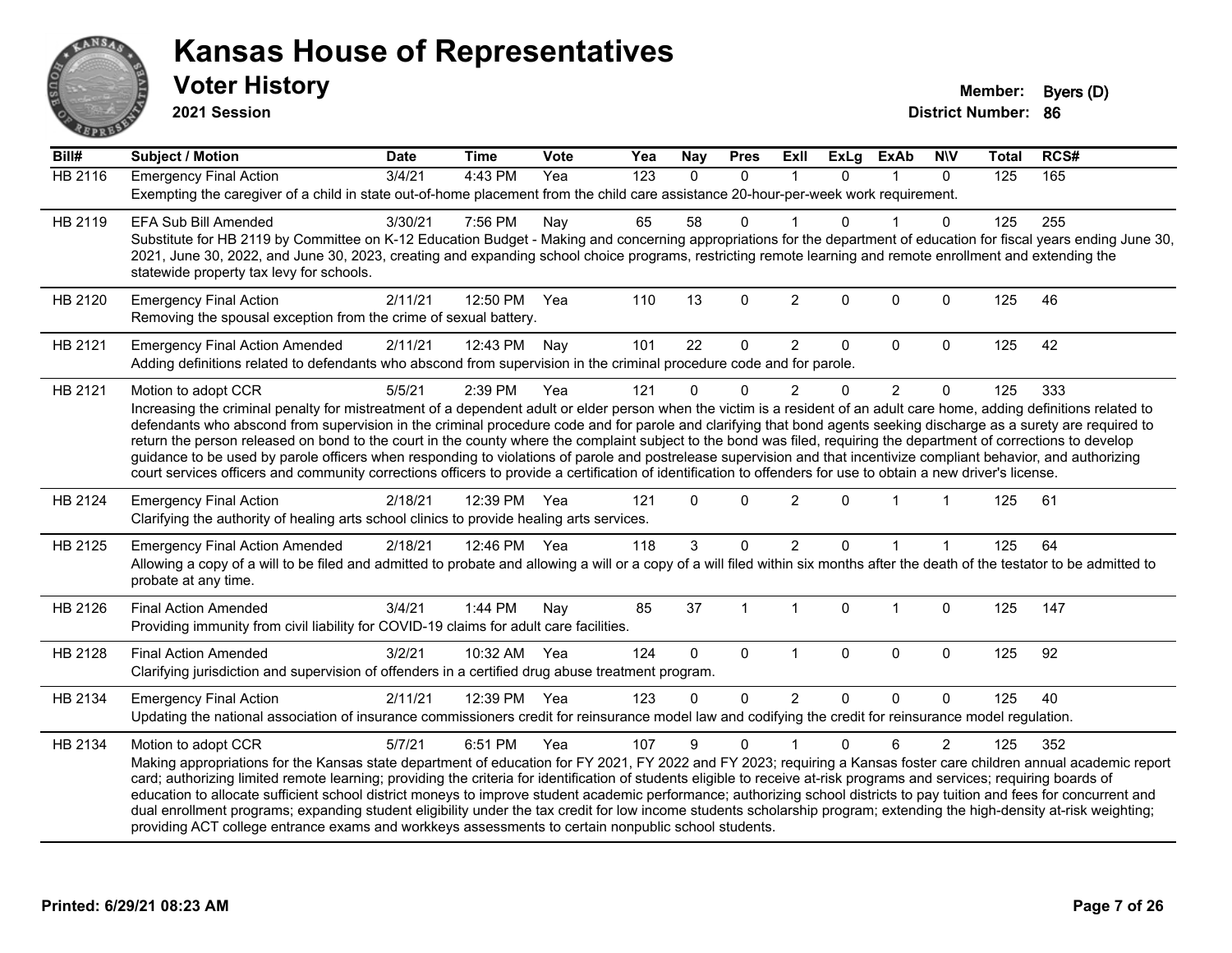

**2021 Session**

| Bill#          | <b>Subject / Motion</b>                                                                                                                                                                                                           | <b>Date</b> | <b>Time</b> | Vote | Yea | Nay            | <b>Pres</b>  | ExII           | <b>ExLg</b>  | <b>ExAb</b>    | <b>NIV</b>           | <b>Total</b> | RCS# |
|----------------|-----------------------------------------------------------------------------------------------------------------------------------------------------------------------------------------------------------------------------------|-------------|-------------|------|-----|----------------|--------------|----------------|--------------|----------------|----------------------|--------------|------|
| <b>HB 2136</b> | <b>Final Action Amended</b>                                                                                                                                                                                                       | 2/25/21     | 11:40 AM    | Yea  | 124 | $\Omega$       | $\Omega$     |                | $\Omega$     | $\Omega$       | $\Omega$             | 125          | 76   |
|                | Updating certain statutes relating to the regulation of the business of insurance; granting the commissioner of insurance certain investigative powers.                                                                           |             |             |      |     |                |              |                |              |                |                      |              |      |
| HB 2137        | <b>Final Action Amended</b>                                                                                                                                                                                                       | 3/2/21      | 10:33 AM    | Yea  | 122 | $\overline{2}$ | 0            |                | 0            | $\Omega$       | $\Omega$             | 125          | 93   |
|                | Authorizing certain licensees under the Kansas liquor control act and the club and drinking establishment act to sell and serve cereal malt beverages.                                                                            |             |             |      |     |                |              |                |              |                |                      |              |      |
| HB 2137        | Motion to adopt CCR                                                                                                                                                                                                               | 5/7/21      | 4:41 PM     | Yea  | 101 | 18             | $\mathbf 0$  |                | $\Omega$     | 5              | $\Omega$             | 125          | 351  |
|                | Making amendments regarding licensure to sell alcoholic liquor and cereal malt beverages, authorizing transfers of bulk alcoholic liquor by certain licensees and                                                                 |             |             |      |     |                |              |                |              |                |                      |              |      |
|                | authorizing the sale of alcoholic liquor and cereal malt beverages on specified days and times and subject to certain conditions by licensees under the Kansas liquor<br>control act and the club and drinking establishment act. |             |             |      |     |                |              |                |              |                |                      |              |      |
|                |                                                                                                                                                                                                                                   |             |             |      |     |                |              |                |              |                |                      |              |      |
| HB 2138        | <b>Final Action</b>                                                                                                                                                                                                               | 3/3/21      | 11:48 AM    | Yea  | 120 | $\overline{A}$ | $\Omega$     |                | $\Omega$     | $\Omega$       | $\mathbf{0}$         | 125          | 121  |
|                | Club and drinking establishment liquor license eligibility; spouse is a law enforcement officer in another county.                                                                                                                |             |             |      |     |                |              |                |              |                |                      |              |      |
| HB 2143        | <b>Emergency Final Action</b>                                                                                                                                                                                                     | 3/4/21      | 4:39 PM     | Yea  | 119 |                | $\Omega$     |                | $\Omega$     | 1              | $\Omega$             | 125          | 162  |
|                | Making exemption permanent for certain cash rebates on sales or leases of new motor vehicles for sales tax purposes.                                                                                                              |             |             |      |     |                |              |                |              |                |                      |              |      |
| HB 2143        | Motion to adopt CCR                                                                                                                                                                                                               | 4/9/21      | 6:16 PM     | Yea  | 118 | 3              | $\Omega$     | $\overline{2}$ | $\Omega$     | $\Omega$       | $\overline{2}$       | 125          | 315  |
|                | Making exemption permanent for certain cash rebates on sales or leases of new motor vehicles for sales tax purposes.                                                                                                              |             |             |      |     |                |              |                |              |                |                      |              |      |
| HB 2145        | <b>Final Action</b>                                                                                                                                                                                                               | 3/2/21      | 10:35 AM    | Yea  | 124 | $\Omega$       | $\Omega$     |                | 0            | $\Omega$       | $\Omega$             | 125          | 94   |
|                | Exempting the retail sale of electricity by public utilities for electric vehicle charging stations from the jurisdiction of the state corporation commission.                                                                    |             |             |      |     |                |              |                |              |                |                      |              |      |
| HB 2150        | <b>Final Action Amended</b>                                                                                                                                                                                                       | 3/25/21     | $11:18$ AM  | Yea  | 118 | 4              | $\Omega$     |                | 0            | 2              | $\Omega$             | 125          | 209  |
|                | Creating a definition of financial exploitation, requiring additional mandatory reporters and increasing investigation days in the abuse, neglect and financial exploitation of                                                   |             |             |      |     |                |              |                |              |                |                      |              |      |
|                | certain adults.                                                                                                                                                                                                                   |             |             |      |     |                |              |                |              |                |                      |              |      |
| HB 2151        | <b>Emergency Final Action</b>                                                                                                                                                                                                     | 2/18/21     | 12:44 PM    | Yea  | 121 | $\Omega$       | $\mathbf{0}$ | 2              | $\mathbf{0}$ | $\overline{1}$ | $\blacktriangleleft$ | 125          | 63   |
|                | Creating Kansas elder and dependent adult abuse multidisciplinary teams and a coordinator.                                                                                                                                        |             |             |      |     |                |              |                |              |                |                      |              |      |
| HB 2153        | <b>Final Action</b>                                                                                                                                                                                                               | 3/3/21      | 11:50 AM    | Yea  | 124 | 0              | $\Omega$     |                | $\Omega$     | $\Omega$       | $\mathbf{0}$         | 125          | 122  |
|                | Increasing the criminal penalty for mistreatment of a dependent adult or elder person when the victim is a resident of an adult care home.                                                                                        |             |             |      |     |                |              |                |              |                |                      |              |      |
| HB 2155        | <b>Emergency Final Action</b>                                                                                                                                                                                                     | 2/18/21     | 12:43 PM    | Nay  | 85  | 36             | $\Omega$     | $\overline{2}$ | $\Omega$     |                | $\blacktriangleleft$ | 125          | 62   |
|                | Providing for department of health and environment response operations for water and soil pollutant release, discharge or escape.                                                                                                 |             |             |      |     |                |              |                |              |                |                      |              |      |
| HB 2158        | <b>Final Action</b>                                                                                                                                                                                                               | 2/18/21     | 11:40 AM    | Yea  | 121 |                | $\Omega$     | 2              | U            | $\Omega$       |                      | 125          | 56   |
|                | Making permanent provisions for the advisory committee on trauma and the statewide trauma system regional council to conduct closed meetings and keep privileged                                                                  |             |             |      |     |                |              |                |              |                |                      |              |      |
|                | records regarding trauma cases.                                                                                                                                                                                                   |             |             |      |     |                |              |                |              |                |                      |              |      |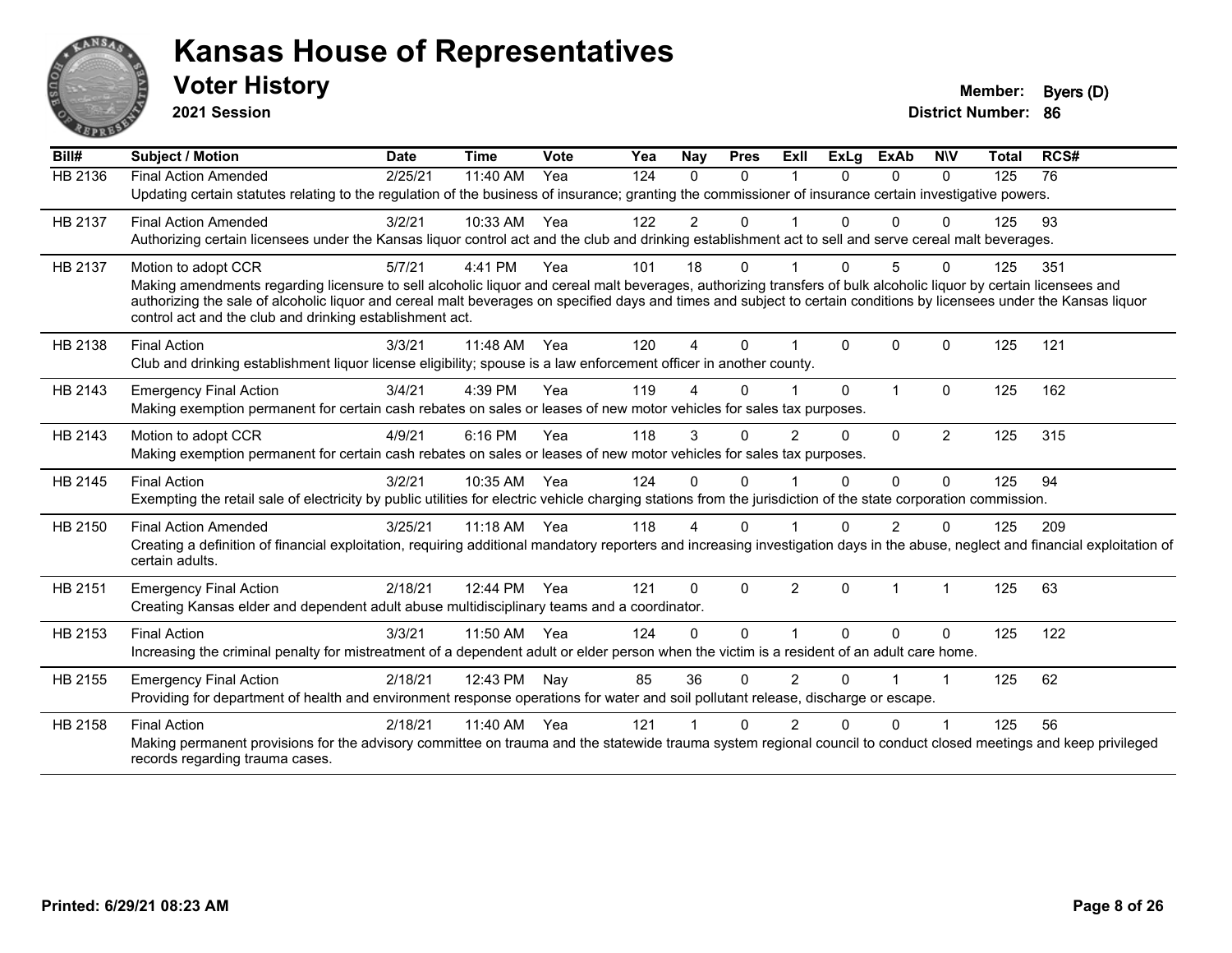

**2021 Session**

| Bill#          | <b>Subject / Motion</b>                                                                                                                                                                                                                                                                                                                                                                                                                                                                                                                                                                                                                                                                                                                                                                               | <b>Date</b> | <b>Time</b> | Vote | Yea | <b>Nay</b>   | <b>Pres</b>  | ExII           | <b>ExLg</b>  | <b>ExAb</b>    | <b>NIV</b>     | Total | RCS# |
|----------------|-------------------------------------------------------------------------------------------------------------------------------------------------------------------------------------------------------------------------------------------------------------------------------------------------------------------------------------------------------------------------------------------------------------------------------------------------------------------------------------------------------------------------------------------------------------------------------------------------------------------------------------------------------------------------------------------------------------------------------------------------------------------------------------------------------|-------------|-------------|------|-----|--------------|--------------|----------------|--------------|----------------|----------------|-------|------|
| <b>HB 2158</b> | Motion to adopt CCR                                                                                                                                                                                                                                                                                                                                                                                                                                                                                                                                                                                                                                                                                                                                                                                   | 5/5/21      | 2:45 PM     | Yea  | 121 | $\Omega$     | $\Omega$     | $\mathfrak{p}$ | $\Omega$     | $\mathcal{P}$  | $\Omega$       | 125   | 334  |
|                | Establishing the joint committee on child welfare system oversight, providing certain exceptions to the confidentiality of state child death review board documents,<br>requiring visual observation of an alleged victim of child abuse or neglect as part of an investigation, exempting the caregiver of a child in state out-of-home placement<br>from the child care assistance 20-hour-per-week work requirement, permitting the secretary for children and families to license certain family foster homes where a<br>former foster care youth with certain juvenile adjudications resides making permanent provisions for the advisory committee on trauma and the statewide trauma system<br>regional council to conduct closed meetings and keep privileged records regarding trauma cases. |             |             |      |     |              |              |                |              |                |                |       |      |
| HB 2162        | <b>Final Action</b>                                                                                                                                                                                                                                                                                                                                                                                                                                                                                                                                                                                                                                                                                                                                                                                   | 3/2/21      | 10:25 AM    | Yea  | 123 | $\Omega$     | $\mathbf{1}$ | $\mathbf{1}$   | $\Omega$     | $\mathbf 0$    | $\mathbf{0}$   | 125   | 88   |
|                | Amending and repealing reapportionment census data laws to conform with 2019 amendments to the Kansas constitution and to remove certain obsolete provisions.                                                                                                                                                                                                                                                                                                                                                                                                                                                                                                                                                                                                                                         |             |             |      |     |              |              |                |              |                |                |       |      |
| HB 2165        | <b>Emergency Final Action Amended</b><br>Providing for all vehicles more than 35 years old to qualify as an antique vehicle.                                                                                                                                                                                                                                                                                                                                                                                                                                                                                                                                                                                                                                                                          | 2/11/21     | 12:44 PM    | Yea  | 114 | 9            | $\Omega$     | $\overline{2}$ | $\Omega$     | $\Omega$       | $\mathbf 0$    | 125   | 43   |
| HB 2165        | Motion to Concur<br>Providing for all vehicles more than 35 years old to qualify as an antique vehicle.                                                                                                                                                                                                                                                                                                                                                                                                                                                                                                                                                                                                                                                                                               | 4/7/21      | 10:26 AM    | Yea  | 117 | 5            | $\mathbf 0$  | $\mathbf{1}$   | $\mathbf 0$  | $\overline{2}$ | $\mathbf 0$    | 125   | 265  |
| HB 2166        | Final Action Sub Bill Amended                                                                                                                                                                                                                                                                                                                                                                                                                                                                                                                                                                                                                                                                                                                                                                         | 3/2/21      | 10:38 AM    | Yea  | 124 | $\mathbf{0}$ | 0            |                | 0            | $\Omega$       | 0              | 125   | 95   |
|                | Substitute for HB 2166 by Committee on Transportation - Providing for the Braden's hope for childhood cancer, proud educator and alpha kappa alpha distinctive license<br>plates and providing distinctive license plates for current and veteran members of the United States army, navy, marine corps, air force, coast guard and space force and<br>modifying the requirements to begin production on distinctive license plates.                                                                                                                                                                                                                                                                                                                                                                  |             |             |      |     |              |              |                |              |                |                |       |      |
| HB 2166        | Motion to Adopt CCR                                                                                                                                                                                                                                                                                                                                                                                                                                                                                                                                                                                                                                                                                                                                                                                   | 4/8/21      | 5:31 PM     | Nay  | 81  | 41           | $\Omega$     | 1              | $\Omega$     | $\overline{2}$ | $\Omega$       | 125   | 289  |
|                | Substitute for HB 2166 by Committee on Transportation - Providing for the Braden's hope for childhood cancer, proud educator, delta sigma theta, Gadsden flag, love,<br>Chloe foundation and alpha kappa alpha distinctive license plates and providing distinctive license plates for current and veteran members of the United States army,<br>navy, marine corps, air force, coast guard and space force, modifying the requirements to begin production on distinctive license plates, requiring reporting by<br>sponsoring organizations of distinctive license plates, allowing certain license plates issued by the division of vehicles to be personalized license plates and establishing<br>a fee on firefighter distinctive license plates.                                                |             |             |      |     |              |              |                |              |                |                |       |      |
| HB 2166        | Consideration of Veto                                                                                                                                                                                                                                                                                                                                                                                                                                                                                                                                                                                                                                                                                                                                                                                 | 5/3/21      | 11:39 AM    | Nay  | 86  | 37           | 0            | $\Omega$       | $\mathbf{0}$ |                | $\overline{1}$ | 125   | 317  |
|                | Substitute for HB 2166 by Committee on Transportation - Providing for the Braden's hope for childhood cancer, proud educator, delta sigma theta, Gadsden flag, love,<br>Chloe foundation and alpha kappa alpha distinctive license plates and providing distinctive license plates for current and veteran members of the United States army,<br>navy, marine corps, air force, coast guard and space force, modifying the requirements to begin production on distinctive license plates, requiring reporting by<br>sponsoring organizations of distinctive license plates, allowing certain license plates issued by the division of vehicles to be personalized license plates and establishing<br>a fee on firefighter distinctive license plates.                                                |             |             |      |     |              |              |                |              |                |                |       |      |
| HB 2167        | <b>Emergency Final Action</b><br>Permitting concrete mixer trucks and requiring dump trucks to display license plates on the front of vehicles.                                                                                                                                                                                                                                                                                                                                                                                                                                                                                                                                                                                                                                                       | 2/10/21     | 11:59 PM    | Yea  | 125 | $\Omega$     | 0            | 0              | $\Omega$     | $\Omega$       | $\mathbf 0$    | 125   | 34   |
| HB 2167        | Motion to Concur<br>Permitting concrete mixer trucks and requiring dump trucks to display license plates on the front of vehicles.                                                                                                                                                                                                                                                                                                                                                                                                                                                                                                                                                                                                                                                                    | 4/7/21      | 10:28 AM    | Yea  | 122 | $\Omega$     | 0            | 1              | $\Omega$     | $\overline{2}$ | $\mathbf 0$    | 125   | 266  |
| HB 2172        | <b>Final Action Amended</b>                                                                                                                                                                                                                                                                                                                                                                                                                                                                                                                                                                                                                                                                                                                                                                           | 2/18/21     | 11:41 AM    | Yea  | 122 |              | <sup>0</sup> | $\overline{c}$ | 0            | $\Omega$       |                | 125   | 57   |
|                | Modifying water usage calculations and fees for multi-year flex accounts and permitting alternative base average water use calculations and prorated terms.                                                                                                                                                                                                                                                                                                                                                                                                                                                                                                                                                                                                                                           |             |             |      |     |              |              |                |              |                |                |       |      |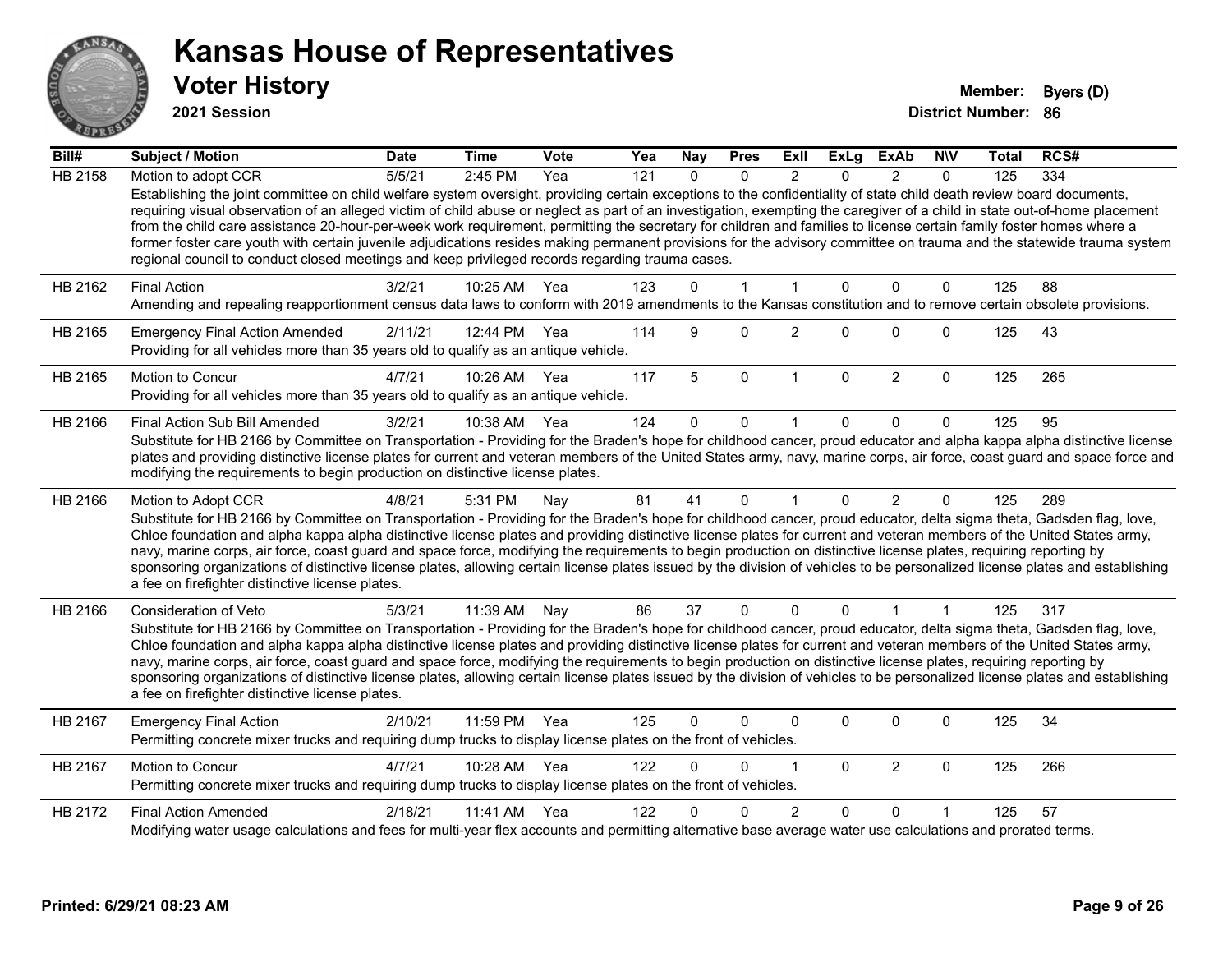

**2021 Session**

| Bill#   | <b>Subject / Motion</b>                                                                                                                                                                                                                                                                                                                                                                                                                                                                                                                                                                                                                                                                                                                                                                                                                                                                                           | <b>Date</b> | <b>Time</b> | Vote | Yea | Nay            | <b>Pres</b> | ExII                 | <b>ExLg</b>  | <b>ExAb</b>    | <b>NIV</b>           | <b>Total</b> | RCS# |
|---------|-------------------------------------------------------------------------------------------------------------------------------------------------------------------------------------------------------------------------------------------------------------------------------------------------------------------------------------------------------------------------------------------------------------------------------------------------------------------------------------------------------------------------------------------------------------------------------------------------------------------------------------------------------------------------------------------------------------------------------------------------------------------------------------------------------------------------------------------------------------------------------------------------------------------|-------------|-------------|------|-----|----------------|-------------|----------------------|--------------|----------------|----------------------|--------------|------|
| HB 2175 | <b>Emergency Final Action</b><br>Creating the Dwayne Peaslee technical training center district.                                                                                                                                                                                                                                                                                                                                                                                                                                                                                                                                                                                                                                                                                                                                                                                                                  | 2/25/21     | 12:52 PM    | Yea  | 122 | $\overline{2}$ | $\mathbf 0$ | $\blacktriangleleft$ | $\Omega$     | $\Omega$       | $\mathbf{0}$         | 125          | 81   |
| HB 2176 | <b>Emergency Final Action Amended</b><br>Clarify the vacation or exclusion of territory from city boundaries or release of easements.                                                                                                                                                                                                                                                                                                                                                                                                                                                                                                                                                                                                                                                                                                                                                                             | 3/25/21     | 12:22 PM    | Yea  | 120 | $\overline{2}$ | $\Omega$    | $\mathbf{1}$         | $\mathbf{0}$ | $\overline{2}$ | $\mathbf 0$          | 125          | 224  |
| HB 2178 | <b>Final Action</b><br>Vacating certain blocks in the original town plat set aside for a college and a park in the city of Americus and vesting fee simple title in the city.                                                                                                                                                                                                                                                                                                                                                                                                                                                                                                                                                                                                                                                                                                                                     | 2/18/21     | 11:42 AM    | Yea  | 121 | $\overline{1}$ | $\Omega$    | $\overline{2}$       | $\Omega$     | $\Omega$       | 1                    | 125          | 58   |
| HB 2178 | Motion to Concur<br>Providing for the vacation or exclusion of territory or easements by cities, including certain blocks in the original town plat set aside for a college and a park in the<br>city of Americus.                                                                                                                                                                                                                                                                                                                                                                                                                                                                                                                                                                                                                                                                                                | 3/30/21     | 3:05 PM     | Yea  | 121 | $\overline{2}$ | $\Omega$    |                      | $\Omega$     | $\Omega$       | $\blacktriangleleft$ | 125          | 250  |
| HB 2183 | <b>Final Action Amended</b><br>Prohibiting the governor, the executive branch and the judicial branch from altering election laws or procedures and limiting the authority of the secretary of state to enter<br>into consent decrees with any court absent the approval of the legislative coordinating council.                                                                                                                                                                                                                                                                                                                                                                                                                                                                                                                                                                                                 | 3/3/21      | 11:53 AM    | Nay  | 84  | 39             |             |                      | $\Omega$     | 0              | 0                    | 125          | 123  |
| HB 2183 | Motion to adopt CCR<br>Creating the transparency in revenues underwriting elections act; prohibiting the receipt and expenditure of private moneys by election officials; directing the secretary of<br>state to publish certain registered voter totals; relating to advance voting ballots by requiring signed statements for delivery of such ballots on behalf of a voter; limiting<br>the number of such ballots that can be delivered; prohibiting the altering or backdating of the mailing date on such ballots; requiring a matching signature on such<br>ballots; removing the secretary of state's authority to provide additional time for receipt of such ballots; prohibiting candidates for office from engaging in certain conduct<br>related to advance voting ballots; creating the crime of false representation of an election official; and, expanding the crime of electioneering.          | 4/8/21      | 10:11 PM    | Nay  | 80  | 42             | $\Omega$    |                      | $\Omega$     | $\overline{2}$ | $\Omega$             | 125          | 296  |
| HB 2183 | <b>Consideration of Veto</b><br>Creating the transparency in revenues underwriting elections act; prohibiting the receipt and expenditure of private moneys by election officials; directing the secretary of<br>state to publish certain registered voter totals; relating to advance voting ballots by requiring signed statements for delivery of such ballots on behalf of a voter; limiting<br>the number of such ballots that can be delivered; prohibiting the altering or backdating of the mailing date on such ballots; requiring a matching signature on such<br>ballots; removing the secretary of state's authority to provide additional time for receipt of such ballots; prohibiting candidates for office from engaging in certain conduct<br>related to advance voting ballots; creating the crime of false representation of an election official; and, expanding the crime of electioneering. | 5/3/21      | 12:01 PM    | Nay  | 85  | 38             | $\Omega$    |                      | U            |                |                      | 125          | 319  |
| HB 2187 | <b>Final Action</b><br>Enacting the first-time home buyer savings account act.                                                                                                                                                                                                                                                                                                                                                                                                                                                                                                                                                                                                                                                                                                                                                                                                                                    | 2/18/21     | 11:44 AM    | Yea  | 119 | 3              | $\Omega$    | $\overline{2}$       | $\Omega$     | $\Omega$       | 1                    | 125          | 59   |
| HB 2187 | <b>Motion to Concur</b><br>Enacting the first-time home buyer savings account act.                                                                                                                                                                                                                                                                                                                                                                                                                                                                                                                                                                                                                                                                                                                                                                                                                                | 5/5/21      | 2:47 PM     | Yea  | 119 | $\overline{2}$ | $\Omega$    | $\overline{2}$       | $\Omega$     | $\overline{2}$ | $\mathbf 0$          | 125          | 335  |
| HB 2191 | <b>Final Action</b><br>Increasing criminal penalties for the crimes of riot and incitement to riot when the crime occurs in a correctional facility.                                                                                                                                                                                                                                                                                                                                                                                                                                                                                                                                                                                                                                                                                                                                                              | 2/24/21     | 11:20 AM    | Yea  | 123 | $\Omega$       | $\Omega$    |                      | $\Omega$     | $\mathbf{1}$   | $\Omega$             | 125          | 67   |
| HB 2192 | <b>Final Action</b><br>Authorizing court services officers and community corrections officers to provide a certification of identification to offenders for use to obtain a new driver's license.                                                                                                                                                                                                                                                                                                                                                                                                                                                                                                                                                                                                                                                                                                                 | 2/25/21     | 11:41 AM    | Yea  | 124 | n              | U           |                      | U            | $\Omega$       | 0                    | 125          | 77   |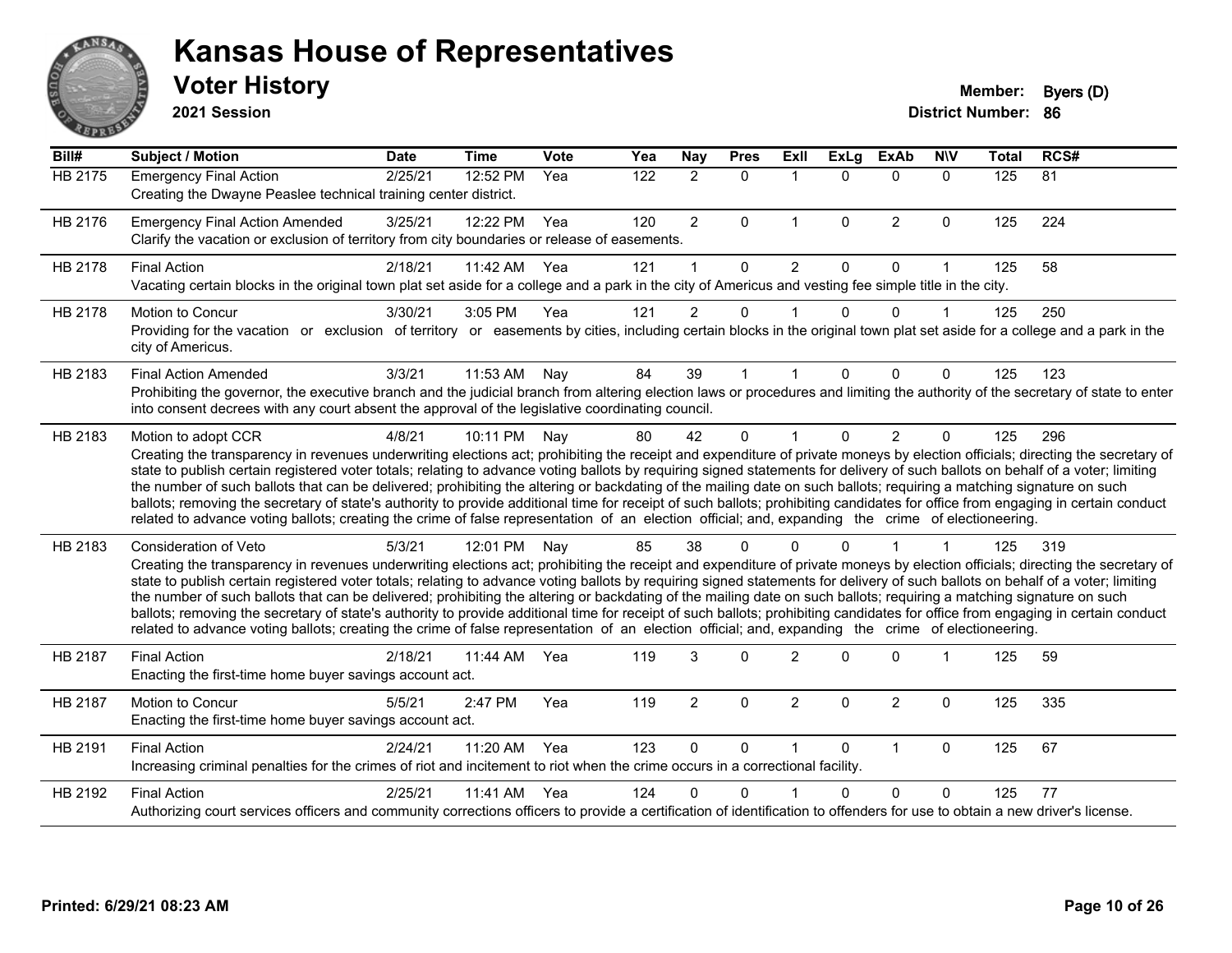

**2021 Session**

| Bill#          | <b>Subject / Motion</b>                                                                                                                                                                                                                                                                                                                                                                                                                                                                                                                                                                                                                                                                                                                                                                                                                                                                                                                                                                                                                                                                                                                           | <b>Date</b> | <b>Time</b>  | <b>Vote</b> | Yea             | Nay             | <b>Pres</b>  | ExII           | <b>ExLg</b> | <b>ExAb</b>    | <b>NIV</b>   | Total | RCS# |
|----------------|---------------------------------------------------------------------------------------------------------------------------------------------------------------------------------------------------------------------------------------------------------------------------------------------------------------------------------------------------------------------------------------------------------------------------------------------------------------------------------------------------------------------------------------------------------------------------------------------------------------------------------------------------------------------------------------------------------------------------------------------------------------------------------------------------------------------------------------------------------------------------------------------------------------------------------------------------------------------------------------------------------------------------------------------------------------------------------------------------------------------------------------------------|-------------|--------------|-------------|-----------------|-----------------|--------------|----------------|-------------|----------------|--------------|-------|------|
| <b>HB 2196</b> | Final Action Sub Bill Amended                                                                                                                                                                                                                                                                                                                                                                                                                                                                                                                                                                                                                                                                                                                                                                                                                                                                                                                                                                                                                                                                                                                     | 3/4/21      | 1:47 PM      | Nay         | $\overline{87}$ | $\overline{36}$ | $\Omega$     |                | $\Omega$    |                | $\Omega$     | 125   | 148  |
|                | Substitute for HB 2196 by Commerce, Labor and Economic Development - Changing provisions of the employment security law including creation of the unemployment<br>compensation modernization and improvement council, development of a new unemployment insurance information technology system, provision of tax information to<br>claimants, publication of trust fund data, the maximum benefit period, the charging of employer accounts for benefits paid, employer contribution rate determination and<br>schedules, abolishment of the employment security interest assessment fund, crediting of employer accounts for fraudulent or erroneous payments, appropriation of<br>federal COVID-19 moneys to the unemployment insurance trust fund, transfers from the state general fund to the unemployment insurance trust fund for improper<br>benefit payments, emergency expansion of the employment security board of review, providing for the my reemployment plan program and workforce training program<br>availability to claimants, changes to the shared work compensation program and other unemployment trust fund provisions. |             |              |             |                 |                 |              |                |             |                |              |       |      |
| HB 2196        | Motion to adopt CCR                                                                                                                                                                                                                                                                                                                                                                                                                                                                                                                                                                                                                                                                                                                                                                                                                                                                                                                                                                                                                                                                                                                               | 4/9/21      | 5:58 PM      | Yea         | 122             | 0               | $\Omega$     | 2              |             | $\Omega$       |              | 125   | 314  |
|                | Senate Substitute for HB 2196 by Committee on Commerce - Changing provisions of the employment security law including creation of the unemployment                                                                                                                                                                                                                                                                                                                                                                                                                                                                                                                                                                                                                                                                                                                                                                                                                                                                                                                                                                                                |             |              |             |                 |                 |              |                |             |                |              |       |      |
|                | compensation modernization and improvement council, development of a new unemployment insurance information technology system, provision of tax information to<br>claimants, publication of trust fund data, the maximum benefit period, the charging of employer accounts for benefits paid, employer contribution rate determination and                                                                                                                                                                                                                                                                                                                                                                                                                                                                                                                                                                                                                                                                                                                                                                                                        |             |              |             |                 |                 |              |                |             |                |              |       |      |
|                | schedules, crediting of employer accounts for fraudulent or erroneous payments, transfer of federal COVID-19 moneys to the unemployment insurance trust fund,                                                                                                                                                                                                                                                                                                                                                                                                                                                                                                                                                                                                                                                                                                                                                                                                                                                                                                                                                                                     |             |              |             |                 |                 |              |                |             |                |              |       |      |
|                | emergency expansion of the employment security board of review, providing for the my reemployment plan program and workforce training program availability to<br>claimants, changes to the shared work compensation program and other unemployment trust fund provisions.                                                                                                                                                                                                                                                                                                                                                                                                                                                                                                                                                                                                                                                                                                                                                                                                                                                                         |             |              |             |                 |                 |              |                |             |                |              |       |      |
|                |                                                                                                                                                                                                                                                                                                                                                                                                                                                                                                                                                                                                                                                                                                                                                                                                                                                                                                                                                                                                                                                                                                                                                   |             |              |             |                 |                 |              |                |             |                |              |       |      |
| HB 2201        | <b>Final Action Amended</b>                                                                                                                                                                                                                                                                                                                                                                                                                                                                                                                                                                                                                                                                                                                                                                                                                                                                                                                                                                                                                                                                                                                       | 3/2/21      | 10:40 AM     | Yea         | 118             | 6               | $\Omega$     |                | $\Omega$    | $\Omega$       | $\mathbf{0}$ | 125   | 96   |
|                | Decreasing the Eisenhower legacy transportation program alternate delivery project threshold, authorizing usage of federal stimulus funds and KDOT bonding authority.                                                                                                                                                                                                                                                                                                                                                                                                                                                                                                                                                                                                                                                                                                                                                                                                                                                                                                                                                                             |             |              |             |                 |                 |              |                |             |                |              |       |      |
| HB 2201        | Mot to Concur in Conference                                                                                                                                                                                                                                                                                                                                                                                                                                                                                                                                                                                                                                                                                                                                                                                                                                                                                                                                                                                                                                                                                                                       | 4/8/21      | 5:00 PM      | Yea         | 95              | 27              | $\mathbf 0$  |                | $\Omega$    | $\overline{2}$ | 0            | 125   | 285  |
|                | Senate Substitute for HB 2201 by Committee on Transportation - Decreasing the Eisenhower legacy transportation program alternate delivery project threshold,<br>authorizing the usage of federal stimulus funds and KDOT bonding authority.                                                                                                                                                                                                                                                                                                                                                                                                                                                                                                                                                                                                                                                                                                                                                                                                                                                                                                       |             |              |             |                 |                 |              |                |             |                |              |       |      |
| HB 2203        | <b>Final Action</b>                                                                                                                                                                                                                                                                                                                                                                                                                                                                                                                                                                                                                                                                                                                                                                                                                                                                                                                                                                                                                                                                                                                               | 3/2/21      | 10:42 AM Yea |             | 122             | $\overline{2}$  | $\mathbf{0}$ |                | $\Omega$    | $\Omega$       | $\mathbf{0}$ | 125   | 97   |
|                | Establishing the asbestos remediation fund for fees collected as part of the Kansas asbestos control program.                                                                                                                                                                                                                                                                                                                                                                                                                                                                                                                                                                                                                                                                                                                                                                                                                                                                                                                                                                                                                                     |             |              |             |                 |                 |              |                |             |                |              |       |      |
| HB 2203        | Motion to Concur                                                                                                                                                                                                                                                                                                                                                                                                                                                                                                                                                                                                                                                                                                                                                                                                                                                                                                                                                                                                                                                                                                                                  | 4/8/21      | 7:45 PM      | Yea         | 121             |                 |              | 1              | $\mathbf 0$ | $\mathbf{1}$   | $\mathbf 0$  | 125   | 290  |
|                | Establishing the asbestos remediation fund for fees collected as part of the Kansas asbestos control program.                                                                                                                                                                                                                                                                                                                                                                                                                                                                                                                                                                                                                                                                                                                                                                                                                                                                                                                                                                                                                                     |             |              |             |                 |                 |              |                |             |                |              |       |      |
| HB 2208        | <b>Final Action Amended</b>                                                                                                                                                                                                                                                                                                                                                                                                                                                                                                                                                                                                                                                                                                                                                                                                                                                                                                                                                                                                                                                                                                                       | 3/3/21      | 11:55 AM     | Yea         | 124             | 0               | $\Omega$     |                | $\Omega$    | $\Omega$       | $\mathbf{0}$ | 125   | 124  |
|                | Authorizing telemedicine waivers for out-of-state healthcare providers, reducing certain requirements for licensure by the behavioral sciences regulatory board and<br>expanding out-of-state temporary permits to practice behavioral sciences professions.                                                                                                                                                                                                                                                                                                                                                                                                                                                                                                                                                                                                                                                                                                                                                                                                                                                                                      |             |              |             |                 |                 |              |                |             |                |              |       |      |
| <b>HB 2208</b> | Motion to adopt CCR                                                                                                                                                                                                                                                                                                                                                                                                                                                                                                                                                                                                                                                                                                                                                                                                                                                                                                                                                                                                                                                                                                                               | 4/9/21      | 5:44 PM      | Yea         | 120             | $\overline{2}$  | $\mathbf{0}$ | $\overline{2}$ | $\Omega$    | $\Omega$       |              | 125   | 312  |
|                | Senate Substitute for HB 2208 by Committee on Public Health and Welfare - Establishing certification and funding for certified community behavioral health clinics,                                                                                                                                                                                                                                                                                                                                                                                                                                                                                                                                                                                                                                                                                                                                                                                                                                                                                                                                                                               |             |              |             |                 |                 |              |                |             |                |              |       |      |
|                | enacting the rural emergency hospital act to provide for the licensure of rural emergency hospitals, authorizing telemedicine waivers for out-of-state healthcare<br>providers, reducing certain requirements for licensure by the behavioral sciences regulatory board and expanding out-of-state temporary permits to practice behavioral                                                                                                                                                                                                                                                                                                                                                                                                                                                                                                                                                                                                                                                                                                                                                                                                       |             |              |             |                 |                 |              |                |             |                |              |       |      |
|                | sciences professions.                                                                                                                                                                                                                                                                                                                                                                                                                                                                                                                                                                                                                                                                                                                                                                                                                                                                                                                                                                                                                                                                                                                             |             |              |             |                 |                 |              |                |             |                |              |       |      |
| HB 2209        | <b>Final Action Amended</b>                                                                                                                                                                                                                                                                                                                                                                                                                                                                                                                                                                                                                                                                                                                                                                                                                                                                                                                                                                                                                                                                                                                       | 3/3/21      | 11:57 AM     | Yea         | 121             | 3               | $\mathbf{0}$ |                | $\Omega$    | $\Omega$       | $\mathbf{0}$ | 125   | 125  |
|                | Enacting the psychology interjurisdictional compact to provide for interjurisdictional authorization to practice telepsychology and temporary in-person, face-to-face<br>psychology.                                                                                                                                                                                                                                                                                                                                                                                                                                                                                                                                                                                                                                                                                                                                                                                                                                                                                                                                                              |             |              |             |                 |                 |              |                |             |                |              |       |      |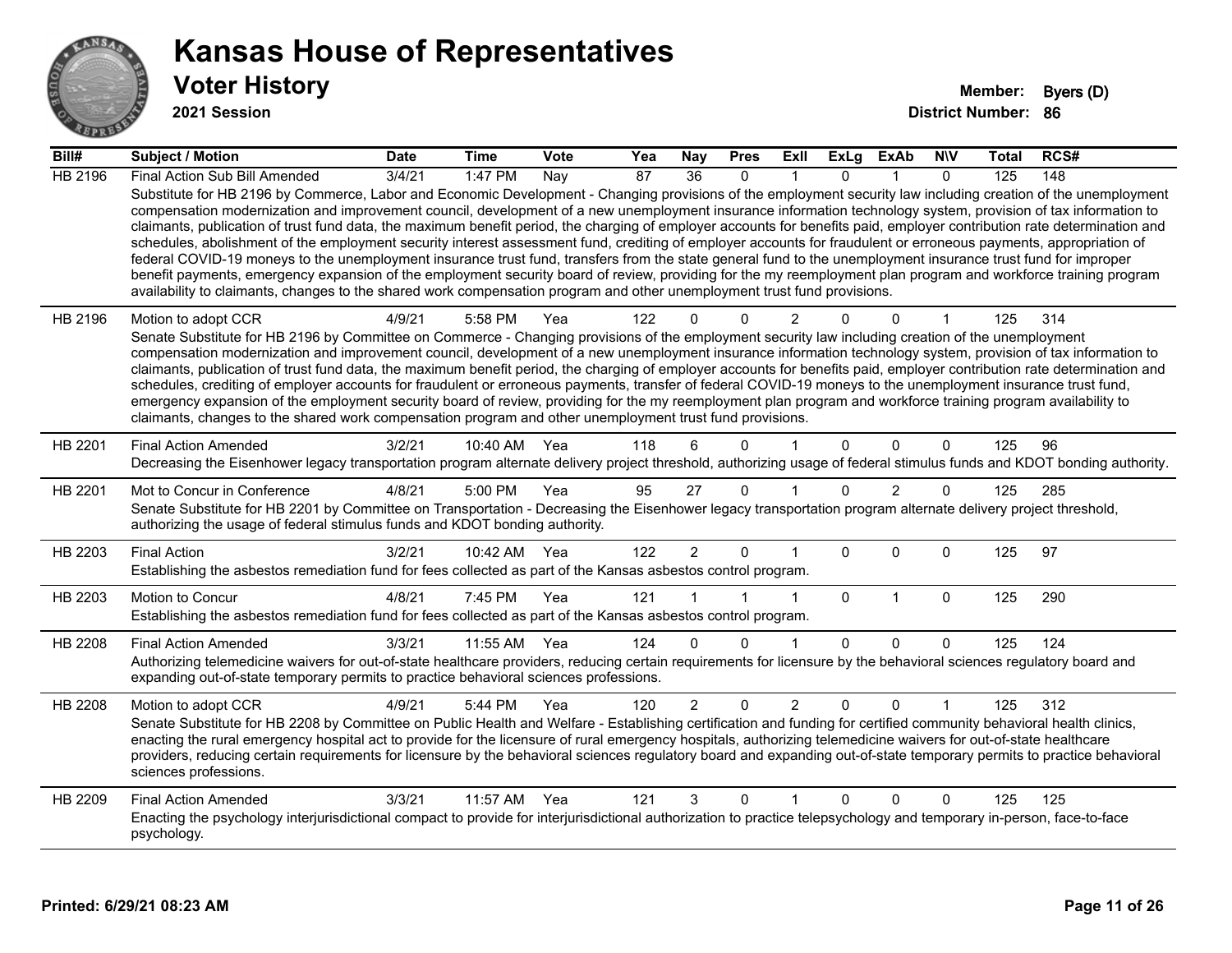

**2021 Session**

| Bill#          | <b>Subject / Motion</b>                                                                                                                                                      | <b>Date</b> | <b>Time</b> | Vote | Yea | Nay          | <b>Pres</b>    | <b>ExII</b>    | <b>ExLg</b> | <b>ExAb</b>             | <b>NIV</b>   | Total | RCS# |
|----------------|------------------------------------------------------------------------------------------------------------------------------------------------------------------------------|-------------|-------------|------|-----|--------------|----------------|----------------|-------------|-------------------------|--------------|-------|------|
| HB 2212        | <b>Final Action</b>                                                                                                                                                          | 3/2/21      | 10:43 AM    | Yea  | 122 | 2            | $\mathbf{0}$   | $\mathbf 1$    | $\Omega$    | $\mathbf{0}$            | $\Omega$     | 125   | 98   |
|                | Eliminating Kansas residency requirements for various liquor licenses.                                                                                                       |             |             |      |     |              |                |                |             |                         |              |       |      |
| HB 2214        | <b>Final Action</b>                                                                                                                                                          | 3/2/21      | 10:45 AM    | Yea  | 124 | $\Omega$     | $\Omega$       | $\mathbf 1$    | $\Omega$    | $\Omega$                | $\mathbf{0}$ | 125   | 99   |
|                | Authorizing the secretary of administration on behalf of the department of corrections to convey land in Mitchell county to the city of Beloit.                              |             |             |      |     |              |                |                |             |                         |              |       |      |
| HB 2218        | <b>Final Action</b>                                                                                                                                                          | 3/4/21      | 1:49 PM     | Yea  | 123 | $\Omega$     | $\Omega$       | $\mathbf 1$    | $\Omega$    |                         | $\Omega$     | 125   | 149  |
|                | Updating membership and requirements of the Kansas state employees health care commission to include a current and retired state employee enrolled in the state              |             |             |      |     |              |                |                |             |                         |              |       |      |
|                | healthcare benefits program group health insurance medical plan.                                                                                                             |             |             |      |     |              |                |                |             |                         |              |       |      |
| HB 2218        | Motion to adopt CCR                                                                                                                                                          | 4/9/21      | 2:33 PM     | Yea  | 123 | 0            | $\Omega$       | $\overline{2}$ | $\Omega$    | $\Omega$                | $\Omega$     | 125   | 306  |
|                | Updating the membership and responsibilities of the Kansas state employees health care commission and requiring the commission to make certain reports and                   |             |             |      |     |              |                |                |             |                         |              |       |      |
|                | recommendations to the legislature.                                                                                                                                          |             |             |      |     |              |                |                |             |                         |              |       |      |
| HB 2219        | <b>Final Action</b>                                                                                                                                                          | 3/16/21     | 11:13 AM    | Yea  | 123 |              | $\Omega$       | 1              | $\Omega$    | $\Omega$                | $\Omega$     | 125   | 168  |
|                | Enacting the Kansas targeted employment act to provide tax credits for the employment of persons with developmental disabilities.                                            |             |             |      |     |              |                |                |             |                         |              |       |      |
| HB 2224        | <b>Final Action Amended</b>                                                                                                                                                  | 3/4/21      | 1:50 PM     | Yea  | 117 | 6            | 0              |                | 0           |                         | $\mathbf{0}$ | 125   | 150  |
|                | Expanding the definition of "infectious disease" in certain statutes related to crimes in which bodily fluids may have been transmitted from one person to another.          |             |             |      |     |              |                |                |             |                         |              |       |      |
| <b>HB 2224</b> | Mot to Concur in Conference                                                                                                                                                  | 5/7/21      | 4:21 PM     | Yea  | 112 | 7            | $\Omega$       |                | $\Omega$    | 5                       | $\Omega$     | 125   | 350  |
|                | Expanding the definition of "infectious disease" in certain statutes related to crimes in which bodily fluids may have been transmitted from one person to another.          |             |             |      |     |              |                |                |             |                         |              |       |      |
| <b>HB 2227</b> | <b>Final Action Amended</b>                                                                                                                                                  | 3/4/21      | 1:53 PM     | Yea  | 113 | 10           | $\Omega$       |                | $\Omega$    |                         | 0            | 125   | 151  |
|                | Providing immunity from civil liability for COVID-19 claims for certain covered facilities, including adult care homes, community mental health centers, crisis intervention |             |             |      |     |              |                |                |             |                         |              |       |      |
|                | centers, community service providers and community developmental disability organizations.                                                                                   |             |             |      |     |              |                |                |             |                         |              |       |      |
| HB 2228        | <b>Final Action Amended</b>                                                                                                                                                  | 3/3/21      | 11:58 AM    | Yea  | 124 | 0            | $\Omega$       | 1              | 0           | $\mathbf{0}$            | $\Omega$     | 125   | 126  |
|                | Requiring law enforcement agencies to adopt a policy regarding submission of sexual assault evidence kits and allowing evidence collection at child advocacy centers or      |             |             |      |     |              |                |                |             |                         |              |       |      |
|                | other facilities.                                                                                                                                                            |             |             |      |     |              |                |                |             |                         |              |       |      |
| HB 2231        | <b>Emergency Final Action</b>                                                                                                                                                | 3/4/21      | 4:35 PM     | Yea  | 78  | 45           | $\overline{0}$ | $\mathbf{1}$   | $\Omega$    | 1                       | $\Omega$     | 125   | 159  |
|                | Amending the definition of the crime of conducting a pyramid promotional scheme, providing for an exemption and defining key terms.                                          |             |             |      |     |              |                |                |             |                         |              |       |      |
| HB 2234        | <b>Final Action</b>                                                                                                                                                          | 3/3/21      | 12:00 PM    | Yea  | 123 |              | $\Omega$       |                | 0           | $\Omega$                | 0            | 125   | 127  |
|                | Requiring medical directors of emergency medical services to provide medical oversight of such services and emergency medical service providers.                             |             |             |      |     |              |                |                |             |                         |              |       |      |
| HB 2236        | <b>Final Action Amended</b>                                                                                                                                                  | 3/18/21     | 11:27 AM    | Yea  | 122 | $\mathbf{0}$ | $\Omega$       | $\mathbf 1$    | $\Omega$    | $\overline{2}$          | $\mathbf{0}$ | 125   | 181  |
|                | Authorizing exclusion of the sales comparison approach in mortgage financing appraisals of certain unique residential real property in rural counties.                       |             |             |      |     |              |                |                |             |                         |              |       |      |
| HB 2237        | <b>Final Action</b>                                                                                                                                                          | 2/24/21     | 11:22 AM    | Yea  | 107 | 16           | $\Omega$       |                | $\Omega$    | $\overline{\mathbf{1}}$ | $\Omega$     | 125   | 68   |
|                | Extending the eligible time period for the rural opportunity zone loan repayment program and income tax credit.                                                              |             |             |      |     |              |                |                |             |                         |              |       |      |
|                |                                                                                                                                                                              |             |             |      |     |              |                |                |             |                         |              |       |      |
| HB 2238        | <b>Final Action</b><br>Eliminating the dollar limitation for acceptance of gifts by donors to school districts or cities, or both, for library purposes.                     | 3/2/21      | 10:47 AM    | Yea  | 124 | 0            | $\Omega$       |                | $\Omega$    | $\mathbf 0$             | $\mathbf{0}$ | 125   | 100  |
|                |                                                                                                                                                                              |             |             |      |     |              |                |                |             |                         |              |       |      |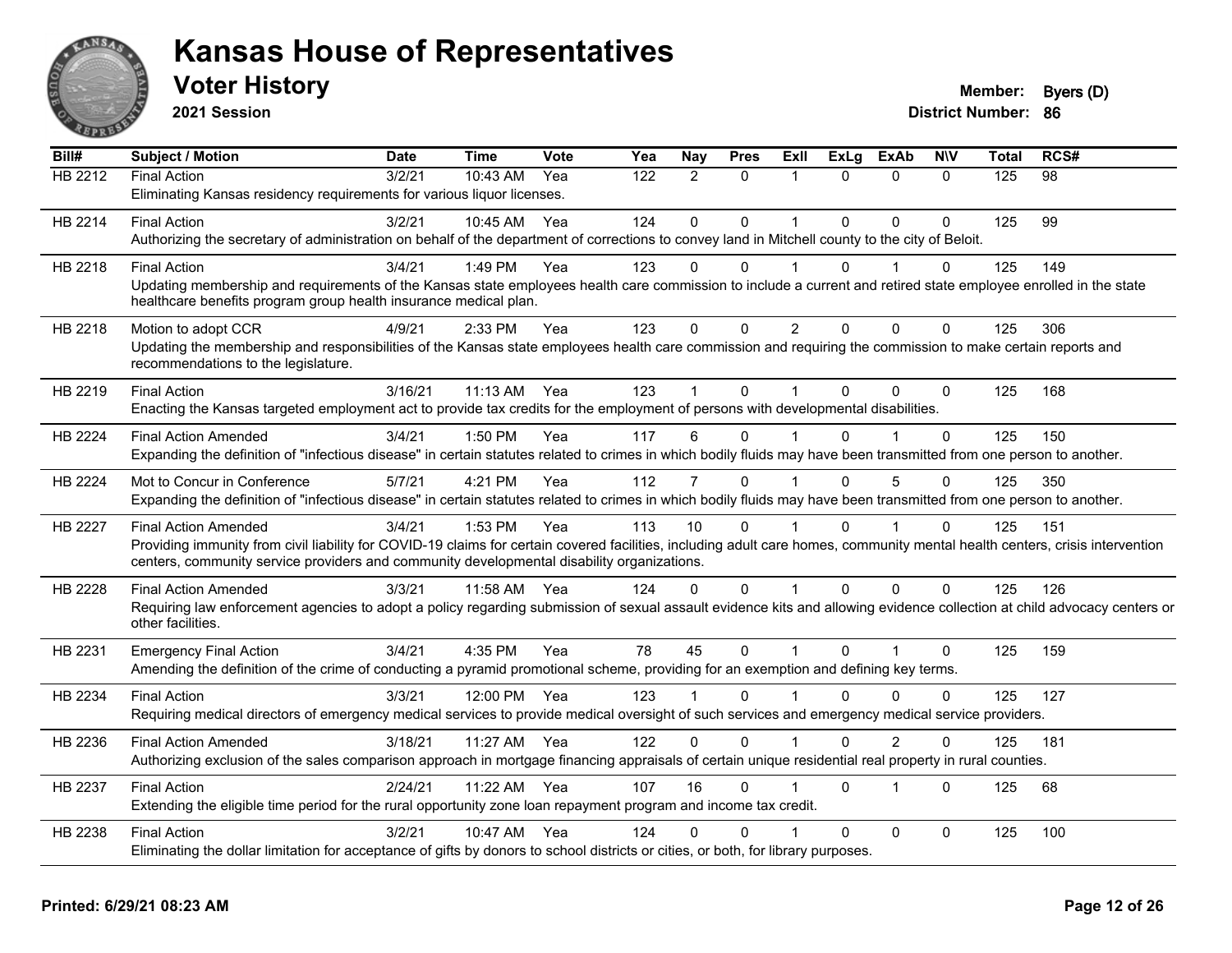

**2021 Session**

#### **Voter History Member: Byers** (D)

| Bill#   | <b>Subject / Motion</b>                                                                                                                                                                                                                                                                                                                                                                                  | <b>Date</b> | <b>Time</b>  | <b>Vote</b> | $\overline{Y}$ ea | Nay            | <b>Pres</b>  | Exll         | <b>ExLg</b> | <b>ExAb</b>    | <b>NIV</b>   | <b>Total</b> | RCS# |
|---------|----------------------------------------------------------------------------------------------------------------------------------------------------------------------------------------------------------------------------------------------------------------------------------------------------------------------------------------------------------------------------------------------------------|-------------|--------------|-------------|-------------------|----------------|--------------|--------------|-------------|----------------|--------------|--------------|------|
| HB 2239 | <b>Emergency Final Action Amended</b><br>Extending the Kansas corporate income tax net operating loss carryforward.                                                                                                                                                                                                                                                                                      | 3/4/21      | 4:33 PM      | Yea         | 123               | $\Omega$       | $\mathbf{0}$ | -1           | $\Omega$    |                | $\mathbf{0}$ | 125          | 158  |
| HB 2243 | <b>Final Action</b><br>Adjusting the frequency of the KPERS actuarial experience study.                                                                                                                                                                                                                                                                                                                  | 2/25/21     | 11:43 AM     | Yea         | 123               | $\mathbf{1}$   | $\mathbf{0}$ | $\mathbf{1}$ | $\Omega$    | $\mathbf{0}$   | $\mathbf{0}$ | 125          | 78   |
| HB 2243 | Motion to adopt CCR<br>Adjusting the frequency of the KPERS actuarial experience study, providing a moratorium on KPERS death and long-term disability employer contributions, allowing the<br>extension of certain DROP periods and conforming certain KPERS provisions with the federal CARES act.                                                                                                     | 4/8/21      | 5:11 PM      | Yea         | 122               | $\mathbf 0$    | $\mathbf 0$  | 1            | $\Omega$    | $\overline{2}$ | 0            | 125          | 288  |
| HB 2244 | <b>Emergency Final Action Amended</b><br>Establishing requirements for the effective disposal of industrial hemp and requiring industrial hemp processors to register with the state fire marshal.                                                                                                                                                                                                       | 2/25/21     | 12:49 PM     | Yea         | 97                | 27             | $\Omega$     | 1            | $\Omega$    | $\Omega$       | $\mathbf{0}$ | 125          | 79   |
| HB 2244 | Motion to adopt CCR<br>Establishing requirements for the effective disposal of industrial hemp and requiring industrial hemp processors to register with the state fire marshal.                                                                                                                                                                                                                         | 4/8/21      | 9:32 PM      | Yea         | 101               | 22             | $\Omega$     |              | $\Omega$    |                | $\Omega$     | 125          | 295  |
| HB 2245 | <b>Final Action</b><br>Permitting the division of vehicles to collect emergency contact information for registration purposes and permitting law enforcement agencies to use such information in<br>the case of an emergency.                                                                                                                                                                            | 3/4/21      | 1:54 PM      | Yea         | 123               | $\Omega$       | 0            |              |             |                | $\Omega$     | 125          | 152  |
| HB 2245 | Motion to Concur<br>Permitting the division of vehicles to collect emergency contact information for registration purposes and permitting law enforcement agencies to use such information in<br>the case of an emergency.                                                                                                                                                                               | 4/7/21      | 10:30 AM     | Yea         | 122               | $\Omega$       | $\mathbf 0$  | $\mathbf{1}$ | $\Omega$    | 2              | $\Omega$     | 125          | 267  |
| HB 2247 | <b>Final Action Amended</b><br>Designating a portion of K-67 highway as the COII Trenton J Brinkman memorial highway, designating bridges on U.S. highway 54 as the Max Zimmerman memorial<br>bridge and the Jack Taylor memorial bridge, designating a bridge on U.S. highway 77 as the PFC Loren H Larson bridge and designating a bridge on U.S. highway 166<br>as the Tyler A Juden memorial bridge. | 3/2/21      | 10:48 AM Yea |             | 124               | $\Omega$       | $\mathbf{0}$ |              | $\Omega$    | $\mathbf{0}$   | $\Omega$     | 125          | 101  |
| HB 2247 | <b>Motion to Concur</b><br>Designating a portion of K-67 highway as the COII Trenton J Brinkman memorial highway, designating bridges on U.S. highway 54 as the Max Zimmerman memorial<br>bridge and the Jack Taylor memorial bridge, designating a bridge on U.S. highway 77 as the PFC Loren H Larson bridge and designating a bridge on U.S. highway 166<br>as the Tyler A Juden memorial bridge.     | 4/7/21      | 10:23 AM     | Yea         | 122               | $\Omega$       | $\Omega$     |              | $\Omega$    | $\mathcal{P}$  | $\Omega$     | 125          | 264  |
| HB 2248 | <b>Final Action</b><br>Increasing state financial assistance to local health departments under specified circumstances.                                                                                                                                                                                                                                                                                  | 3/17/21     | 11:19 AM     | Yea         | 111               | 12             | $\mathbf{0}$ | 1            | $\Omega$    | 1              | $\Omega$     | 125          | 175  |
| HB 2252 | <b>Final Action Amended</b><br>Creating fulfillment house licenses to authorize storage and shipping services provided to winery special order shipping licensees.                                                                                                                                                                                                                                       | 3/2/21      | 10:50 AM     | Yea         | 122               | $\overline{2}$ | $\mathbf 0$  | 1            | $\Omega$    | $\mathbf 0$    | $\pmb{0}$    | 125          | 102  |
| HB 2254 | <b>Final Action Amended</b><br>Increasing the monetary cap on irrevocable prearranged funeral agreements to \$10,000.                                                                                                                                                                                                                                                                                    | 2/24/21     | 11:23 AM     | Yea         | 123               | $\Omega$       | $\mathbf{0}$ | 1            | $\Omega$    | $\mathbf 1$    | $\mathbf{0}$ | 125          | 69   |
| HB 2254 | Mot to Concur in Conference<br>Increasing the monetary cap on irrevocable prearranged funeral agreements to \$10,000.                                                                                                                                                                                                                                                                                    | 4/8/21      | 7:48 PM      | Yea         | 122               |                | $\mathbf 0$  | 1            | 0           |                | $\mathbf 0$  | 125          | 291  |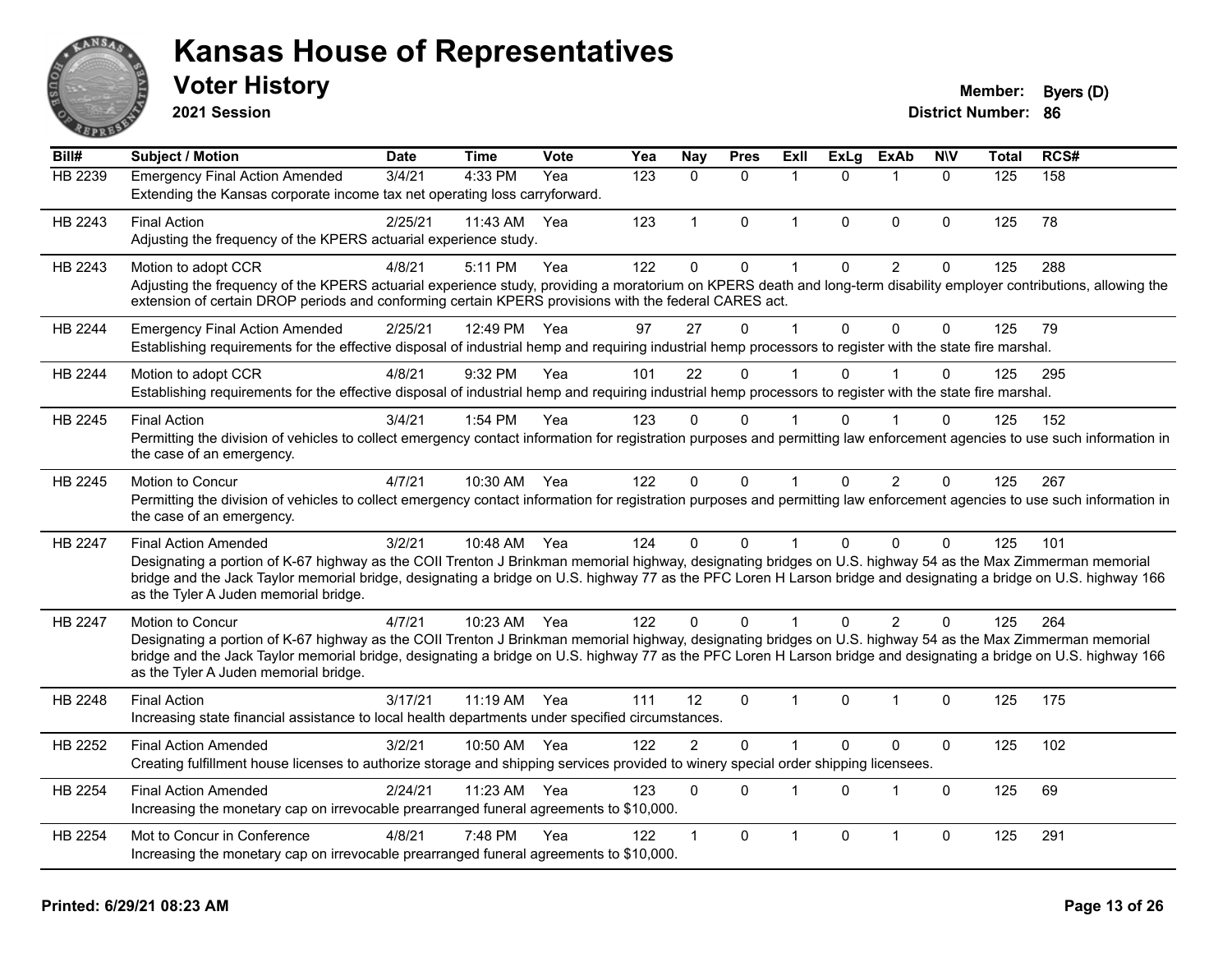

**2021 Session**

| Bill#          | <b>Subject / Motion</b>                                                                                                                                                   | <b>Date</b> | <b>Time</b> | Vote | Yea | <b>Nay</b>     | <b>Pres</b>  | ExII           | <b>ExLg</b>  | <b>ExAb</b>    | <b>NIV</b>   | <b>Total</b> | RCS# |
|----------------|---------------------------------------------------------------------------------------------------------------------------------------------------------------------------|-------------|-------------|------|-----|----------------|--------------|----------------|--------------|----------------|--------------|--------------|------|
| <b>HB 2259</b> | <b>Final Action Amended</b>                                                                                                                                               | 3/2/21      | 10:53 AM    | Yea  | 75  | 49             | $\Omega$     | $\mathbf{1}$   | $\Omega$     | $\mathbf{0}$   | $\Omega$     | 125          | 103  |
|                | Permitting the use of expedited partner therapy to treat a sexually transmitted disease.                                                                                  |             |             |      |     |                |              |                |              |                |              |              |      |
| HB 2262        | <b>Final Action Amended</b>                                                                                                                                               | 2/24/21     | 11:25 AM    | Yea  | 122 |                | $\Omega$     |                | $\Omega$     | 1              | $\mathbf{0}$ | 125          | 70   |
|                | Eliminating the requirement to provide a permit to cremate in certain circumstances and authorizing electronic permits to cremate.                                        |             |             |      |     |                |              |                |              |                |              |              |      |
| HB 2264        | <b>Final Action</b>                                                                                                                                                       | 3/2/21      | 10:56 AM    | Yea  | 95  | 29             | $\Omega$     |                | $\Omega$     | $\Omega$       | $\mathbf{0}$ | 125          | 104  |
|                | Permitting student athletes at postsecondary educational institutions to receive compensation for the use of their name, image, likeness rights or athletic reputation.   |             |             |      |     |                |              |                |              |                |              |              |      |
| HB 2270        | <b>Final Action</b>                                                                                                                                                       | 3/2/21      | 10:58 AM    | Yea  | 123 |                | 0            |                | $\Omega$     | $\Omega$       | $\Omega$     | 125          | 105  |
|                | Modifying the distribution of the levy on fire insurance business premiums to the state fire marshal fee fund, the emergency medical services operating fund and the fire |             |             |      |     |                |              |                |              |                |              |              |      |
|                | service training program fund.                                                                                                                                            |             |             |      |     |                |              |                |              |                |              |              |      |
| HB 2275        | <b>Final Action</b>                                                                                                                                                       | 3/2/21      | 10:27 AM    | Yea  | 124 | $\Omega$       | $\Omega$     | $\mathbf{1}$   | $\Omega$     | $\Omega$       | $\mathbf{0}$ | 125          | 89   |
|                | Requiring the department of corrections to develop guidance to be used by parole officers when responding to violations of parole and postrelease supervision and that    |             |             |      |     |                |              |                |              |                |              |              |      |
|                | incentivize compliant behavior.                                                                                                                                           |             |             |      |     |                |              |                |              |                |              |              |      |
| HB 2277        | <b>Emergency Final Action Amended</b>                                                                                                                                     | 2/25/21     | 12:51 PM    | Yea  | 116 | 8              | $\Omega$     | $\mathbf 1$    | $\mathbf{0}$ | $\mathbf 0$    | $\Omega$     | 125          | 80   |
|                | Clarifying the definition of possession in the Kansas criminal code.                                                                                                      |             |             |      |     |                |              |                |              |                |              |              |      |
| HB 2279        | <b>Final Action Amended</b>                                                                                                                                               | 3/3/21      | 12:02 PM    | Yea  | 122 | $\overline{2}$ | 0            | $\mathbf{1}$   | $\Omega$     | $\mathbf{0}$   | $\Omega$     | 125          | 128  |
|                | Enacting the physical therapy licensure compact and authorizing criminal history record checks.                                                                           |             |             |      |     |                |              |                |              |                |              |              |      |
| HB 2280        | <b>Final Action Amended</b>                                                                                                                                               | 3/3/21      | 12:03 PM    | Yea  | 116 | 8              | 0            | $\mathbf{1}$   | $\pmb{0}$    | $\mathbf 0$    | $\pmb{0}$    | 125          | 129  |
|                | Updating statutes relating to the powers, duties and functions of the state board of pharmacy.                                                                            |             |             |      |     |                |              |                |              |                |              |              |      |
| <b>HB 2287</b> | <b>Final Action</b>                                                                                                                                                       | 3/16/21     | 11:15 AM    | Yea  | 115 | 9              | 0            | $\mathbf{1}$   | $\Omega$     | $\Omega$       | $\Omega$     | 125          | 169  |
|                | Establishing the Kansas promise scholarship act to provide scholarships to students who attend postsecondary educational programs that correspond to high-need            |             |             |      |     |                |              |                |              |                |              |              |      |
|                | career fields.                                                                                                                                                            |             |             |      |     |                |              |                |              |                |              |              |      |
| HB 2292        | <b>Final Action</b>                                                                                                                                                       | 3/2/21      | 10:28 AM    | Yea  | 124 | $\Omega$       | $\mathbf{0}$ | $\mathbf{1}$   | $\Omega$     | $\Omega$       | $\mathbf{0}$ | 125          | 90   |
|                | Creating exemptions in the open records act for cyber security assessments, plans and vulnerabilities.                                                                    |             |             |      |     |                |              |                |              |                |              |              |      |
| HB 2295        | <b>Final Action</b>                                                                                                                                                       | 3/4/21      | 1:56 PM     | Yea  | 122 |                | $\Omega$     | $\overline{1}$ | $\mathbf{0}$ | $\overline{1}$ | $\mathbf 0$  | 125          | 153  |
|                | Exempting municipal motor grader vehicle operators from Kansas uniform commercial drivers' license act requirements.                                                      |             |             |      |     |                |              |                |              |                |              |              |      |
| HB 2297        | <b>Final Action</b>                                                                                                                                                       | 3/2/21      | 10:59 AM    | Yea  | 124 | $\Omega$       | $\Omega$     | $\mathbf{1}$   | $\Omega$     | $\Omega$       | $\Omega$     | 125          | 106  |
|                | Concerning requirements of publication of certain documents by the secretary of state; relating to session laws, the Kansas register, proposed amendments to the          |             |             |      |     |                |              |                |              |                |              |              |      |
|                | constitution of the state of Kansas, and Kansas administrative rules and regulations and guidance documents.                                                              |             |             |      |     |                |              |                |              |                |              |              |      |
| HB 2298        | <b>Final Action</b>                                                                                                                                                       | 3/2/21      | 11:01 AM    | Yea  | 120 |                | $\Omega$     |                | $\Omega$     | $\Omega$       | $\mathbf{0}$ | 125          | 107  |
|                | Changing requirements for service of process on nonresident drivers and clarifying service of process on certain business entities.                                       |             |             |      |     |                |              |                |              |                |              |              |      |
| HB 2313        | <b>Final Action</b>                                                                                                                                                       | 3/4/21      | 1:32 PM     | Yea  | 123 | 0              | $\mathbf{0}$ |                | U            |                | $\mathbf{0}$ | 125          | 142  |
|                | Allowing Kansas national guard and reservist members who are in good standing to receive a property tax exemption for up to two motor vehicles.                           |             |             |      |     |                |              |                |              |                |              |              |      |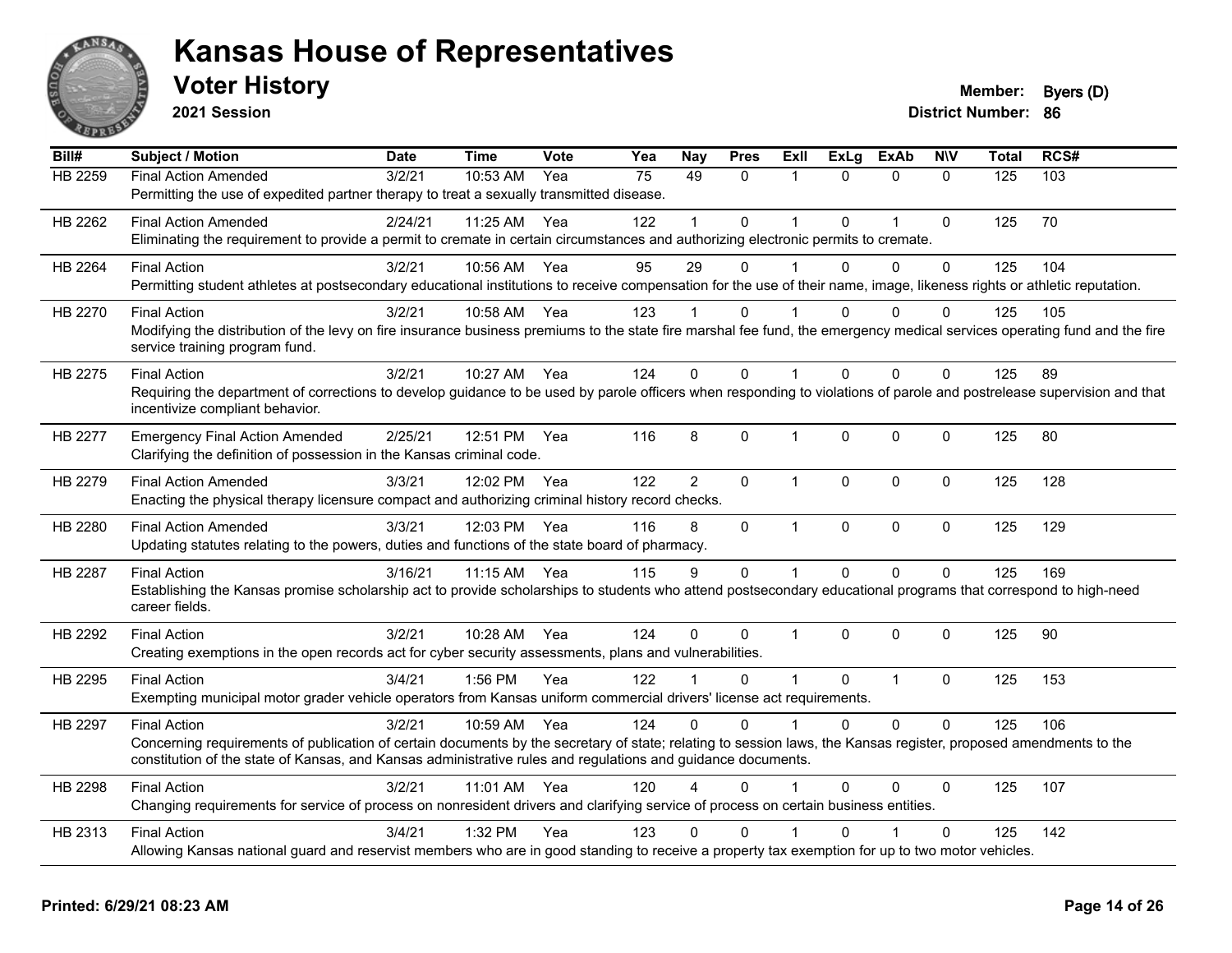

**2021 Session**

| Bill#   | <b>Subject / Motion</b>                                                                                                                                                                                                                                                                                                                                                                                                                                                                                                                                                                                                                                                                                                   | <b>Date</b> | <b>Time</b>  | Vote | Yea | Nay            | <b>Pres</b>  | Exll         | <b>ExLg</b>  | <b>ExAb</b>    | <b>NIV</b>  | Total | RCS# |
|---------|---------------------------------------------------------------------------------------------------------------------------------------------------------------------------------------------------------------------------------------------------------------------------------------------------------------------------------------------------------------------------------------------------------------------------------------------------------------------------------------------------------------------------------------------------------------------------------------------------------------------------------------------------------------------------------------------------------------------------|-------------|--------------|------|-----|----------------|--------------|--------------|--------------|----------------|-------------|-------|------|
| HB 2313 | Motion to adopt CCR                                                                                                                                                                                                                                                                                                                                                                                                                                                                                                                                                                                                                                                                                                       | 5/7/21      | 11:59 PM     | Yea  | 108 | 3              | $\Omega$     |              | $\Omega$     | 13             | $\Omega$    | 125   | 355  |
|         | Senate Substitute for HB 2313 by Committee on Assessment and Taxation - Providing for reimbursement of property taxes for certain business shutdowns or<br>restrictions, allowing Kansas national guard and reservist members who are in good standing to receive a property tax exemption for up to two motor vehicles,<br>authorizing continuation of the statewide levy for schools and the exemption of a portion of residential property from such levy, authorizing appointment by the governor<br>of a member pro tempore when a vacancy on the state board of tax appeals exists and directing post audit study of the impact of non-profit and governmental entities<br>competing against for-profit businesses. |             |              |      |     |                |              |              |              |                |             |       |      |
| HB 2315 | <b>Emergency Final Action</b><br>Providing a tax credit for contributions to technical colleges.                                                                                                                                                                                                                                                                                                                                                                                                                                                                                                                                                                                                                          | 3/4/21      | 4:41 PM      | Yea  | 119 | $\overline{4}$ | $\mathbf{0}$ | $\mathbf{1}$ | 0            | $\overline{1}$ | $\mathbf 0$ | 125   | 164  |
| HB 2316 | <b>Final Action</b><br>Eliminating the prohibition of a surcharge when purchases are made with a credit or debit card.                                                                                                                                                                                                                                                                                                                                                                                                                                                                                                                                                                                                    | 3/30/21     | 10:34 AM     | Nav  | 90  | 34             | $\Omega$     | $\mathbf 1$  | $\Omega$     | $\Omega$       | 0           | 125   | 234  |
| HB 2321 | <b>Final Action Amended</b><br>Requiring electric public utilities to notify cities prior to construction of urban electric transmission lines.                                                                                                                                                                                                                                                                                                                                                                                                                                                                                                                                                                           | 3/2/21      | 11:03 AM     | Yea  | 122 | $\overline{c}$ | $\mathbf 0$  | $\mathbf{1}$ | 0            | $\mathbf 0$    | 0           | 125   | 108  |
| HB 2329 | <b>Final Action Amended</b><br>Updating the entities who are subject to the pipeline safety program of the state corporation commission.                                                                                                                                                                                                                                                                                                                                                                                                                                                                                                                                                                                  | 3/24/21     | $11:14$ AM   | Yea  | 121 |                | $\Omega$     | $\mathbf 1$  | $\Omega$     | $\overline{2}$ | $\mathbf 0$ | 125   | 200  |
| HB 2332 | <b>Final Action Amended</b><br>Requiring identification of the sender on third party solicitations to registered voters to file an application for an advance voting ballot.                                                                                                                                                                                                                                                                                                                                                                                                                                                                                                                                              | 3/3/21      | 12:05 PM     | Nay  | 86  | 38             | 0            | $\mathbf 1$  | $\Omega$     | 0              | $\mathbf 0$ | 125   | 130  |
| HB 2332 | Motion to adopt CCR<br>Prohibiting the modification of election laws other than by legislative process, requiring county election officials to maintain residential and mailing addresses for<br>registered voters, requiring identification of the sender on third party solicitations to registered voters to file an application for an advance voting ballot and prohibiting<br>such solicitations by nonresidents of this state, expanding the crime of election tampering and providing for the appointment of elected officials when vacancy is due to<br>military service.                                                                                                                                        | 4/8/21      | 10:21 PM     | Nay  | 83  | 38             | 0            | 1            | $\Omega$     | 3              | 0           | 125   | 297  |
| HB 2332 | Consideration of Veto<br>Prohibiting the modification of election laws other than by legislative process, requiring county election officials to maintain residential and mailing addresses for<br>registered voters, requiring identification of the sender on third party solicitations to registered voters to file an application for an advance voting ballot and prohibiting<br>such solicitations by nonresidents of this state, expanding the crime of election tampering and providing for the appointment of elected officials when vacancy is due to<br>military service.                                                                                                                                      | 5/3/21      | 11:45 AM     | Nay  | 86  | 37             | 0            | 0            | $\mathbf{0}$ | 1              |             | 125   | 318  |
| HB 2339 | <b>Final Action Amended</b><br>Expanding the crime of election tampering to include changing or altering votes cast, manipulating computer hardware or software or vote tabulation methods or<br>producing false vote totals.                                                                                                                                                                                                                                                                                                                                                                                                                                                                                             | 3/17/21     | 11:21 AM     | Yea  | 122 |                | $\Omega$     |              | $\Omega$     |                | 0           | 125   | 176  |
| HB 2361 | <b>Final Action</b><br>Authorizing the supreme court to adopt rules establishing specialty courts, creating the specialty court funding advisory committee and the specialty court resources<br>fund.                                                                                                                                                                                                                                                                                                                                                                                                                                                                                                                     | 3/3/21      | 12:07 PM Yea |      | 122 |                | $\mathbf{1}$ | $\mathbf{1}$ | $\Omega$     | $\Omega$       | $\mathbf 0$ | 125   | 131  |
| HB 2362 | <b>Final Action</b><br>Modifying the elements of and making changes to the criminal penalties of abuse of a child.                                                                                                                                                                                                                                                                                                                                                                                                                                                                                                                                                                                                        | 3/3/21      | 12:08 PM     | Yea  | 124 | 0              | 0            |              | $\Omega$     | 0              | 0           | 125   | 132  |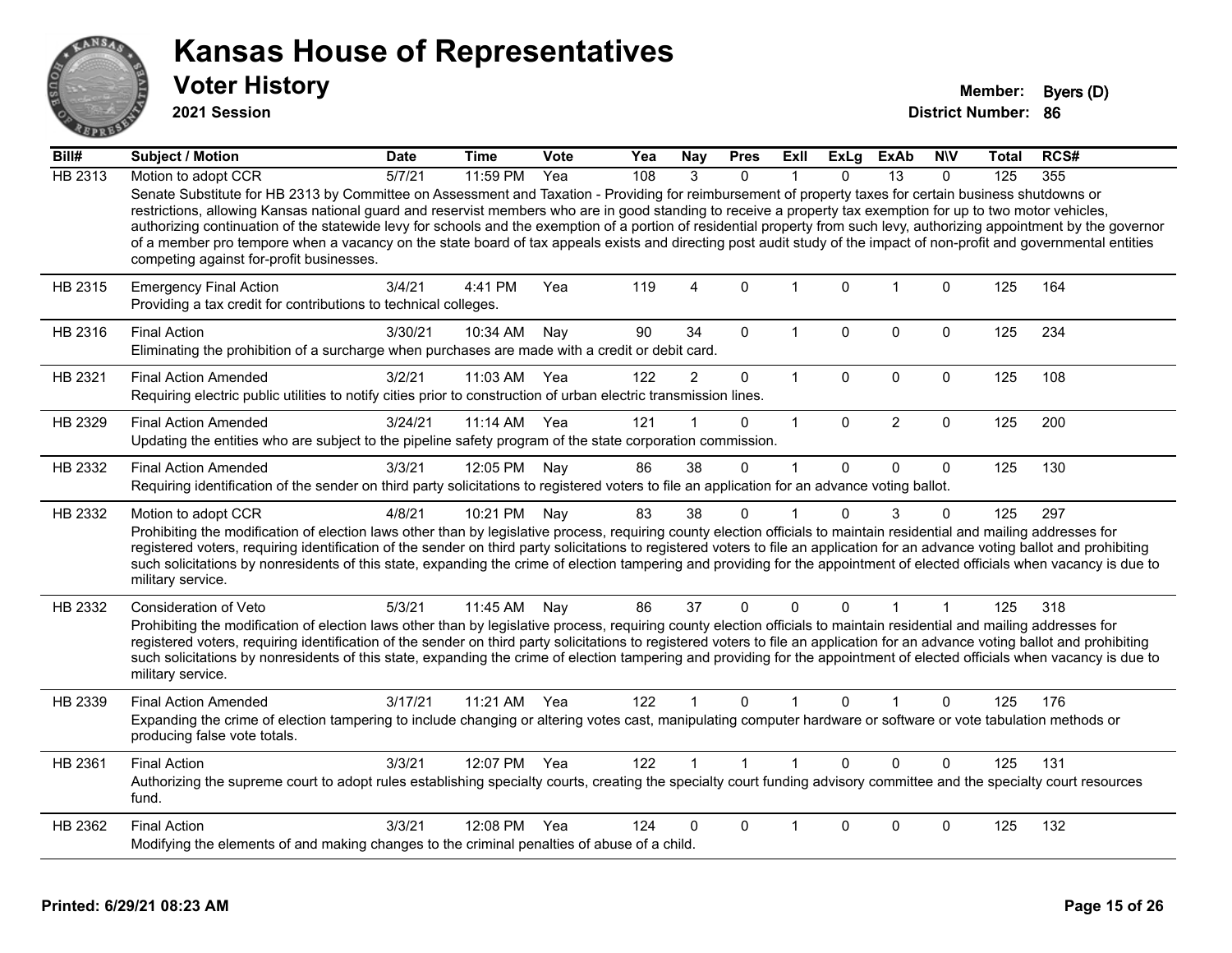

**2021 Session**

| Bill#          | <b>Subject / Motion</b>                                                                                                                                                                                                                                                                                                                                                                                                                                                                                                                                                                                             | <b>Date</b> | <b>Time</b> | Vote         | Yea | Nay         | <b>Pres</b>  | Exll           | <b>ExLg</b> | <b>ExAb</b>  | <b>NIV</b>   | <b>Total</b> | RCS#             |
|----------------|---------------------------------------------------------------------------------------------------------------------------------------------------------------------------------------------------------------------------------------------------------------------------------------------------------------------------------------------------------------------------------------------------------------------------------------------------------------------------------------------------------------------------------------------------------------------------------------------------------------------|-------------|-------------|--------------|-----|-------------|--------------|----------------|-------------|--------------|--------------|--------------|------------------|
| <b>HB 2363</b> | <b>Final Action Amended</b><br>Increasing the maximum rate paid to appointed counsel.                                                                                                                                                                                                                                                                                                                                                                                                                                                                                                                               | 3/30/21     | 10:36 AM    | $\bar{Y}$ ea | 116 | 8           | $\mathbf{0}$ | $\mathbf{1}$   | $\Omega$    | $\mathbf{0}$ | $\mathbf{0}$ | 125          | $\overline{235}$ |
| HB 2366        | <b>Emergency Final Action</b><br>Requiring prosecutors to disclose their intent to introduce testimony from a jailhouse witness and to forward information to the Kansas bureau of investigation.                                                                                                                                                                                                                                                                                                                                                                                                                   | 4/8/21      | 11:33 AM    | Yea          | 123 | $\mathbf 0$ | $\mathbf{0}$ | 1              | $\Omega$    | $\mathbf{1}$ | $\mathbf{0}$ | 125          | 279              |
| HB 2367        | <b>Final Action</b><br>Authorizing the state corporation commission to regulate certain transmission line wire stringing activities.                                                                                                                                                                                                                                                                                                                                                                                                                                                                                | 3/2/21      | 11:04 AM    | Yea          | 124 | $\Omega$    | $\Omega$     |                | $\Omega$    | $\Omega$     | $\Omega$     | 125          | 109              |
| HB 2374        | <b>Final Action</b><br>Authorizing the Kansas sentencing commission to change risk assessment cut-off levels for participation in the certified drug abuse treatment program.                                                                                                                                                                                                                                                                                                                                                                                                                                       | 3/2/21      | 11:06 AM    | Yea          | 124 | $\Omega$    | $\mathbf 0$  | 1              | $\Omega$    | $\mathbf 0$  | $\mathbf{0}$ | 125          | 110              |
| HB 2377        | <b>Final Action Amended</b><br>Revising the laws concerning driving under the influence, including authorizing reinstatement of a driver's license for certain persons with an ignition interlock device<br>restriction, requiring persons with an ignition interlock device restriction to complete the ignition interlock device program before driving privileges are fully reinstated,<br>providing for reduced ignition interlock device program costs for certain persons and modifying the criminal penalties for driving a commercial motor vehicle under the<br>influence and driving under the influence. | 3/3/21      | 12:10 PM    | Yea          | 101 | 23          | $\Omega$     |                |             | $\Omega$     | 0            | 125          | 133              |
| HB 2379        | <b>Final Action Amended</b><br>Enacting the peer-to-peer vehicle sharing act to provide insurance, liability, recordkeeping and consumer protection requirements for peer-to-peer vehicle sharing.                                                                                                                                                                                                                                                                                                                                                                                                                  | 3/4/21      | 1:58 PM     | Yea          | 123 | $\Omega$    | $\mathbf{0}$ | $\mathbf{1}$   | $\Omega$    | $\mathbf{1}$ | $\mathbf{0}$ | 125          | 154              |
| HB 2380        | <b>Final Action Amended</b><br>Amending healthcare stabilization fund minimum professional liability insurance coverage requirements and the membership of the board of governors of such fund.                                                                                                                                                                                                                                                                                                                                                                                                                     | 3/30/21     | 10:37 AM    | Yea          | 104 | 20          | $\Omega$     |                |             | $\Omega$     | $\Omega$     | 125          | 236              |
| HB 2387        | <b>Final Action Amended</b><br>Revising laws relating to operating an aircraft under the influence, including prescribing criminal and administrative penalties and providing for testing of blood, breath,<br>urine or other bodily substances, and preliminary screening tests of breath or oral fluid.                                                                                                                                                                                                                                                                                                           | 3/2/21      | 11:08 AM    | Yea          | 101 | 23          | $\Omega$     |                | $\Omega$    | $\Omega$     | $\Omega$     | 125          | 111              |
| HB 2390        | <b>Final Action</b><br>Making permanent certain exceptions to the disclosure of public records under the open records act.                                                                                                                                                                                                                                                                                                                                                                                                                                                                                          | 3/2/21      | 10:30 AM    | Yea          | 124 | $\Omega$    | $\Omega$     | 1              | $\Omega$    | $\Omega$     | $\mathbf{0}$ | 125          | 91               |
| HB 2390        | Motion to adopt CCR<br>Making permanent certain exceptions to the disclosure of public records under the open records act, creating exemptions in the open records act for cyber security<br>assessments, plans and vulnerabilities, prohibiting the filing of certain liens or claims against real or personal property and providing for criminal penalties and<br>authorizing local correctional or detention officers and administrative hearing officers to have identifying information restricted from public access on public websites that<br>identify home addresses or home ownership.                   | 4/9/21      | 10:20 AM    | Yea          | 121 | 2           | $\Omega$     | $\overline{2}$ | $\Omega$    | $\Omega$     | $\Omega$     | 125          | 300              |
| HB 2391        | <b>Final Action Amended</b><br>Changing the secretary of state's business filings provisions including instituting biennial business report filings and making other changes to business filing provisions,<br>information requirements and fees, removing exemptions from the open records act for tax records no longer kept by the secretary of state, permitting the public<br>recording of UCC filings with improperly included social security numbers and repealing certain obsolete statutes including blanket music license filing provisions.                                                             | 3/2/21      | 11:10 AM    | Yea          | 121 | 3           | $\Omega$     |                | $\Omega$    | $\Omega$     | 0            | 125          | 112              |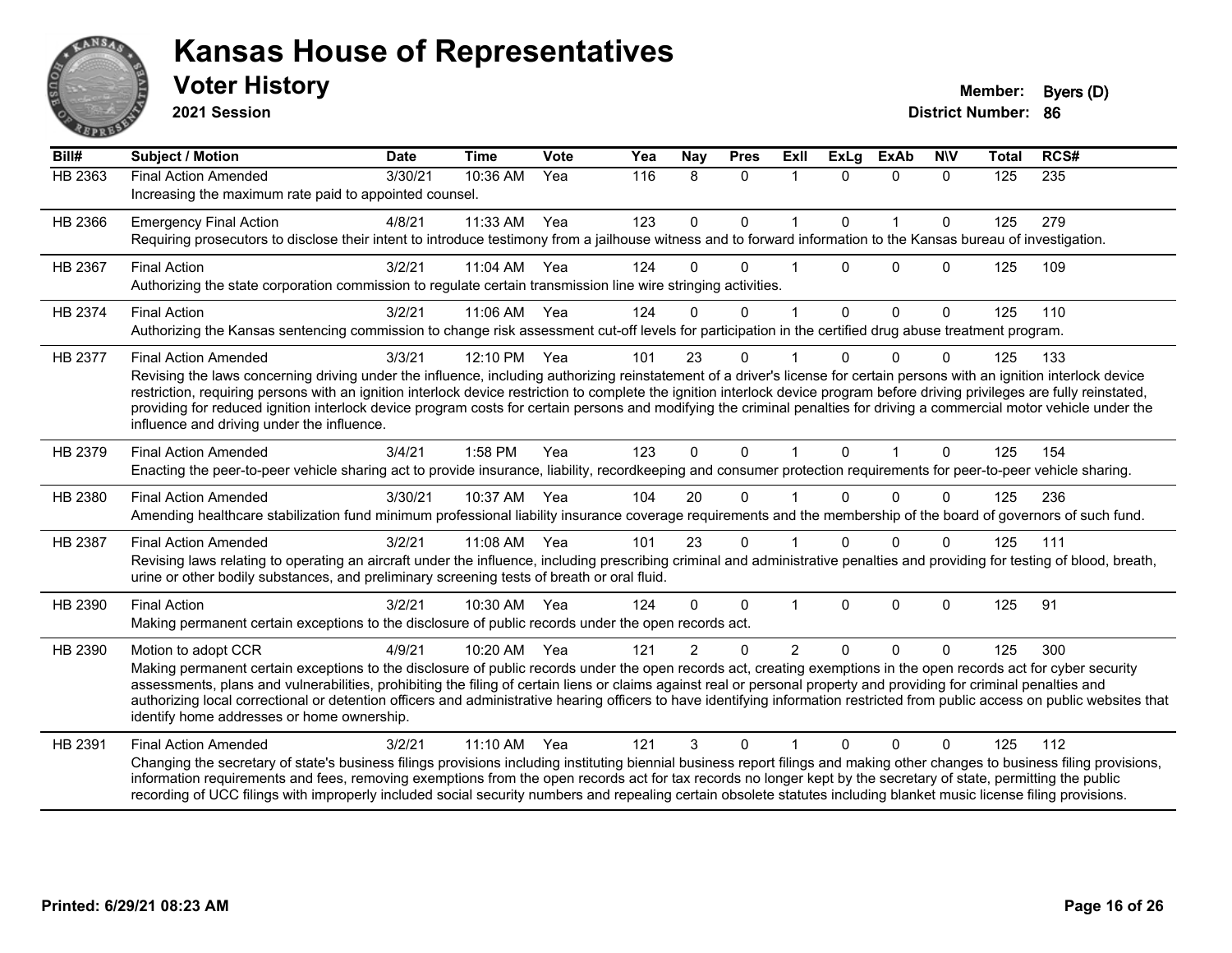|                               | <b>Voter History</b><br>2021 Session                                                                                                                                                                                                                                                                                                                                                                                                                                                        |             |              |      |     |              |                |                |              |                |              | <b>Member:</b><br><b>District Number: 86</b> | Byers (D) |
|-------------------------------|---------------------------------------------------------------------------------------------------------------------------------------------------------------------------------------------------------------------------------------------------------------------------------------------------------------------------------------------------------------------------------------------------------------------------------------------------------------------------------------------|-------------|--------------|------|-----|--------------|----------------|----------------|--------------|----------------|--------------|----------------------------------------------|-----------|
| Bill#                         | <b>Subject / Motion</b>                                                                                                                                                                                                                                                                                                                                                                                                                                                                     | <b>Date</b> | <b>Time</b>  | Vote | Yea | Nay          | <b>Pres</b>    | <b>Exll</b>    | <b>ExLg</b>  | <b>ExAb</b>    | <b>NIV</b>   | Total                                        | RCS#      |
| HB 2391                       | Mot to Concur in Conference<br>Changing the secretary of state's business filings provisions, including instituting biennial business report filings, authorizing the secretary of state to contract with private<br>entities for printing and binding services, changing publication and price requirements for publications of the secretary of state and repealing certain obsolete statutes<br>including blanket music license filing provisions.                                       | 4/8/21      | 7:51 PM      | Yea  | 123 | $\mathbf{0}$ | $\Omega$       | $\mathbf{1}$   | $\Omega$     | 1              | $\mathbf{0}$ | 125                                          | 292       |
| HB 2397                       | EFA Sub Bill Amended<br>Appropriations for FY 2021, FY 2022, FY 2023 and FY 2024 for various state agencies.                                                                                                                                                                                                                                                                                                                                                                                | 3/30/21     | 8:00 PM      | Nay  | 71  | 52           | 0              | 1              | 0            | 1              | 0            | 125                                          | 257       |
| HB 2397                       | Motion to Concur<br>Senate Substitute for Substitute for HB 2397 by Committee on Ways and Means - Reconciling conflicting amendments to certain statutes.                                                                                                                                                                                                                                                                                                                                   | 5/7/21      | 11:57 AM     | Yea  | 116 | 3            | $\mathbf{1}$   | $\mathbf{1}$   | $\mathbf 0$  | 3              | $\mathbf{1}$ | 125                                          | 348       |
| HB 2401                       | <b>Final Action Amended</b><br>Authorizing the secretary of corrections to enter agreements for public-private partnerships for projects for new or renovated buildings at correctional institutions for<br>education, skills-building and spiritual needs programs; establishing a nonprofit corporation to receive gifts, donations, grants and other moneys and engage in<br>fundraising projects for funding such projects for education, skills-building and spiritual needs programs. | 3/23/21     | 11:13 AM     | Yea  | 123 | $\Omega$     | 0              | $\overline{2}$ | $\mathbf 0$  | $\Omega$       | $\Omega$     | 125                                          | 189       |
| HB 2401                       | Motion to Concur<br>Authorizing the secretary of corrections to enter agreements for public-private partnerships for projects for new or renovated buildings at correctional institutions for<br>education, skills-building and spiritual needs programs; establishing a nonprofit corporation to receive gifts, donations, grants and other moneys and engage in<br>fundraising projects for funding such projects for education, skills-building and spiritual needs programs.            | 4/8/21      | 5:04 PM      | Yea  | 120 |              | 0              | 1              | $\mathbf 0$  | $\overline{2}$ | $\mathbf 0$  | 125                                          | 286       |
| HB 2405                       | <b>Emergency Final Action Amended</b>                                                                                                                                                                                                                                                                                                                                                                                                                                                       | 3/4/21      | 4:38 PM      | Yea  |     |              |                |                |              |                |              |                                              |           |
|                               | Authorizing the issuance of \$1,000,000,000 of pension obligation bonds to finance a portion of the unfunded actuarial liability of KPERS.                                                                                                                                                                                                                                                                                                                                                  |             |              |      | 117 | 6            | $\Omega$       | 1              | $\Omega$     |                | $\Omega$     | 125                                          | 161       |
| HB 2405                       | Motion to adopt CCR<br>Authorizing the issuance of \$500,000,000 of pension obligation bonds to finance a portion of the unfunded actuarial liability of KPERS.                                                                                                                                                                                                                                                                                                                             | 4/9/21      | 5:48 PM      | Yea  | 112 | 10           | $\Omega$       | $\mathfrak{p}$ | $\Omega$     | 0              | $\mathbf 1$  | 125                                          | 313       |
| HB 2406                       | <b>Final Action Amended</b><br>Sunday start time for the sale of alcoholic liquor and cereal malt beverage in retail stores changed from 12 noon to 10 a.m.                                                                                                                                                                                                                                                                                                                                 | 3/24/21     | 11:17 AM     | Yea  | 80  | 42           | $\Omega$       |                | $\Omega$     | $\overline{2}$ | $\Omega$     | 125                                          | 201       |
|                               | <b>Final Action Amended</b><br>Authorizing the state historical society to convey certain real property to the Iowa Tribe of Kansas and Nebraska.                                                                                                                                                                                                                                                                                                                                           | 3/30/21     | 10:38 AM Yea |      | 124 | $\Omega$     | 0              |                | $\mathbf{0}$ | $\Omega$       | $\Omega$     | 125                                          | 237       |
|                               | <b>Final Action Amended</b><br>Enacting the Kansas fights addiction act to establish a grant program for the purpose of preventing, reducing, treating and mitigating the effects of substance abuse and<br>addiction.                                                                                                                                                                                                                                                                      | 3/30/21     | 10:40 AM     | Nav  | 81  | 43           | $\Omega$       | 1              | $\mathbf 0$  | 0              | $\Omega$     | 125                                          | 238       |
| HB 2408<br>HB 2412<br>HB 2416 | <b>Final Action Amended</b><br>Modifying the procedure for declaring and extending a state of disaster emergency, limiting powers granted to the governor during a state of disaster emergency,<br>authorizing the legislative coordinating council and the legislature to take certain action related to a state of disaster emergency and prohibiting the governor or the state<br>board of education from closing private schools during a state of disaster emergency.                  | 3/4/21      | 2:05 PM      | Nay  | 81  | 40           | $\overline{2}$ | 1              | $\Omega$     |                | 0            | 125                                          | 155       |

#### **Printed: 6/29/21 08:23 AM Page 17 of 26**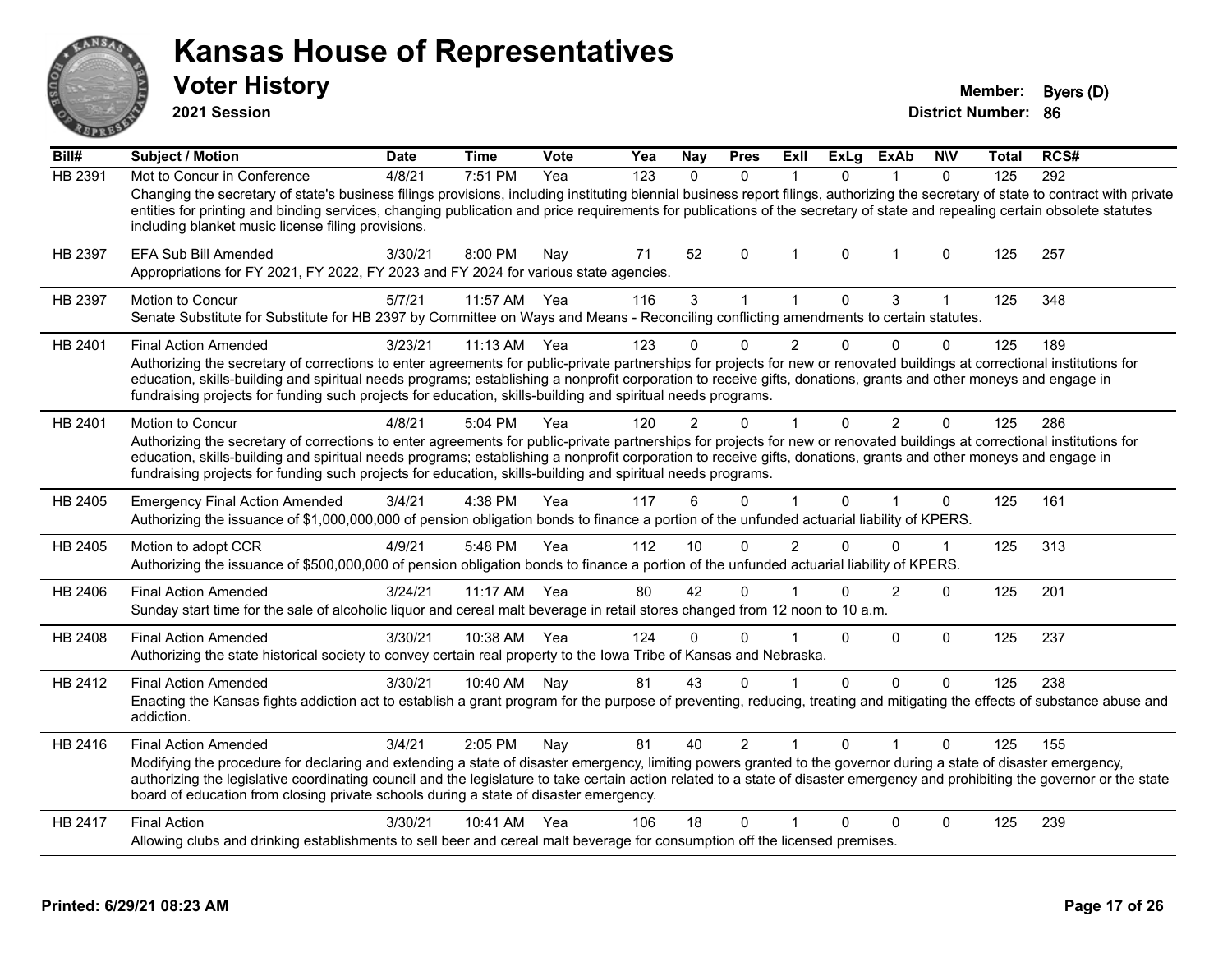

**2021 Session**

| Bill#           | <b>Subject / Motion</b>                                                                                                                                                                                                                                                                                                   | <b>Date</b> | <b>Time</b>  | <b>Vote</b> | Yea | Nay            | <b>Pres</b>  | <b>Exll</b>  | <b>ExLg</b>  | <b>ExAb</b>    | <b>NIV</b>   | Total | RCS#           |
|-----------------|---------------------------------------------------------------------------------------------------------------------------------------------------------------------------------------------------------------------------------------------------------------------------------------------------------------------------|-------------|--------------|-------------|-----|----------------|--------------|--------------|--------------|----------------|--------------|-------|----------------|
| HB 2448         | <b>Emergency Final Action</b>                                                                                                                                                                                                                                                                                             | 3/30/21     | 7:57 PM      | Yea         | 119 | $\Delta$       | $\Omega$     |              | $\Omega$     |                | $\Omega$     | 125   | 256            |
|                 | Permitting the secretary for children and families to license certain family foster homes where a former foster care youth with juvenile adjudications resides.                                                                                                                                                           |             |              |             |     |                |              |              |              |                |              |       |                |
| <b>HCR 5001</b> | <b>Emergency Final Action Amended</b>                                                                                                                                                                                                                                                                                     | 1/21/21     | 12:56 PM Yea |             | 117 | 5              | $\Omega$     | $\mathbf{0}$ | $\Omega$     | 3              | 0            | 125   | 5              |
|                 | Adopting joint rules for the House of Representatives and Senate for the 2021-2022 biennium.                                                                                                                                                                                                                              |             |              |             |     |                |              |              |              |                |              |       |                |
| <b>HCR 5003</b> | <b>EFA Amend and Debate</b>                                                                                                                                                                                                                                                                                               | 1/22/21     | 11:30 AM     | Nay         | 86  | 38             | $\mathbf 0$  | 0            | $\Omega$     | $\mathbf{1}$   | 0            | 125   | 10             |
|                 | Amending the bill of rights of the constitution of the state of Kansas to reserve to the people the right to regulate abortion through their elected state representatives and<br>senators.                                                                                                                               |             |              |             |     |                |              |              |              |                |              |       |                |
| <b>HCR 5013</b> | <b>Final Action</b>                                                                                                                                                                                                                                                                                                       | 3/18/21     | 11:29 AM     | Nay         | 84  | 38             | $\Omega$     | $\mathbf{1}$ | $\Omega$     | 2              | $\Omega$     | 125   | 182            |
|                 | Urging congress to propose the "keep nine" amendment to the United States constitution to prohibit expanding the number of justices on the United States supreme<br>court.                                                                                                                                                |             |              |             |     |                |              |              |              |                |              |       |                |
| <b>HCR 5015</b> | <b>Final Action Amended</b>                                                                                                                                                                                                                                                                                               | 3/24/21     | 11:25 AM Nay |             | 84  | 38             | 0            | 1            | $\Omega$     | $\overline{2}$ | $\Omega$     | 125   | 202            |
|                 | Urging the United States Congress to reject the For the People Act of 2021.                                                                                                                                                                                                                                               |             |              |             |     |                |              |              |              |                |              |       |                |
| HR 6004         | <b>Emergency Final Action Amended</b>                                                                                                                                                                                                                                                                                     | 1/21/21     | 12:54 PM     | Yea         | 110 | 12             | $\mathbf 0$  | $\mathbf 0$  | 0            | $\mathfrak{S}$ | 0            | 125   | $\overline{4}$ |
|                 | Adopting permanent rules of the House of Representatives for the 2021-2022 biennium.                                                                                                                                                                                                                                      |             |              |             |     |                |              |              |              |                |              |       |                |
| HR 6009         | <b>Final Action</b>                                                                                                                                                                                                                                                                                                       | 3/25/21     | 11:16 AM     | Nay         | 84  | 38             | $\mathbf 0$  | $\mathbf{1}$ | $\Omega$     | $\overline{2}$ | $\mathbf{0}$ | 125   | 208            |
|                 | Disapproving executive reorganization order no. 47 that relates to the newly named Kansas department of human services.                                                                                                                                                                                                   |             |              |             |     |                |              |              |              |                |              |       |                |
| HR 6015         | <b>Emergency Final Action</b>                                                                                                                                                                                                                                                                                             | 3/30/21     | 7:48 PM      | Nay         | 84  | 39             | $\Omega$     |              | $\Omega$     | 1              | $\Omega$     | 125   | 254            |
|                 | Urging the legislative coordinating council to revoke an executive order issued by the governor related to mandating face coverings if such an executive order is issued<br>while the legislature is adjourned.                                                                                                           |             |              |             |     |                |              |              |              |                |              |       |                |
| HR 6018         | Motion to Adopt                                                                                                                                                                                                                                                                                                           | 5/26/21     | 12:42 PM     | Nay         | 83  | 27             | $\mathbf{1}$ | $\mathbf{1}$ | $\Omega$     | $\overline{7}$ | 6            | 125   | 359            |
|                 | Condemning the recent attacks on the State of Israel.                                                                                                                                                                                                                                                                     |             |              |             |     |                |              |              |              |                |              |       |                |
| <b>SB 13</b>    | <b>Emergency Final Action Amended</b>                                                                                                                                                                                                                                                                                     | 3/4/21      | 4:32 PM      | Yea         | 120 | $\overline{3}$ | $\mathbf{0}$ | 1            | $\mathbf{0}$ | $\mathbf{1}$   | $\Omega$     | 125   | 157            |
|                 | Establishing notice and public hearing requirements prior to approval by a governing body to exceed its revenue neutral rate for property tax purposes and discontinuing                                                                                                                                                  |             |              |             |     |                |              |              |              |                |              |       |                |
|                 | the city and county tax lid, prohibiting valuation increase of real property solely as the result of normal repair, replacement or maintenance of existing structure,<br>establishing a payment plan for the payment of delinquent or nondelinquent property taxes and establishing the taxpayer notification costs fund. |             |              |             |     |                |              |              |              |                |              |       |                |
|                 |                                                                                                                                                                                                                                                                                                                           |             |              |             |     |                |              |              |              |                |              |       |                |
| <b>SB 14</b>    | <b>Final Action</b>                                                                                                                                                                                                                                                                                                       | 1/21/21     | 1:00 PM      | Yea         | 119 | 3              | $\Omega$     | $\mathbf{0}$ | $\Omega$     | 3              | $\mathbf{0}$ | 125   | 6              |
|                 | Extending certain provisions of the governmental response to the COVID-19 pandemic in Kansas and providing certain relief related to health, welfare, property and<br>economic security during this public health emergency.                                                                                              |             |              |             |     |                |              |              |              |                |              |       |                |
| <b>SB 15</b>    | <b>Emergency Final Action</b>                                                                                                                                                                                                                                                                                             | 2/11/21     | 12:36 PM Yea |             | 122 |                | $\Omega$     | 2            | $\Omega$     | $\Omega$       | $\Omega$     | 125   | 38             |
|                 | Enacting the Kansas economic recovery loan deposit program, updating field of membership requirements of credit unions and allowing privilege tax deductions on<br>agricultural real estate loans and single family residence loans.                                                                                      |             |              |             |     |                |              |              |              |                |              |       |                |
| <b>SB 16</b>    | <b>Final Action</b>                                                                                                                                                                                                                                                                                                       | 4/6/21      | $9:19$ AM    | Yea         | 117 | 0              | $\mathbf{0}$ |              | $\Omega$     | $\overline{7}$ | $\Omega$     | 125   | 260            |
|                 | Removing the requirement that certain entities submit certain reports to the division of post audit.                                                                                                                                                                                                                      |             |              |             |     |                |              |              |              |                |              |       |                |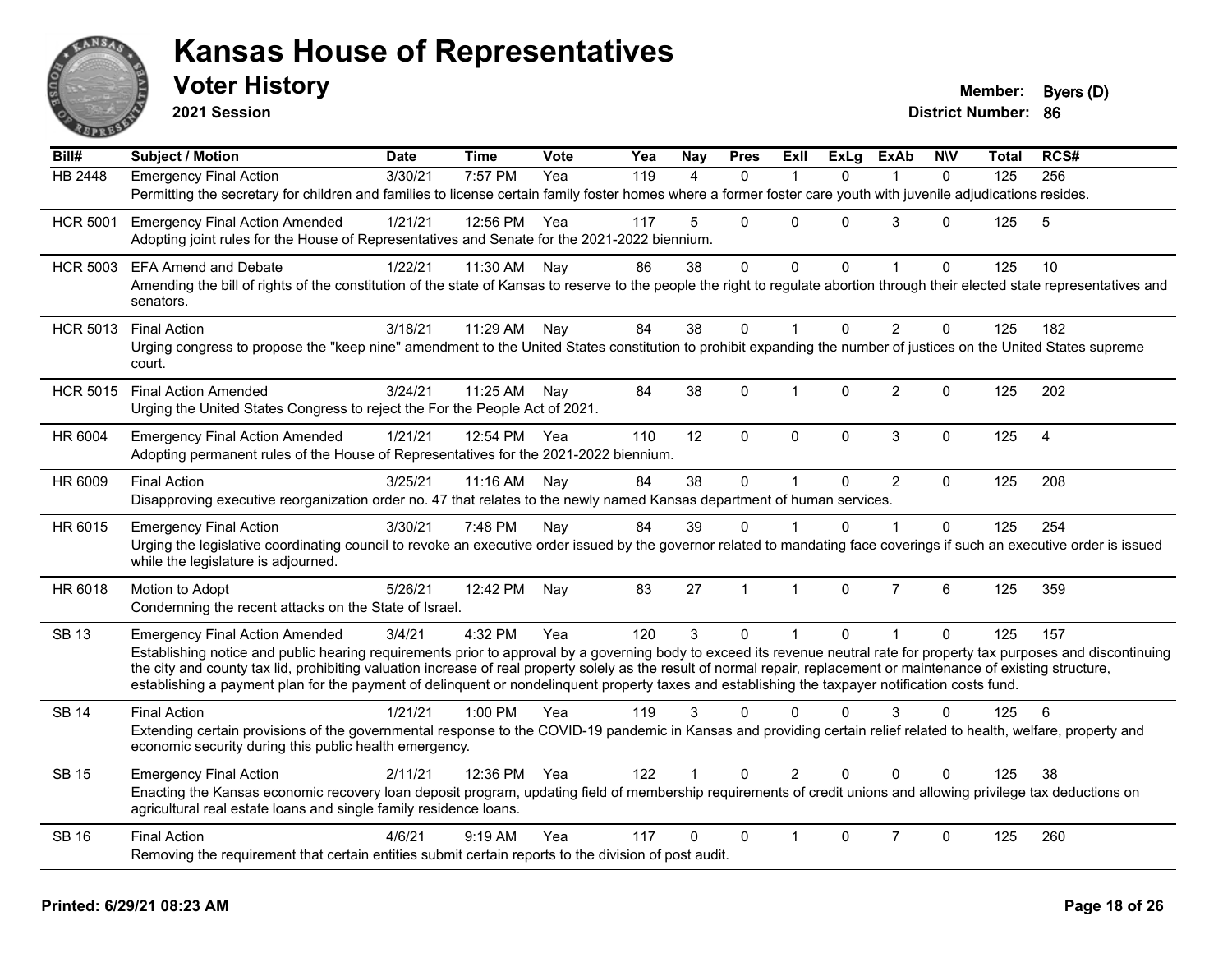

**2021 Session**

| Bill#        | <b>Subject / Motion</b>                                                                                                                                                                                                                                                                                                                                                                                                                                                                                                                                                                                                  | <b>Date</b> | <b>Time</b> | Vote | Yea | <b>Nay</b>   | <b>Pres</b> | Exll           | <b>ExLg</b>  | <b>ExAb</b>    | <b>NIV</b>       | <b>Total</b> | RCS# |
|--------------|--------------------------------------------------------------------------------------------------------------------------------------------------------------------------------------------------------------------------------------------------------------------------------------------------------------------------------------------------------------------------------------------------------------------------------------------------------------------------------------------------------------------------------------------------------------------------------------------------------------------------|-------------|-------------|------|-----|--------------|-------------|----------------|--------------|----------------|------------------|--------------|------|
| SB21         | <b>Emergency Final Action Amended</b><br>Approving election for sales tax authority for Cherokee county.                                                                                                                                                                                                                                                                                                                                                                                                                                                                                                                 | 3/4/21      | 4:40 PM     | Yea  | 119 | 4            | $\Omega$    | 1              | $\Omega$     | 1              | $\mathbf{0}$     | 125          | 163  |
| <b>SB 24</b> | <b>Final Action Amended</b><br>Prohibiting municipalities from imposing restrictions on customer's use of energy based upon source of energy.                                                                                                                                                                                                                                                                                                                                                                                                                                                                            | 3/24/21     | 11:27 AM    | Nav  | 93  | 29           | $\Omega$    | $\mathbf 1$    | $\Omega$     | $\overline{2}$ | 0                | 125          | 203  |
| <b>SB 26</b> | <b>Final Action Sub Bill</b><br>House Substitute for SB 26 by Committee on Transportation - Designating a portion of K-7 as the Senator Bud Burke memorial highway and designating a portion of<br>United States highway 77 as the CPL Allen E Oatney and SP4 Gene A Myers memorial highway.                                                                                                                                                                                                                                                                                                                             | 3/23/21     | 11:14 AM    | Yea  | 123 | 0            | $\Omega$    | $\overline{2}$ | 0            | $\mathbf 0$    | 0                | 125          | 190  |
| <b>SB 26</b> | Motion to adopt CCR<br>House Substitute for SB 26 by Committee on Transportation - Updating motor carrier laws and the regulation of motor carriers by the state corporation commission.                                                                                                                                                                                                                                                                                                                                                                                                                                 | 4/8/21      | 2:17 PM     | Yea  | 123 | $\Omega$     | $\mathbf 0$ | $\mathbf{1}$   | $\mathbf{0}$ | $\mathbf{1}$   | $\mathbf 0$      | 125          | 280  |
| <b>SB 27</b> | <b>Final Action</b><br>Amending the Kansas storage tank act to extend the sunsets of certain funds and to increase certain liability and reimbursement amounts.                                                                                                                                                                                                                                                                                                                                                                                                                                                          | 2/24/21     | 11:27 AM    | Yea  | 123 | $\Omega$     | $\Omega$    |                | $\Omega$     |                | 0                | 125          | 71   |
| <b>SB 29</b> | <b>Emergency Final Action Amended</b><br>Updating the version of risk-based capital instructions in effect.                                                                                                                                                                                                                                                                                                                                                                                                                                                                                                              | 2/25/21     | 12:57 PM    | Yea  | 124 | $\Omega$     | $\Omega$    | 1              | $\Omega$     | $\mathbf{0}$   | 0                | 125          | 84   |
| <b>SB 29</b> | Motion to Adopt CCR<br>Providing for short-term, limited-duration health plans.                                                                                                                                                                                                                                                                                                                                                                                                                                                                                                                                          | 5/7/21      | 11:53 AM    | Nay  | 68  | 51           | $\mathbf 0$ | $\mathbf{1}$   | $\Omega$     | 3              | $\overline{c}$   | 125          | 347  |
| SB 29        | Consideration of Veto<br>Providing for short-term, limited-duration health plans.                                                                                                                                                                                                                                                                                                                                                                                                                                                                                                                                        | 5/26/21     | 11:53 AM    | Nay  | 67  | 48           | $\mathbf 0$ | $\mathbf{1}$   | $\mathbf 0$  | $\overline{7}$ | $\boldsymbol{2}$ | 125          | 357  |
| <b>SB 33</b> | <b>Final Action</b><br>Providing for display show licenses under the vehicle dealers and manufacturers licensing act.                                                                                                                                                                                                                                                                                                                                                                                                                                                                                                    | 3/2/21      | 11:12 AM    | Yea  | 124 | $\mathbf{0}$ | $\mathbf 0$ | $\mathbf{1}$   | $\mathbf{0}$ | $\mathbf{0}$   | $\mathbf 0$      | 125          | 113  |
| SB 36        | <b>Final Action Amended</b><br>Requiring the Kansas highway patrol to make multiple vehicle checks within a set time period for certain salvage vehicle pools and allowing salvage vehicle pools and<br>dealers to apply for ownership documents for vehicles that are disclaimed by insurance companies.                                                                                                                                                                                                                                                                                                                | 3/24/21     | 11:28 AM    | Yea  | 116 | 6            | $\Omega$    | $\mathbf 1$    | $\Omega$     | $\overline{2}$ | 0                | 125          | 204  |
| <b>SB 36</b> | Motion to adopt CCR<br>Requiring the Kansas highway patrol to make multiple vehicle checks within a set time period for certain salvage vehicle pools and allowing salvage vehicle pools and<br>dealers to apply for ownership documents for vehicles that are disclaimed by insurance companies, prohibiting the towing vehicles outside the state of Kansas without<br>prior consent, requiring an interstate search of registered owners and lienholders prior to sale of vehicles less than 15 years old and requiring publication in the<br>newspaper seven days prior to sale of vehicles and property at auction. | 4/8/21      | 10:35 AM    | Yea  | 118 | 4            | $\Omega$    |                | $\mathbf{0}$ |                | $\mathbf 1$      | 125          | 273  |
| SB 37        | <b>Final Action</b><br>Updating producer licensing statutes pertaining to appointment, examinations, fees, licensing, renewal dates, continuing education, suspension, revocation and denial of<br>licensure and reinstatement.                                                                                                                                                                                                                                                                                                                                                                                          | 3/25/21     | $11:19$ AM  | Yea  | 109 | 13           | 0           |                | 0            | 2              | 0                | 125          | 210  |
| <b>SB 38</b> | <b>Emergency Final Action Amended</b><br>Establishing the Kansas pesticide waste disposal program and permitting up to \$50,000 to be transferred annually from the Kansas agricultural remediation fund to a<br>new Kansas pesticide waste disposal fund.                                                                                                                                                                                                                                                                                                                                                               | 3/25/21     | 12:13 PM    | Yea  | 121 | $\mathbf{1}$ | $\Omega$    | 1              | $\Omega$     | $\overline{2}$ | 0                | 125          | 216  |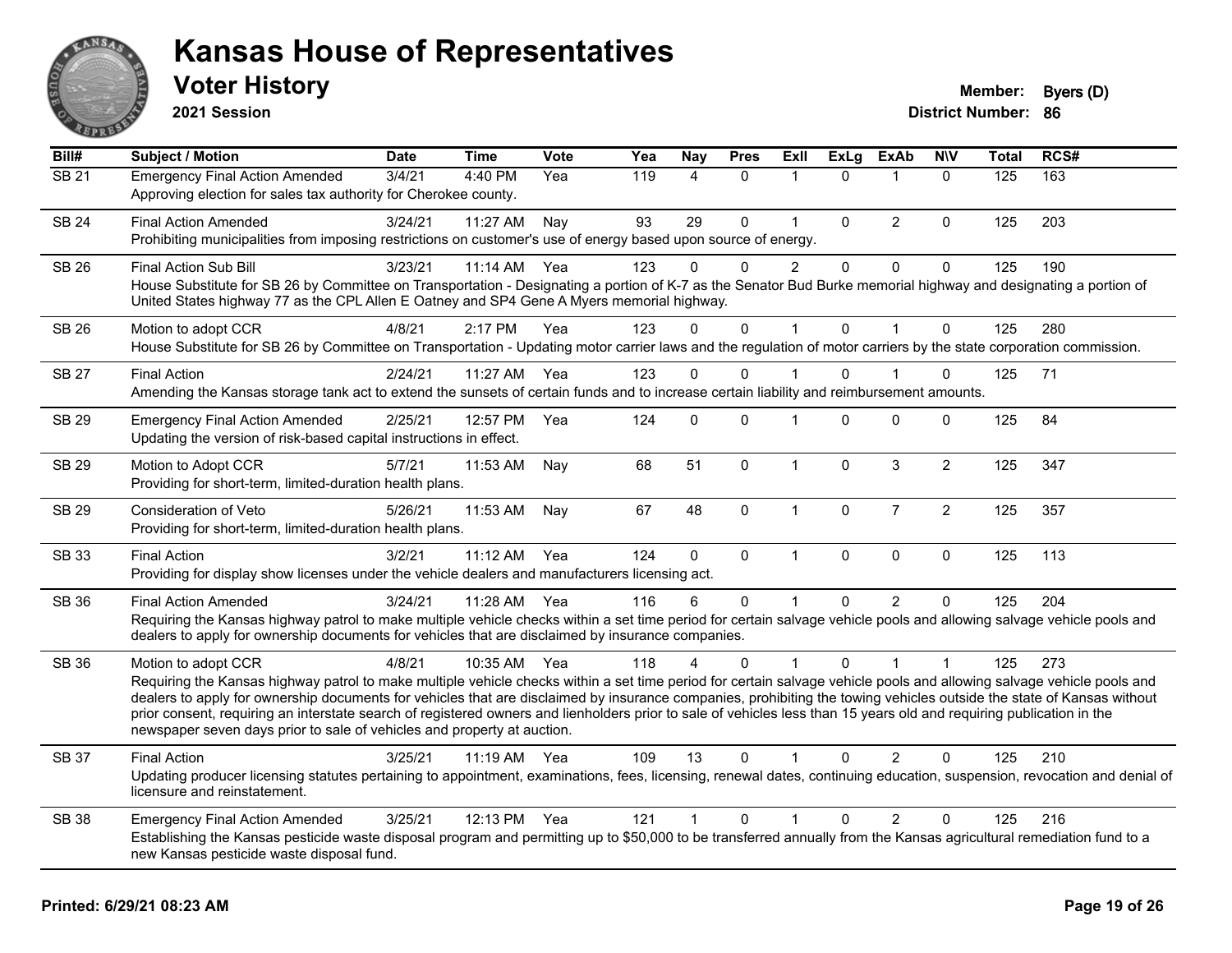# ANS Ě

#### **Kansas House of Representatives**

**2021 Session**

| $\overline{Bill#}$ | <b>Subject / Motion</b>                                                                                                                                                                                                                                                                                                                                    | <b>Date</b> | <b>Time</b> | <b>Vote</b> | Yea | Nay | <b>Pres</b>  | ExII | <b>ExLg</b> | <b>ExAb</b>  | <b>NIV</b> | <b>Total</b> | RCS# |
|--------------------|------------------------------------------------------------------------------------------------------------------------------------------------------------------------------------------------------------------------------------------------------------------------------------------------------------------------------------------------------------|-------------|-------------|-------------|-----|-----|--------------|------|-------------|--------------|------------|--------------|------|
| <b>SB 38</b>       | Motion to adopt CCR                                                                                                                                                                                                                                                                                                                                        | 4/8/21      | 2:19 PM     | Yea         | 120 | 3   | $\mathbf{0}$ | 1    | $\Omega$    | $\mathbf 1$  | $\Omega$   | 125          | 281  |
|                    | Establishing the Kansas pesticide waste disposal program and implementing the provisions of 2011 executive reorganization order No. 40 relating to the Kansas<br>department of agriculture's division of conservation.                                                                                                                                     |             |             |             |     |     |              |      |             |              |            |              |      |
| SB 39              | <b>Emergency Final Action Amended</b>                                                                                                                                                                                                                                                                                                                      | 2/25/21     | 12:54 PM    | Yea         | 117 | 7   | $\mathbf 0$  |      | $\Omega$    | $\mathbf{0}$ | 0          | 125          | 82   |
|                    | Changing Kansas department of agriculture division of animal health license, permit and registration renewal deadlines and allowing the animal health commissioner to<br>recover the actual cost of official calfhood vaccination tags.                                                                                                                    |             |             |             |     |     |              |      |             |              |            |              |      |
| <b>SB 40</b>       | <b>Emergency Final Action Amended</b>                                                                                                                                                                                                                                                                                                                      | 2/25/21     | 12:59 PM    | Yea         | 123 |     | $\Omega$     |      | $\Omega$    | $\Omega$     | 0          | 125          | 85   |
|                    | Updating provisions related to the Kansas department of agriculture division of conservation.                                                                                                                                                                                                                                                              |             |             |             |     |     |              |      |             |              |            |              |      |
| <b>SB 40</b>       | Motion to adopt CCR                                                                                                                                                                                                                                                                                                                                        | 3/16/21     | 12:40 PM    | Yea         | 118 | 5   | $\Omega$     |      | 0           | 0            |            | 125          | 171  |
|                    | Prescribing powers, duties and functions of the board of education of each school district, the governing body of each community college and the governing body of                                                                                                                                                                                         |             |             |             |     |     |              |      |             |              |            |              |      |
|                    | each technical college related to the COVID-19 health emergency, adding the vice president of the senate to the legislative coordinating council, modifying the<br>procedure for the declaration and extension of a state of disaster emergency under the Kansas emergency management act, prohibiting certain actions by the governor                     |             |             |             |     |     |              |      |             |              |            |              |      |
|                    | related to the COVID-19 health emergency and revoking all executive orders related to such emergency on March 31, 2021, establishing judicial review for certain                                                                                                                                                                                           |             |             |             |     |     |              |      |             |              |            |              |      |
|                    | executive orders issued during a state of disaster emergency and certain actions taken by a local unit of government during a state of local disaster emergency,                                                                                                                                                                                           |             |             |             |     |     |              |      |             |              |            |              |      |
|                    | authorizing the legislature or the legislative coordinating council to revoke certain orders issued by the secretary of health and environment and limiting powers granted<br>to local health officers related to certain orders.                                                                                                                          |             |             |             |     |     |              |      |             |              |            |              |      |
| <b>SB 47</b>       | <b>Emergency Final Action Amended</b>                                                                                                                                                                                                                                                                                                                      | 3/4/21      | 4:29 PM     | Yea         | 115 | 8   | $\Omega$     |      | $\Omega$    |              | 0          | 125          | 156  |
|                    | Enacting the Kansas taxpayer protection act, requiring the signature and tax identification number of paid tax return preparers on income tax returns and authorizing                                                                                                                                                                                      |             |             |             |     |     |              |      |             |              |            |              |      |
|                    | actions to enjoin paid tax return preparers from engaging in certain conduct.                                                                                                                                                                                                                                                                              |             |             |             |     |     |              |      |             |              |            |              |      |
| <b>SB 47</b>       | Motion to adopt CCR                                                                                                                                                                                                                                                                                                                                        | 5/4/21      | 11:26 AM    | Yea         | 107 | 14  | $\Omega$     |      | $\Omega$    | 3            | 0          | 125          | 328  |
|                    | Enacting the Kansas taxpayer protection act requiring the signature and tax identification number of paid tax return preparers on income tax returns and authorizing                                                                                                                                                                                       |             |             |             |     |     |              |      |             |              |            |              |      |
|                    | actions to enjoin paid tax return preparers from engaging in certain conduct, exempting compensation attributable as a result of identity fraud, extending the dates when<br>corporate returns are required to be filed, providing conformity with the federal return due date for returns other than corporate returns, providing a temporary withholding |             |             |             |     |     |              |      |             |              |            |              |      |
|                    | option for certain teleworking employees, establishing the Eisenhower foundation contribution credit and the friends of cedar crest association contribution credit,                                                                                                                                                                                       |             |             |             |     |     |              |      |             |              |            |              |      |
|                    | extending the time period and expanding eligibility for the single city port authority credit, extending the time period for eligibility in the loan repayment program and                                                                                                                                                                                 |             |             |             |     |     |              |      |             |              |            |              |      |
|                    | income tax credit related to rural opportunity zones and defining rural opportunity zone on the basis of population.                                                                                                                                                                                                                                       |             |             |             |     |     |              |      |             |              |            |              |      |
| SB 50              | <b>Final Action Amended</b>                                                                                                                                                                                                                                                                                                                                | 3/30/21     | 10:46 AM    | Nay         | 81  | 43  | 0            |      |             | $\Omega$     | 0          | 125          | 240  |
|                    | Requiring marketplace facilitators to collect and remit sales, compensating use and transient guest taxes and prepaid wireless 911 fees, removing clickthrough nexus<br>provisions, providing for addition and subtraction modifications for the treatment of global intangible low-taxed income, business interest, capital contributions, FDIC           |             |             |             |     |     |              |      |             |              |            |              |      |
|                    | premiums and business meals, expanding the expense deduction for income taxpayers and calculating the deduction amount, providing the ability to elect to itemize for                                                                                                                                                                                      |             |             |             |     |     |              |      |             |              |            |              |      |
|                    | individuals, providing an exemption of unemployment compensation income attributable as a result of identity fraud, removing the line for reporting compensating use                                                                                                                                                                                       |             |             |             |     |     |              |      |             |              |            |              |      |
|                    | tax from individual tax returns, extending the dates when corporate tax returns are required to be filed, increasing the Kansas standard deduction and providing for an<br>extension of the corporate net operating loss carryforward period.                                                                                                              |             |             |             |     |     |              |      |             |              |            |              |      |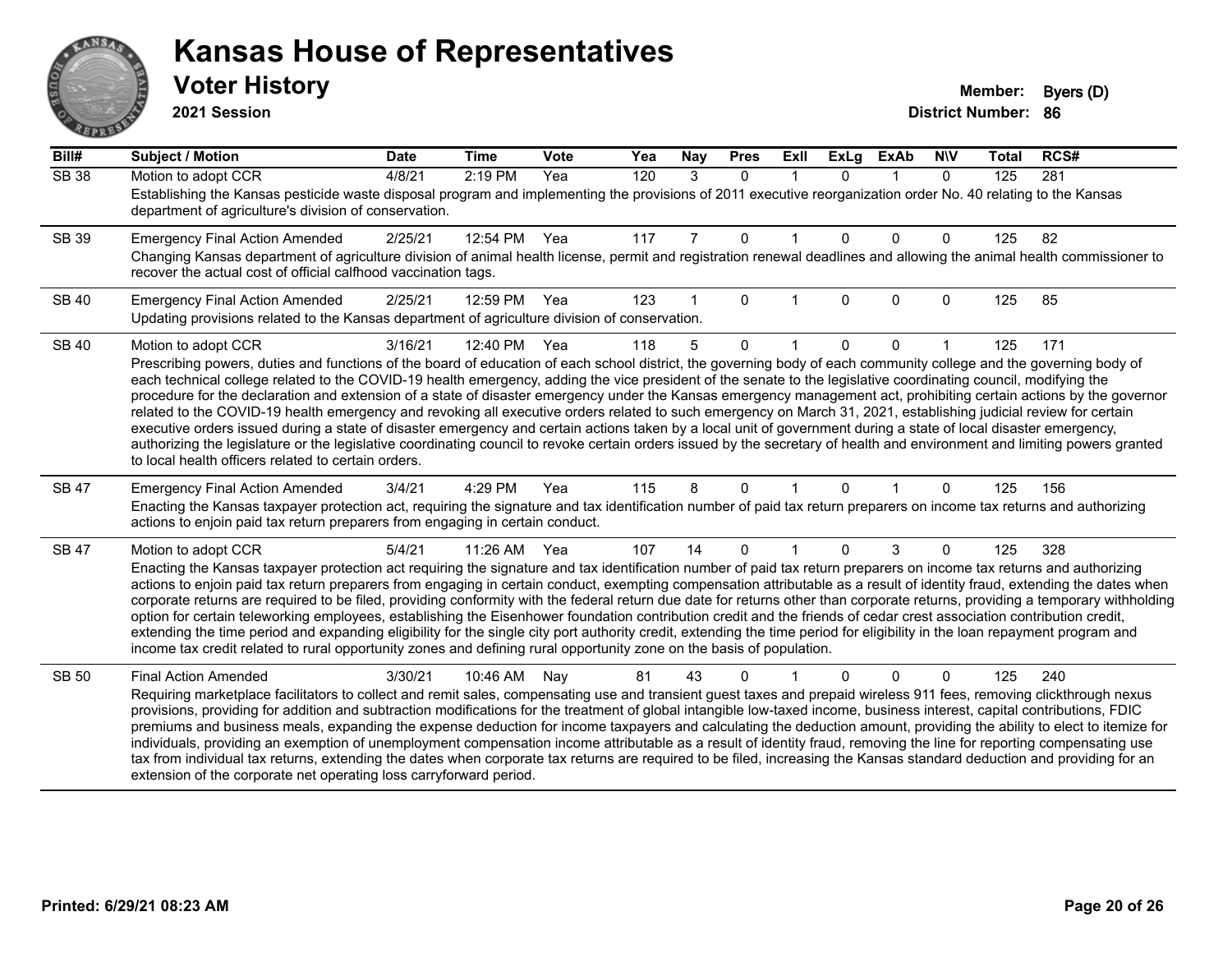

**2021 Session**

| Bill#        | <b>Subject / Motion</b>                                                                                                                                                                                                                                                                                                                                                                                                                                                                                                                                                                                                                                                                                                                                                                                                                                                                                                                            | <b>Date</b> | <b>Time</b>  | <b>Vote</b> | Yea | Nay            | <b>Pres</b>  | ExII           | <b>ExLg</b> | <b>ExAb</b>    | <b>NIV</b>     | <b>Total</b> | RCS# |
|--------------|----------------------------------------------------------------------------------------------------------------------------------------------------------------------------------------------------------------------------------------------------------------------------------------------------------------------------------------------------------------------------------------------------------------------------------------------------------------------------------------------------------------------------------------------------------------------------------------------------------------------------------------------------------------------------------------------------------------------------------------------------------------------------------------------------------------------------------------------------------------------------------------------------------------------------------------------------|-------------|--------------|-------------|-----|----------------|--------------|----------------|-------------|----------------|----------------|--------------|------|
| <b>SB 50</b> | Consideration of Veto                                                                                                                                                                                                                                                                                                                                                                                                                                                                                                                                                                                                                                                                                                                                                                                                                                                                                                                              | 5/3/21      | 12:47 PM     | Nay         | 84  | 39             | $\mathbf{0}$ | $\Omega$       | $\Omega$    |                | $\mathbf{1}$   | 125          | 321  |
|              | Requiring marketplace facilitators to collect and remit sales, compensating use and transient guest taxes and prepaid wireless 911 fees, removing clickthrough nexus<br>provisions, providing for addition and subtraction modifications for the treatment of global intangible low-taxed income, business interest, capital contributions, FDIC<br>premiums and business meals, expanding the expense deduction for income taxpayers and calculating the deduction amount, providing the ability to elect to itemize for<br>individuals, providing an exemption of unemployment compensation income attributable as a result of identity fraud, removing the line for reporting compensating use<br>tax from individual tax returns, extending the dates when corporate tax returns are required to be filed, increasing the Kansas standard deduction and providing for an<br>extension of the corporate net operating loss carryforward period. |             |              |             |     |                |              |                |             |                |                |              |      |
| SB 52        | <b>Emergency Final Action</b><br>Creating the Sedgwick county urban area nuisance abatement act.                                                                                                                                                                                                                                                                                                                                                                                                                                                                                                                                                                                                                                                                                                                                                                                                                                                   | 3/25/21     | 12:18 PM     | Yea         | 80  | 42             | $\Omega$     |                | $\Omega$    | 2              | 0              | 125          | 220  |
| <b>SB 55</b> | <b>Final Action Amended</b><br>Clarifying the authority of healing arts school clinics to provide healing arts services.                                                                                                                                                                                                                                                                                                                                                                                                                                                                                                                                                                                                                                                                                                                                                                                                                           | 3/24/21     | 11:29 AM     | Yea         | 122 | $\mathbf{0}$   | $\mathbf{0}$ | $\mathbf{1}$   | $\Omega$    | $\overline{2}$ | 0              | 125          | 205  |
| <b>SB 55</b> | Motion to Adopt CCR                                                                                                                                                                                                                                                                                                                                                                                                                                                                                                                                                                                                                                                                                                                                                                                                                                                                                                                                | 4/8/21      | 11:43 PM     | Nay         | 76  | 43             | $\Omega$     |                | $\Omega$    | 3              | $\overline{2}$ | 125          | 298  |
|              | Creating the fairness in women's sports act to require that female student athletic teams only include members who are biologically female.                                                                                                                                                                                                                                                                                                                                                                                                                                                                                                                                                                                                                                                                                                                                                                                                        |             |              |             |     |                |              |                |             |                |                |              |      |
| <b>SB 58</b> | <b>Final Action Amended</b><br>Prohibiting the filing of certain liens or claims against real or personal property and providing for criminal penalties.                                                                                                                                                                                                                                                                                                                                                                                                                                                                                                                                                                                                                                                                                                                                                                                           | 3/25/21     | 11:20 AM Yea |             | 122 | $\Omega$       | $\Omega$     |                | $\Omega$    | 2              | $\Omega$       | 125          | 211  |
| SB 60        | <b>Final Action Amended</b><br>Defining proximate result for purposes of determining when a crime is committed partly within this state and amending the crimes of criminal sodomy and sexual battery<br>to make certain conduct unlawful when the victim's consent was obtained through a knowing misrepresentation.                                                                                                                                                                                                                                                                                                                                                                                                                                                                                                                                                                                                                              | 3/30/21     | 10:48 AM     | Nay         | 113 | 11             | $\Omega$     |                | $\Omega$    | $\Omega$       | $\Omega$       | 125          | 241  |
| <b>SB 60</b> | Motion to adopt CCR                                                                                                                                                                                                                                                                                                                                                                                                                                                                                                                                                                                                                                                                                                                                                                                                                                                                                                                                | 5/4/21      | 11:05 AM Yea |             | 118 | 3              | $\Omega$     |                | $\Omega$    | 3              | $\Omega$       | 125          | 327  |
|              | Creating the crime of sexual extortion and requiring an offender to register under the Kansas offender registration act, prohibiting a court from requiring psychiatric or<br>psychological examinations of an alleged victim of any crime, increasing criminal penalties for fleeing or attempting to elude a police officer when operating a stolen<br>vehicle, committing certain driving violations or causing a collision involving another driver, defining proximate result for purposes of determining when a crime is<br>committed partly within this state, removing the spousal exception from the crime of sexual battery and making fleeing or attempting to elude a police officer evidence of<br>intent to commit theft of a vehicle.                                                                                                                                                                                               |             |              |             |     |                |              |                |             |                |                |              |      |
| SB 63        | Final Action Sub Bill<br>House Substitute for SB 63 by Committee on K-12 Education Budget - Enacting the back to school act to require school districts to provide a full-time, in person                                                                                                                                                                                                                                                                                                                                                                                                                                                                                                                                                                                                                                                                                                                                                          | 3/23/21     | 11:19 AM Nay |             | 77  | 46             | $\Omega$     | $\overline{2}$ | $\Omega$    | $\mathbf{0}$   | $\Omega$       | 125          | 191  |
|              | attendance option for all students beginning March 31, 2021, for school year 2020-2021.                                                                                                                                                                                                                                                                                                                                                                                                                                                                                                                                                                                                                                                                                                                                                                                                                                                            |             |              |             |     |                |              |                |             |                |                |              |      |
| <b>SB 64</b> | <b>Final Action</b>                                                                                                                                                                                                                                                                                                                                                                                                                                                                                                                                                                                                                                                                                                                                                                                                                                                                                                                                | 3/24/21     | 11:12 AM     | Yea         | 120 | $\overline{2}$ | $\Omega$     |                | $\Omega$    | $\overline{2}$ | $\Omega$       | 125          | 199  |
|              | Amending the private and out-of-state postsecondary educational institution act to clarify the state board of regents' authority and provide additional student<br>protections and institutional accountability.                                                                                                                                                                                                                                                                                                                                                                                                                                                                                                                                                                                                                                                                                                                                   |             |              |             |     |                |              |                |             |                |                |              |      |
| SB 65        | <b>Emergency Final Action Amended</b>                                                                                                                                                                                                                                                                                                                                                                                                                                                                                                                                                                                                                                                                                                                                                                                                                                                                                                              | 3/25/21     | 12:16 PM     | Yea         | 121 |                | $\Omega$     | 1              | $\Omega$    | $\mathcal{P}$  | $\Omega$       | 125          | 219  |
|              | Enhancing the high performance incentive program by decoupling the KIT and KIR workforce training programs and by providing for the transferability of the tax credit.                                                                                                                                                                                                                                                                                                                                                                                                                                                                                                                                                                                                                                                                                                                                                                             |             |              |             |     |                |              |                |             |                |                |              |      |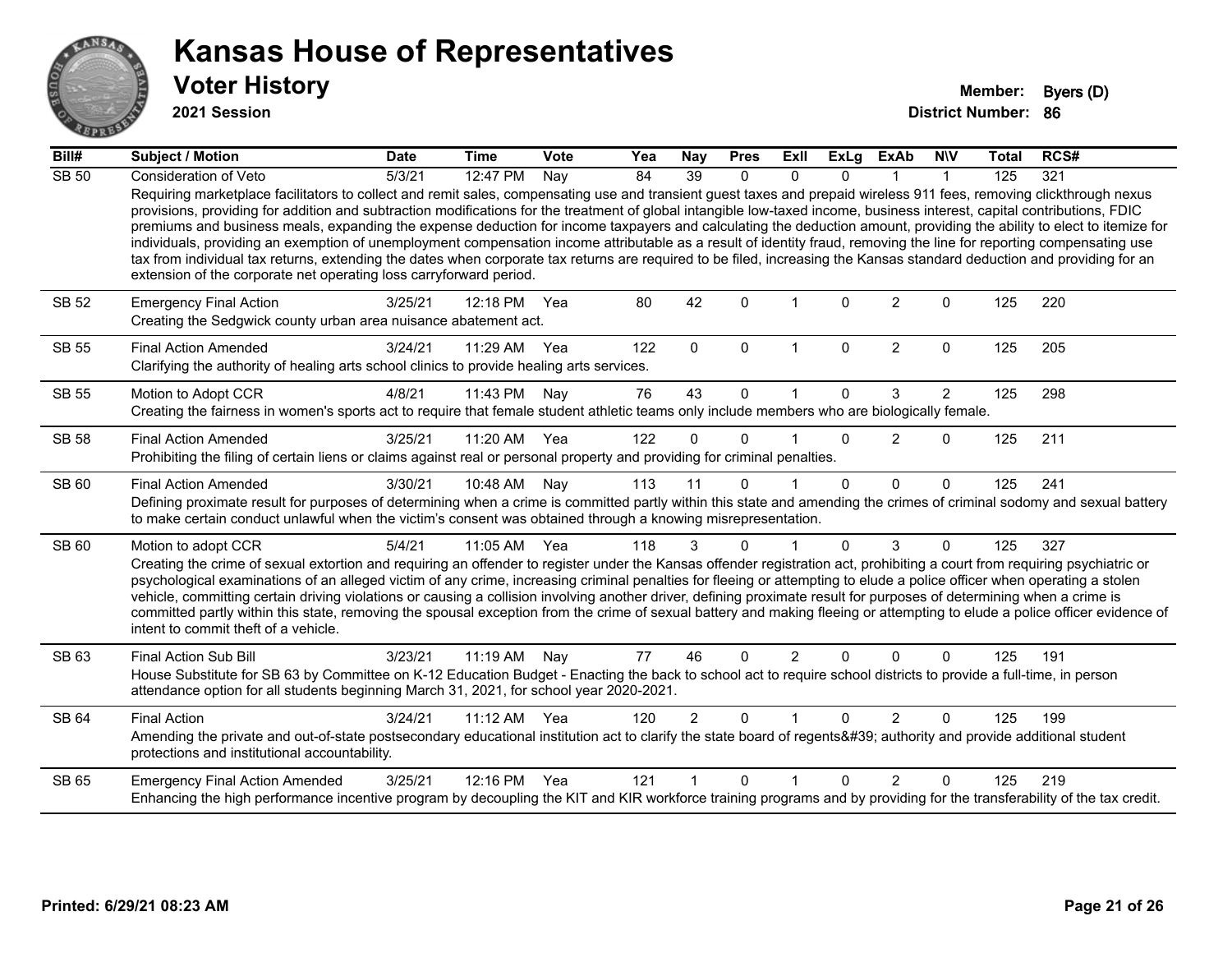# ANS **PIVE**

#### **Kansas House of Representatives**

**2021 Session**

**Voter History Member: Byers** (D)

| Bill#        | <b>Subject / Motion</b>                                                                                                                                                                                                                                                                                                                                                                                                                                                                                                                                                                                                                                                                                                                        | <b>Date</b> | <b>Time</b> | Vote | Yea | <b>Nay</b>     | <b>Pres</b>  | <b>ExII</b>    | <b>ExLg</b> | <b>ExAb</b>    | <b>NIV</b>   | Total | RCS# |
|--------------|------------------------------------------------------------------------------------------------------------------------------------------------------------------------------------------------------------------------------------------------------------------------------------------------------------------------------------------------------------------------------------------------------------------------------------------------------------------------------------------------------------------------------------------------------------------------------------------------------------------------------------------------------------------------------------------------------------------------------------------------|-------------|-------------|------|-----|----------------|--------------|----------------|-------------|----------------|--------------|-------|------|
| <b>SB 66</b> | <b>Emergency Final Action Amended</b><br>Amending the angel investor tax credit with respect to the definition of qualified securities, tax credit limitations and amounts, investor requirements and extending the<br>date that credits may be allowed, and also amending the tax credit for expenses incurred to make a residence accessible to persons with a disability by increasing the<br>credit.                                                                                                                                                                                                                                                                                                                                       | 3/25/21     | 12:14 PM    | Yea  | 109 | 12             | $\mathbf 1$  | $\mathbf{1}$   | $\Omega$    | $\overline{2}$ | $\Omega$     | 125   | 217  |
| SB 67        | <b>Final Action Amended</b><br>Expanding the definitions of all-terrain vehicles and recreational off-highway vehicles.                                                                                                                                                                                                                                                                                                                                                                                                                                                                                                                                                                                                                        | 3/23/21     | 11:21 AM    | Nay  | 99  | 24             | $\Omega$     | 2              | $\Omega$    | $\Omega$       | $\Omega$     | 125   | 192  |
| SB 67        | Motion to adopt CCR<br>Permitting funeral escorts to direct traffic for funeral processions and requiring drivers to yield the right-of-way and move over for authorized utility or telecommunication<br>vehicles.                                                                                                                                                                                                                                                                                                                                                                                                                                                                                                                             | 4/8/21      | 10:37 AM    | Yea  | 119 | $\mathbf{3}$   | 0            | $\mathbf{1}$   | $\mathbf 0$ | $\mathbf{1}$   | $\mathbf{1}$ | 125   | 274  |
| <b>SB77</b>  | <b>Final Action Amended</b><br>Enacting the audiology and speech-language pathology interstate compact.                                                                                                                                                                                                                                                                                                                                                                                                                                                                                                                                                                                                                                        | 3/18/21     | 11:30 AM    | Yea  | 119 | 3              | $\Omega$     |                | $\Omega$    | 2              | $\Omega$     | 125   | 183  |
| <b>SB78</b>  | Final Action Sub Bill<br>House Substitute for SB 78 by Committee on Insurance and Pensions - Updating the national insurance commissioners credit for insurance reinsurance model law,<br>codifying the national insurance commissioners credit for reinsurance model regulation and updating certain terms and definitions relating to the insurance holding<br>company act, service contracts and surplus lines insurance. Eliminating certain requirements relating to the annual submittal of certain documents by out-of-state risk<br>retention groups, extending the time frame to submit certain documents by professional employer organizations, abolishing the utilization review advisory committee and<br>replacing it with URAC. | 3/30/21     | 10:49 AM    | Yea  | 124 | $\Omega$       | 0            | $\mathbf{1}$   | $\Omega$    | $\mathbf{0}$   | $\mathbf 0$  | 125   | 242  |
| <b>SB78</b>  | Motion to adopt CCR<br>House Substitute for SB 78 by Committee on Insurance and Pensions - Updating the national insurance commissioners credit for insurance reinsurance model law,<br>codifying the national insurance commissioners credit for reinsurance model regulation and updating certain terms and definitions relating to the insurance holding<br>company act, service contracts and surplus lines insurance. Eliminating certain requirements relating to the annual submittal of certain documents by out-of-state risk<br>retention groups, extending the time frame to submit certain documents by professional employer organizations, abolishing the utilization review advisory committee and<br>replacing it with URAC.   | 5/7/21      | 11:24 AM    | Yea  | 113 | $\overline{7}$ | $\mathbf{0}$ | $\mathbf{1}$   | $\Omega$    | 4              | $\Omega$     | 125   | 346  |
| <b>SB 86</b> | <b>Final Action Amended</b><br>Conforming certain KPERS provisions with the federal CARES act.                                                                                                                                                                                                                                                                                                                                                                                                                                                                                                                                                                                                                                                 | 3/24/21     | 11:30 AM    | Yea  | 122 | 0              | 0            | $\mathbf{1}$   | $\mathbf 0$ | $\overline{2}$ | $\mathbf 0$  | 125   | 206  |
| <b>SB 86</b> | Motion to adopt CCR<br>Establishing the Kansas extraordinary utility costs loan deposit program and the Kansas economic recovery loan deposit program and amending the city utility low-<br>interest loan program by providing for electronic repayment of loans, cash basis exception, payment frequency, loan security and an ending date for making loans.                                                                                                                                                                                                                                                                                                                                                                                  | 4/9/21      | 11:43 AM    | Yea  | 117 | 6              | 0            | $\overline{2}$ | $\Omega$    | $\mathbf{0}$   | $\Omega$     | 125   | 302  |
| <b>SB 88</b> | <b>EFA Amend and Debate</b><br>House Substitute for SB 88 by Committee on Financial Institutions and Rural Development - Establishing the city utility low-interest loan program, allowing cities to apply<br>to the state treasurer for loans from state unencumbered funds for extraordinary electric or natural gas costs incurred during the extreme winter weather event of<br>February 2021.                                                                                                                                                                                                                                                                                                                                             | 3/3/21      | 11:34 AM    | Yea  | 124 | 0              | $\Omega$     |                | $\Omega$    | $\Omega$       | $\Omega$     | 125   | 116  |
| SB 89        | <b>Emergency Final Action Amended</b><br>Exempting the transport of agricultural forage commodities from secured load requirements.                                                                                                                                                                                                                                                                                                                                                                                                                                                                                                                                                                                                            | 3/25/21     | 12:15 PM    | Yea  | 122 | 0              | $\Omega$     |                | $\Omega$    | $\overline{2}$ | $\Omega$     | 125   | 218  |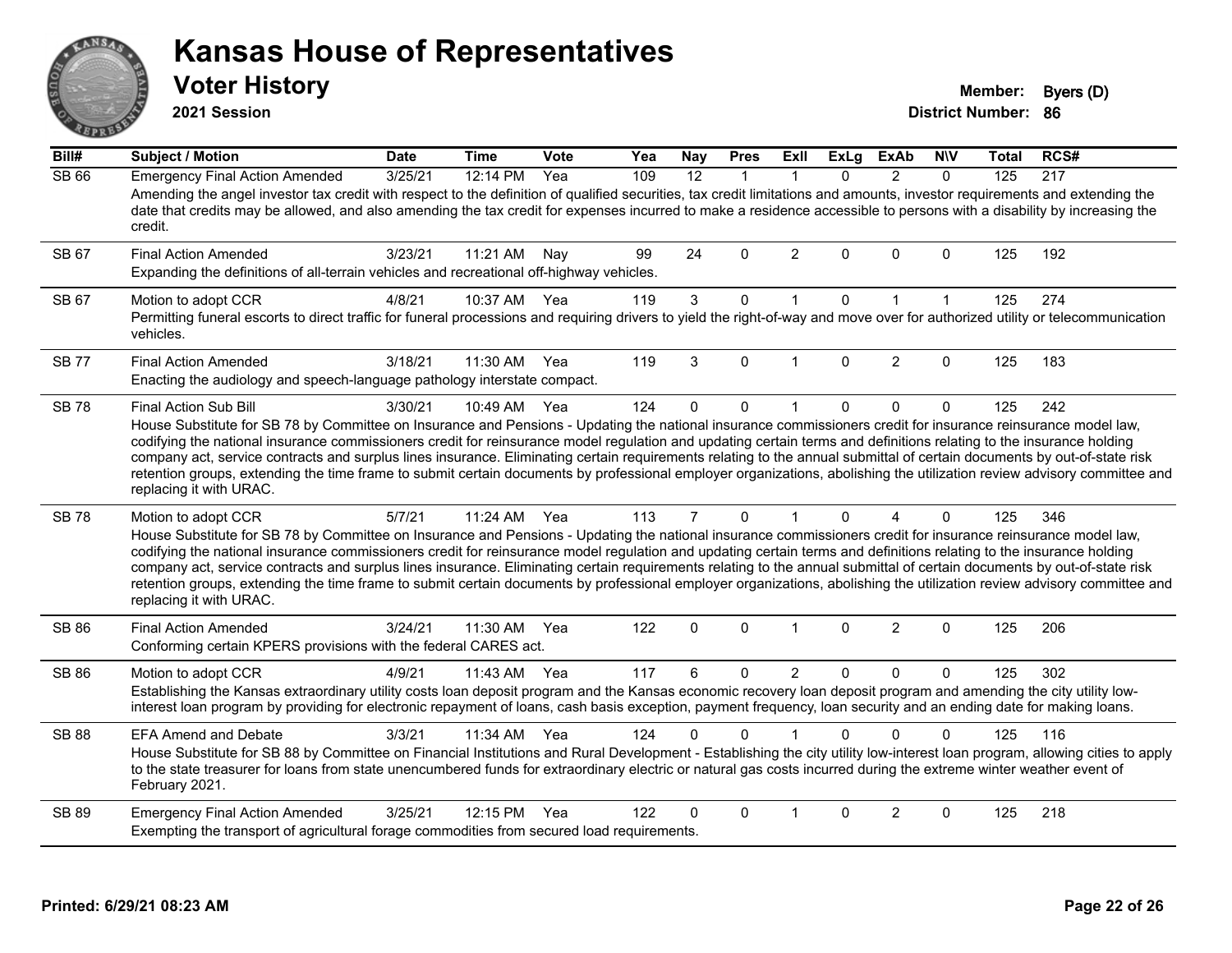

**2021 Session**

| Bill#         | <b>Subject / Motion</b>                                                                                                                                                                                                                                                                                                                                                 | <b>Date</b> | <b>Time</b> | <b>Vote</b> | Yea | Nay            | <b>Pres</b>  | <b>ExII</b>    | <b>ExLg</b>  | <b>ExAb</b>    | <b>NIV</b>  | Total | RCS# |
|---------------|-------------------------------------------------------------------------------------------------------------------------------------------------------------------------------------------------------------------------------------------------------------------------------------------------------------------------------------------------------------------------|-------------|-------------|-------------|-----|----------------|--------------|----------------|--------------|----------------|-------------|-------|------|
| <b>SB 90</b>  | <b>Emergency Final Action Amended</b><br>Amending the Kansas rural housing incentive district act to permit bond funding for vertical residential renovation of older buildings in central business districts and by<br>changing the definitions of an eligible city or county.                                                                                         | 3/25/21     | 12:20 PM    | Yea         | 105 | 17             | 0            | 1              | 0            | $\overline{2}$ | $\Omega$    | 125   | 222  |
| SB 91         | EFA Sub Bill<br>House Substitute for SB 91 by Committee on Commerce, Labor and Economic Development - Providing liability protection for businesses, municipalities and<br>educational institutions that participate in high school work-based learning programs and providing that schools are responsible for injuries to students participating in<br>such programs. | 4/8/21      | 11:31 AM    | Yea         | 123 | 0              | $\Omega$     | -1             | $\Omega$     |                | 0           | 125   | 278  |
| <b>SB 95</b>  | <b>Final Action Amended</b><br>Exempting motor vehicle odometer reading recording requirements when such recording requirements are exempted by federal law.                                                                                                                                                                                                            | 3/23/21     | 11:22 AM    | Yea         | 123 | $\Omega$       | $\Omega$     | $\overline{2}$ | $\Omega$     | $\Omega$       | 0           | 125   | 193  |
| SB 95         | Motion to adopt CCR<br>Exempting motor vehicle odometer reading recording requirements when such recording requirements are exempted by federal law and expanding the definitions of all-<br>terrain vehicles and recreational off-highway vehicles.                                                                                                                    | 4/8/21      | 10:40 AM    | Nay         | 116 | 6              | 0            |                | 0            |                | 1           | 125   | 275  |
| <b>SB 99</b>  | <b>Final Action Sub Bill</b><br>House Substitute for SB 99 by Committee on Transportation - Increasing the bond amount required for a vehicle dealer license and providing for display show licenses<br>under the vehicle dealers and manufacturers licensing act.                                                                                                      | 3/23/21     | 11:23 AM    | Yea         | 121 | $\overline{2}$ | $\Omega$     | $\overline{2}$ | $\mathbf{0}$ | $\mathbf{0}$   | 0           | 125   | 194  |
| <b>SB 103</b> | <b>Final Action Amended</b><br>Amending the Kansas power of attorney act regarding the form of a power of attorney and the duties of third parties relying and acting on a power of attorney.                                                                                                                                                                           | 3/25/21     | 11:21 AM    | Yea         | 122 | $\Omega$       | $\mathbf 0$  | $\mathbf{1}$   | $\Omega$     | 2              | $\Omega$    | 125   | 212  |
| SB 103        | Motion to adopt CCR<br>Amending the Kansas power of attorney act regarding the form of a power of attorney and the duties of third parties relying and acting on a power of attorney.                                                                                                                                                                                   | 4/7/21      | 3:44 PM     | Yea         | 123 | 0              | $\Omega$     |                | $\Omega$     |                | 0           | 125   | 268  |
| <b>SB 106</b> | <b>Final Action Amended</b><br>Enacting the revised uniform law on notarial acts and repealing the uniform law on notarial acts.                                                                                                                                                                                                                                        | 3/30/21     | 10:51 AM    | Yea         | 122 | 2              | $\pmb{0}$    | $\overline{1}$ | $\Omega$     | 0              | 0           | 125   | 243  |
| <b>SB 106</b> | Motion to adopt CCR<br>Enacting the revised uniform law on notarial acts and repealing the uniform law on notarial acts.                                                                                                                                                                                                                                                | 4/7/21      | 3:46 PM     | Yea         | 123 | 0              | $\mathbf{0}$ | $\mathbf{1}$   | $\mathbf{0}$ | $\overline{1}$ | $\Omega$    | 125   | 269  |
| SB 107        | <b>Final Action Amended</b><br>Enacting the uniform fiduciary income and principal act (UFIPA).                                                                                                                                                                                                                                                                         | 3/25/21     | 11:23 AM    | Yea         | 122 | 0              | $\Omega$     | $\mathbf{1}$   | $\Omega$     | $\overline{2}$ | $\mathbf 0$ | 125   | 213  |
| <b>SB 107</b> | Motion to adopt CCR<br>Enacting the uniform fiduciary income and principal act (UFIPA).                                                                                                                                                                                                                                                                                 | 4/7/21      | 3:48 PM     | Yea         | 123 | $\mathbf 0$    | 0            | $\mathbf{1}$   | $\mathbf 0$  | $\overline{1}$ | $\pmb{0}$   | 125   | 270  |
| <b>SB 118</b> | <b>Final Action</b><br>Providing for the dissolution of special districts and the assumption of responsibilities by a city or county.                                                                                                                                                                                                                                   | 3/23/21     | 11:26 AM    | Yea         | 121 | $\overline{2}$ | 0            | $\overline{2}$ | $\Omega$     | $\mathbf 0$    | $\mathbf 0$ | 125   | 195  |
| <b>SB 122</b> | <b>Final Action Amended</b><br>Modifying certain rules of evidence in the code of civil procedure related to authentication of records and documents.                                                                                                                                                                                                                   | 3/30/21     | 10:52 AM    | Yea         | 117 |                | 0            | $\overline{1}$ | $\Omega$     | $\Omega$       | 0           | 125   | 244  |
| SB 122        | Motion to adopt CCR<br>Modifying certain rules of evidence in the code of civil procedure related to authentication of records and documents.                                                                                                                                                                                                                           | 4/7/21      | 3:49 PM     | Yea         | 115 | 8              | 0            |                | $\Omega$     | $\mathbf{1}$   | 0           | 125   | 271  |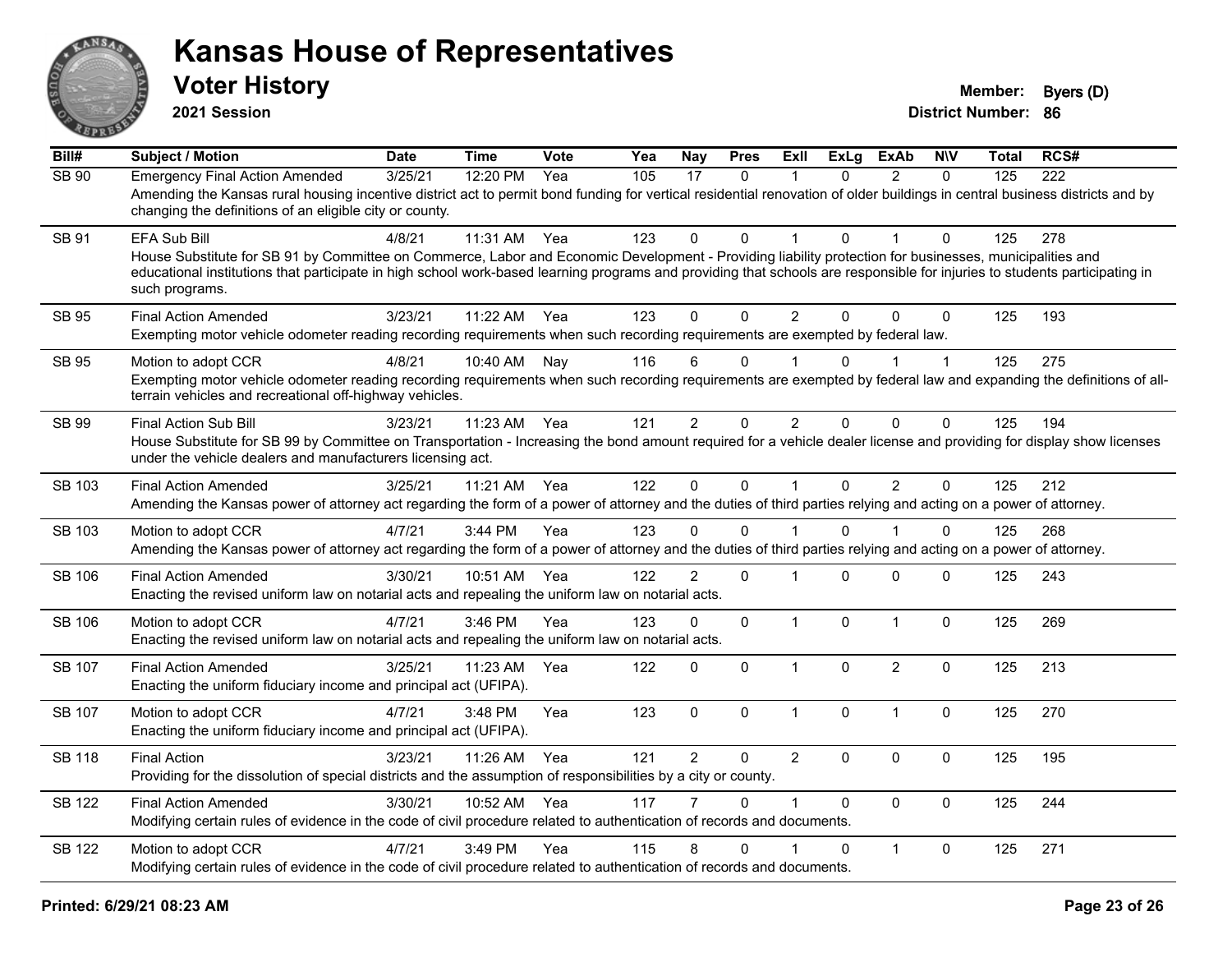

**2021 Session**

| Bill#         | <b>Subject / Motion</b>                                                                                                                                                                                                                                                                                                                                                                                                                                                                                                                                                                                                                                                                                                                                                                                                                                              | <b>Date</b> | <b>Time</b> | Vote | Yea | <b>Nay</b>     | <b>Pres</b>  | <b>ExII</b> | <b>ExLg</b>  | <b>ExAb</b> | <b>NIV</b> | <b>Total</b> | RCS# |
|---------------|----------------------------------------------------------------------------------------------------------------------------------------------------------------------------------------------------------------------------------------------------------------------------------------------------------------------------------------------------------------------------------------------------------------------------------------------------------------------------------------------------------------------------------------------------------------------------------------------------------------------------------------------------------------------------------------------------------------------------------------------------------------------------------------------------------------------------------------------------------------------|-------------|-------------|------|-----|----------------|--------------|-------------|--------------|-------------|------------|--------------|------|
| <b>SB 124</b> | Final Action Sub Bill Amended<br>House Substitute for SB 124 by Committee on Commerce, Labor and Economic Development - Expanding STAR bonds by adding rural redevelopment projects and<br>major business facilities, prohibiting public officials from employment with a developer, providing for public notice of hearings on city or county websites, posting of<br>certain documents and links on websites, disclosure of names of developer, disclosure of state, federal and local tax incentives within a STAR bond district, changing<br>certain project financing, investment and sales provisions, adding visitor tracking plan requirements and additional feasibility study requirements with oversight by the<br>secretary, requiring approval by the secretary for real estate transfers, requiring district contiguity and extending the sunset date. | 3/30/21     | 10:53 AM    | Yea  | 101 | 23             | $\mathbf{0}$ | 1           | 0            | $\Omega$    | $\Omega$   | 125          | 245  |
| SB 127        | <b>Final Action Amended</b><br>Modifying the eligibility requirements for restricted driving privileges, increasing the age for eligibility to renew drivers' licenses online to 65 and allowing drivers' license<br>renewal notices to be sent electronically.                                                                                                                                                                                                                                                                                                                                                                                                                                                                                                                                                                                                      | 3/30/21     | 10:55 AM    | Yea  | 123 |                | 0            |             |              |             | 0          | 125          | 246  |
| SB 127        | Motion to adopt CCR<br>Modifying the eligibility requirements for restricted driving privileges, increasing the age for eligibility to renew drivers' licenses online to 65, allowing drivers' license<br>renewal notices to be sent electronically, authorizing a waiver of traffic fines for manifest hardship situations and excluding the additional 90-day wait period for driver's<br>license suspension for certain offenses.                                                                                                                                                                                                                                                                                                                                                                                                                                 | 4/8/21      | 10:42 AM    | Yea  | 122 | $\Omega$       | 0            |             |              |             |            | 125          | 276  |
| SB 142        | <b>Emergency Final Action Amended</b><br>Requiring coast guard-approved personal flotation devices as prescribed by the secretary of wildlife, parks and tourism in rules and regulations.                                                                                                                                                                                                                                                                                                                                                                                                                                                                                                                                                                                                                                                                           | 3/25/21     | 12:24 PM    | Yea  | 102 | 20             | $\Omega$     | 1           | 0            | 2           | $\Omega$   | 125          | 225  |
| SB 142        | Motion to adopt CCR<br>Amending certain department of wildlife, parks and tourism statutes by requiring coast guard-approved personal flotation devices as prescribed by the secretary of<br>wildlife, parks and tourism in rules and regulations and updating the reference to the guidelines of the American fisheries society in the commercialization of wildlife<br>statute.                                                                                                                                                                                                                                                                                                                                                                                                                                                                                    | 4/8/21      | 2:23 PM     | Yea  | 109 | 14             | $\Omega$     |             | U            |             | $\Omega$   | 125          | 282  |
| SB 143        | <b>Emergency Final Action Amended</b><br>Updating definitions and increasing maximum functional unit license and storage fees relating to grain and public warehouse laws.                                                                                                                                                                                                                                                                                                                                                                                                                                                                                                                                                                                                                                                                                           | 3/25/21     | 12:21 PM    | Yea  | 117 | 5              | $\Omega$     | 1           | 0            | 2           | $\Omega$   | 125          | 223  |
| SB 143        | Motion to adopt CCR<br>Updating definitions and increasing maximum functional unit license and storage fees relating to grain and public warehouse laws.                                                                                                                                                                                                                                                                                                                                                                                                                                                                                                                                                                                                                                                                                                             | 4/8/21      | 2:25 PM     | Yea  | 115 | 8              | $\Omega$     |             | U            |             | $\Omega$   | 125          | 283  |
| SB 158        | <b>EFA Sub Bill Amended</b><br>House Substitute for SB 158 by Committee on Federal and State Affairs - Creating the Kansas medical marijuana regulation act.                                                                                                                                                                                                                                                                                                                                                                                                                                                                                                                                                                                                                                                                                                         | 5/6/21      | 3:36 PM     | Yea  | 79  | 42             | $\Omega$     | 0           |              | 2           | 1          | 125          | 342  |
| SB 159        | <b>Emergency Final Action Amended</b><br>Paying certain claims against the state submitted by the joint committee on special claims against the state.                                                                                                                                                                                                                                                                                                                                                                                                                                                                                                                                                                                                                                                                                                               | 3/30/21     | 8:01 PM     | Yea  | 106 | 17             | $\Omega$     |             | $\Omega$     |             | $\Omega$   | 125          | 258  |
| SB 159        | Motion to adopt CCR<br>Appropriations for FY 2021, FY 2022, and FY 2023, for various state agencies; authorizing the payment of certain claims against the state; authorizing certain transfers<br>and capital improvement projects.                                                                                                                                                                                                                                                                                                                                                                                                                                                                                                                                                                                                                                 | 5/7/21      | 3:50 PM     | Yea  | 98  | 21             | $\Omega$     |             | <sup>n</sup> | 4           |            | 125          | 349  |
| SB 160        | <b>Emergency Final Action Amended</b><br>Updating the reference to the guidelines of the American fisheries society in the commercialization of wildlife statute.                                                                                                                                                                                                                                                                                                                                                                                                                                                                                                                                                                                                                                                                                                    | 3/25/21     | 12:19 PM    | Yea  | 120 | $\overline{2}$ | $\Omega$     |             | <sup>0</sup> | 2           | $\Omega$   | 125          | 221  |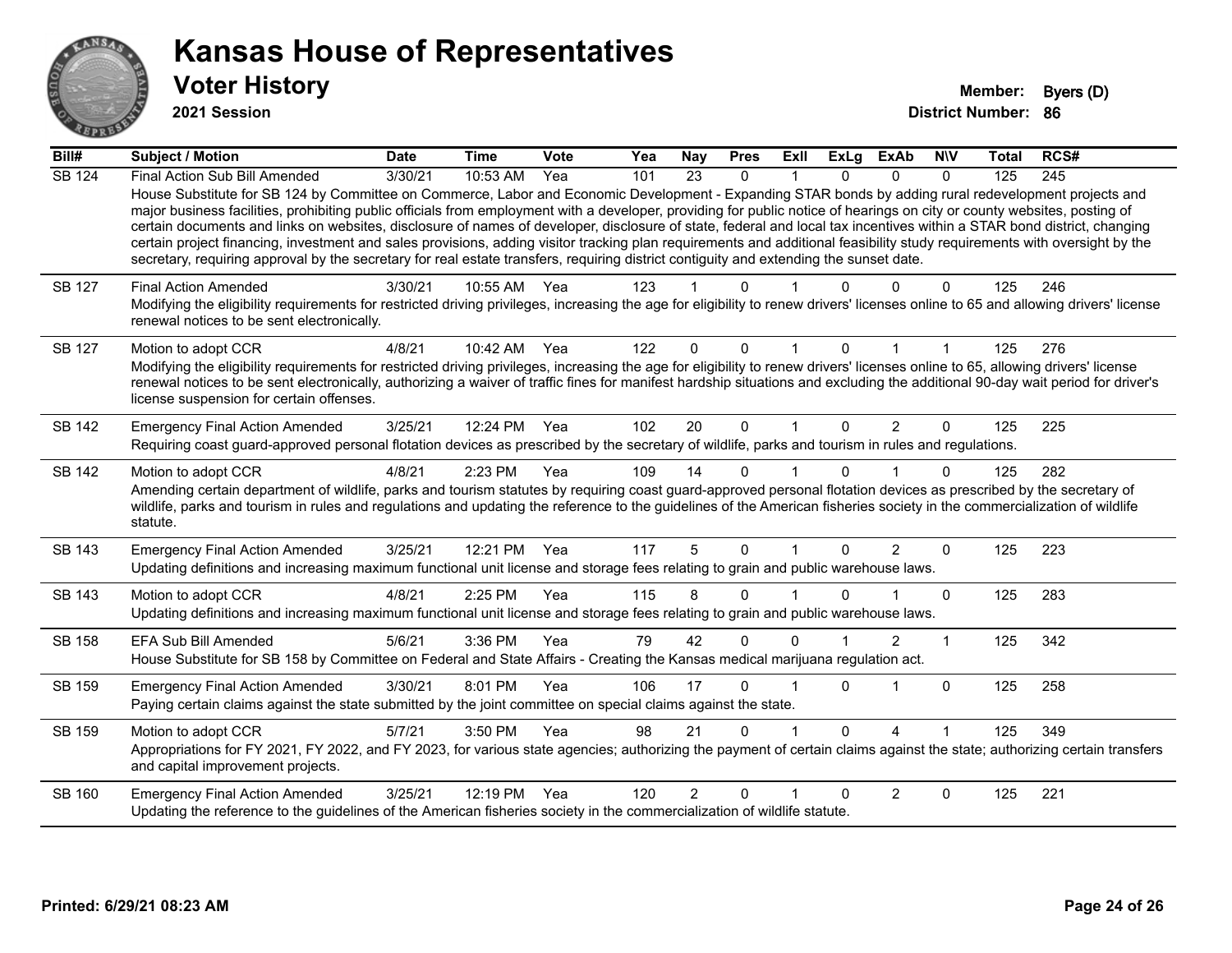

**2021 Session**

| Bill#         | <b>Subject / Motion</b>                                                                                                                                                                                                                                                                                                                                                                                                                                                                                                                                                                                                                                                       | <b>Date</b> | <b>Time</b> | Vote | Yea             | <b>Nay</b>     | <b>Pres</b>  | ExIl           | <b>ExLg</b>  | <b>ExAb</b>    | <b>NIV</b>   | Total | RCS# |
|---------------|-------------------------------------------------------------------------------------------------------------------------------------------------------------------------------------------------------------------------------------------------------------------------------------------------------------------------------------------------------------------------------------------------------------------------------------------------------------------------------------------------------------------------------------------------------------------------------------------------------------------------------------------------------------------------------|-------------|-------------|------|-----------------|----------------|--------------|----------------|--------------|----------------|--------------|-------|------|
| <b>SB 170</b> | <b>Emergency Final Action Amended</b><br>Clarifying the authority of the Kansas commission for the deaf and hard of hearing with regard to registration of interpreters, establishing guidelines for communication<br>access services and authorizing the adoption of rules and regulations.                                                                                                                                                                                                                                                                                                                                                                                  | 3/18/21     | 11:54 AM    | Nay  | $\overline{98}$ | 23             | $\Omega$     | 1              | $\Omega$     | $\overline{2}$ | $\mathbf{1}$ | 125   | 185  |
| <b>SB 170</b> | Motion to adopt CCR<br>Enacting the psychology interjurisdictional compact to provide for interjurisdictional authorization to practice telepsychology and temporary in-person, face-to-face<br>psychology and enacting the physical therapy licensure compact and authorizing criminal history record checks in the physical therapy practice act.                                                                                                                                                                                                                                                                                                                           | 4/9/21      | 2:25 PM     | Yea  | 119             | 4              | $\Omega$     | $\overline{2}$ | $\Omega$     | $\Omega$       | $\Omega$     | 125   | 304  |
| <b>SB 172</b> | <b>Final Action Amended</b><br>Creating the crimes of trespassing on a critical infrastructure facility and criminal damage to a critical infrastructure facility and eliminating the crime of tampering with a<br>pipeline.                                                                                                                                                                                                                                                                                                                                                                                                                                                  | 3/30/21     | 10:56 AM    | Nay  | 82              | 42             | $\Omega$     |                | 0            | 0              | 0            | 125   | 247  |
| SB 175        | <b>Final Action Amended</b><br>Enacting the rural emergency hospital act to provide for the licensure of rural emergency hospitals and establishing the rural hospital innovation grant program to assist<br>rural hospitals in serving rural communities.                                                                                                                                                                                                                                                                                                                                                                                                                    | 3/25/21     | 11:24 AM    | Yea  | 119             | 3              | $\Omega$     | $\mathbf 1$    | $\mathbf{0}$ | $\overline{2}$ | $\Omega$     | 125   | 214  |
| SB 175        | Motion to adopt CCR<br>Enacting the rural emergency hospital act to provide for the licensure of rural emergency hospitals and establishing the rural hospital innovation grant program to assist<br>rural hospitals in serving rural communities.                                                                                                                                                                                                                                                                                                                                                                                                                            | 4/8/21      | 3:30 PM     | Nay  | 64              | 59             | $\Omega$     | $\mathbf{1}$   | $\Omega$     | 1              | $\Omega$     | 125   | 284  |
| SB 178        | <b>Final Action Amended</b><br>Providing for trust company charter conversions.                                                                                                                                                                                                                                                                                                                                                                                                                                                                                                                                                                                               | 3/18/21     | 11:31 AM    | Yea  | 121             |                | $\Omega$     | 1              | $\Omega$     | $\overline{2}$ | $\Omega$     | 125   | 184  |
| SB 235        | <b>Final Action</b><br>Enacting the back to school act to require school districts to provide a full-time, in person attendance option for all students beginning on March 26, 2021.                                                                                                                                                                                                                                                                                                                                                                                                                                                                                          | 3/16/21     | $11:19$ AM  | Nav  | 55              | 69             | $\Omega$     | $\mathbf 1$    | $\Omega$     | $\Omega$       | $\Omega$     | 125   | 170  |
| SB 238        | <b>Final Action Sub Amended</b><br>Establishing certification and funding for certified community behavioral health clinics, authorizing telemedicine waivers for out-of-state healthcare providers, reducing<br>certain requirements for licensure by the behavioral sciences regulatory board and expanding out-of-state temporary permits to practice behavioral sciences<br>professions.                                                                                                                                                                                                                                                                                  | 3/25/21     | 11:27 AM    | Yea  | 121             | 1              | $\Omega$     |                | $\Omega$     | $\overline{2}$ | $\Omega$     | 125   | 215  |
| SB 238        | Motion to adopt CCR<br>Requiring emergency medical services operators be overseen by medical directors or physicians; clarifying duties and functions of the state board of pharmacy;<br>providing for confidentiality of investigations, inspections and audits; establishing fees on out-of-state facilities; defining telepharmacy and requiring the adoption of rules<br>and regulations related thereto.                                                                                                                                                                                                                                                                 | 4/9/21      | 2:28 PM     | Yea  | 116             | $\overline{7}$ | $\mathbf 0$  | $\overline{2}$ | $\Omega$     | $\Omega$       | $\mathbf 0$  | 125   | 305  |
| SB 273        | Final Action Sub Bill<br>House Substitute for Substitute for SB 273 by Committee on Judiciary - Directing that tobacco product manufacturer remittances be credited to the Kansas endowment<br>for youth fund rather than deposited into escrow upon certification by the attorney general.                                                                                                                                                                                                                                                                                                                                                                                   | 3/30/21     | 10:57 AM    | Yea  | 123             | $\mathbf{1}$   | $\mathbf 0$  | $\mathbf{1}$   | $\mathbf{0}$ | $\Omega$       | $\mathbf 0$  | 125   | 248  |
| SB 273        | Motion to Adopt CCR<br>Enacting the COVID-19 small business relief act to provide funds for impacted small businesses, create the COVID-19 small business relief fund of the legislative<br>coordinating council and the COVID-19 small business relief claims board, require certain counties to establish and administer a county COVID-19 small business relief<br>fund and certain cities to establish and administer a city COVID-19 small business relief fund, require a study by the legislative division of post audit and prohibit<br>compensation for intangible losses related to the COVID-19 public health emergency under the Kansas emergency management act. | 5/7/21      | 11:59 PM    | Nay  | 68              | 42             | $\mathbf{1}$ | $\mathbf{1}$   | $\mathbf{0}$ | 13             | $\Omega$     | 125   | 354  |